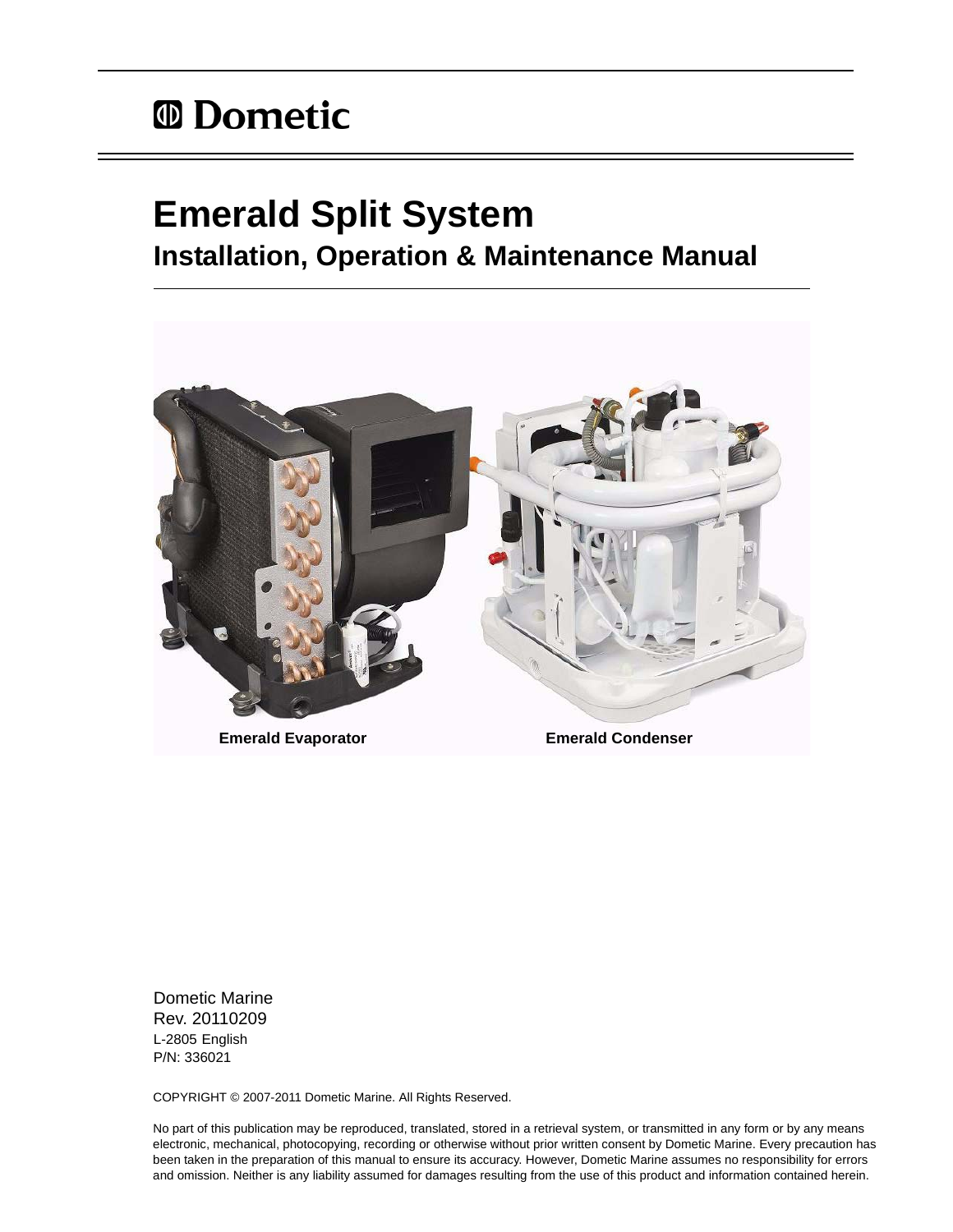## Table of Contents

# *<sup>ID</sup>* Dometic

| READ THIS MANUAL BEFORE PROCEEDING 1                                                                           |    |
|----------------------------------------------------------------------------------------------------------------|----|
| DIGITAL AND MANUAL CONTROLS  1                                                                                 |    |
| SAFETY INSTRUCTIONS  1                                                                                         |    |
| RECOGNIZE SAFETY SYMBOLS, WORDS AND LABELS . 1                                                                 |    |
| SAFETY GUIDELINES  1                                                                                           |    |
| SAFE HANDLING OF REFRIGERANTS  2                                                                               |    |
| R-410A QUICK REFERENCE GUIDE  2                                                                                |    |
| SYSTEM INSTALLATION  3                                                                                         |    |
| UNPACKING AND INSPECTION  3                                                                                    |    |
| How It WORKS $\ldots \ldots \ldots \ldots \ldots \ldots \ldots$                                                |    |
|                                                                                                                |    |
| The Importance of Seawater Temperature 3                                                                       |    |
| <b>IMPORTANT SAFETY CONSIDERATIONS  4</b>                                                                      |    |
| Avoid Harmful Vapors  4                                                                                        |    |
| Electrical Shock Hazard  4                                                                                     |    |
|                                                                                                                |    |
| <b>TOOLS REQUIRED</b> 4                                                                                        |    |
| PLACEMENT OF THE SYSTEM  5                                                                                     |    |
| CLEARANCES AND ACCESSIBILITY  6                                                                                |    |
|                                                                                                                |    |
| MOUNTING THE CONDENSING UNIT & ELECTRICAL BOX 6                                                                |    |
| MOUNTING THE DX AIR HANDLER  6                                                                                 |    |
| CONDENSATE DRAIN LINES  6                                                                                      |    |
|                                                                                                                |    |
|                                                                                                                |    |
| Refrigerant Connection Sizes  8                                                                                |    |
| Single-Thickness Flare Procedure  8                                                                            |    |
| R-410A Replacement Considerations 8<br>Routing of Suction Line and Liquid Line 8                               |    |
|                                                                                                                |    |
| Backseating Service Valves  9                                                                                  |    |
| Pressure Test and Leak Checking  9                                                                             |    |
| Pressure Test<br>. 10                                                                                          |    |
| Leak Check                                                                                                     | 10 |
|                                                                                                                | 11 |
| Deep Vacuum Method Procedure                                                                                   | 11 |
| Triple Evacuation Method Procedure                                                                             | 12 |
| Insulating the Line Sets                                                                                       | 13 |
| DUCT & GRILLE INSTALLATION $\ldots \ldots \ldots \ldots$                                                       | 13 |
| SUPPLY & RETURN AIR GRILLES                                                                                    | 13 |
| DUCTING                                                                                                        | 13 |
| SEAWATER PUMP & PLUMBING INSTALLATION                                                                          | 14 |
| ${\sf SEAWATER}$ ${\sf PUMP}$ $\ldots$ $\ldots$ $\ldots$ $\ldots$ $\ldots$ $\ldots$ $\ldots$ $\ldots$ $\ldots$ | 15 |
| Seawater Speed Scoop $\,\dots\, \dots\, \dots\, \dots\, \dots\, \dots\,$                                       | 15 |
| SEAWATER STRAINER                                                                                              | 15 |
|                                                                                                                |    |

| ELECTRICAL CONNECTIONS, GROUNDING AND<br><b>BONDING</b>                         |  |
|---------------------------------------------------------------------------------|--|
| OVERVIEW  16                                                                    |  |
|                                                                                 |  |
| WIRING                                                                          |  |
| 3-PHASE NOTICE  17                                                              |  |
| WIRING DIAGRAM  17                                                              |  |
| MANUAL CONTROL PANEL  17                                                        |  |
| <b>INSTALLATION</b> 17                                                          |  |
| OPERATION  18                                                                   |  |
| SLAVE FAN-SPEED CONTROL  18                                                     |  |
| SYSTEM STARTUP  19                                                              |  |
| DETERMINING REFRIGERANT CHARGE  19                                              |  |
| Factory-Charge Settings 19                                                      |  |
| Determining Charge by Table Method 19                                           |  |
| FACTORY-CHARGE RELEASE INTO SYSTEM 21                                           |  |
| SYSTEM STARTUP  21                                                              |  |
| Final Charge Adjustment 21                                                      |  |
| Adding/Removing Refrigerant Charge 21<br>Verifying System Refrigerant Charge 21 |  |
| Verifying Acceptable Operating Pressures 22                                     |  |
|                                                                                 |  |
|                                                                                 |  |
| INSTALLATION CHECKLIST  25                                                      |  |
| QUICK-START OPERATIONS CHECKLIST  26                                            |  |
| SERVICING  26                                                                   |  |
| COOLING MODE  26                                                                |  |
|                                                                                 |  |
| HEATING MODE  26<br>SCHEMATIC DIAGRAM OF REFRIGERANT SYSTEM 26                  |  |
| TROUBLESHOOTING  28                                                             |  |
| GENERAL TROUBLESHOOTING  28                                                     |  |
|                                                                                 |  |
| MAINTENANCE  29                                                                 |  |
|                                                                                 |  |
| REVERSING VALVE  29                                                             |  |
| SEAWATER STRAINER  29                                                           |  |
| CONDENSER COIL CLEANING  29                                                     |  |
| WINTERIZATION  30                                                               |  |
| OWNERS LIMITED WARRANTY 30                                                      |  |
| SECTION I - WHAT'S COVERED  30                                                  |  |
| SECTION II - WHAT'S NOT COVERED  31                                             |  |
| SECTION III - COVERAGE PERIOD  32                                               |  |
| SECTION IV - GETTING SERVICE  32<br>TABLE OF WARRANTY PERIODS 33                |  |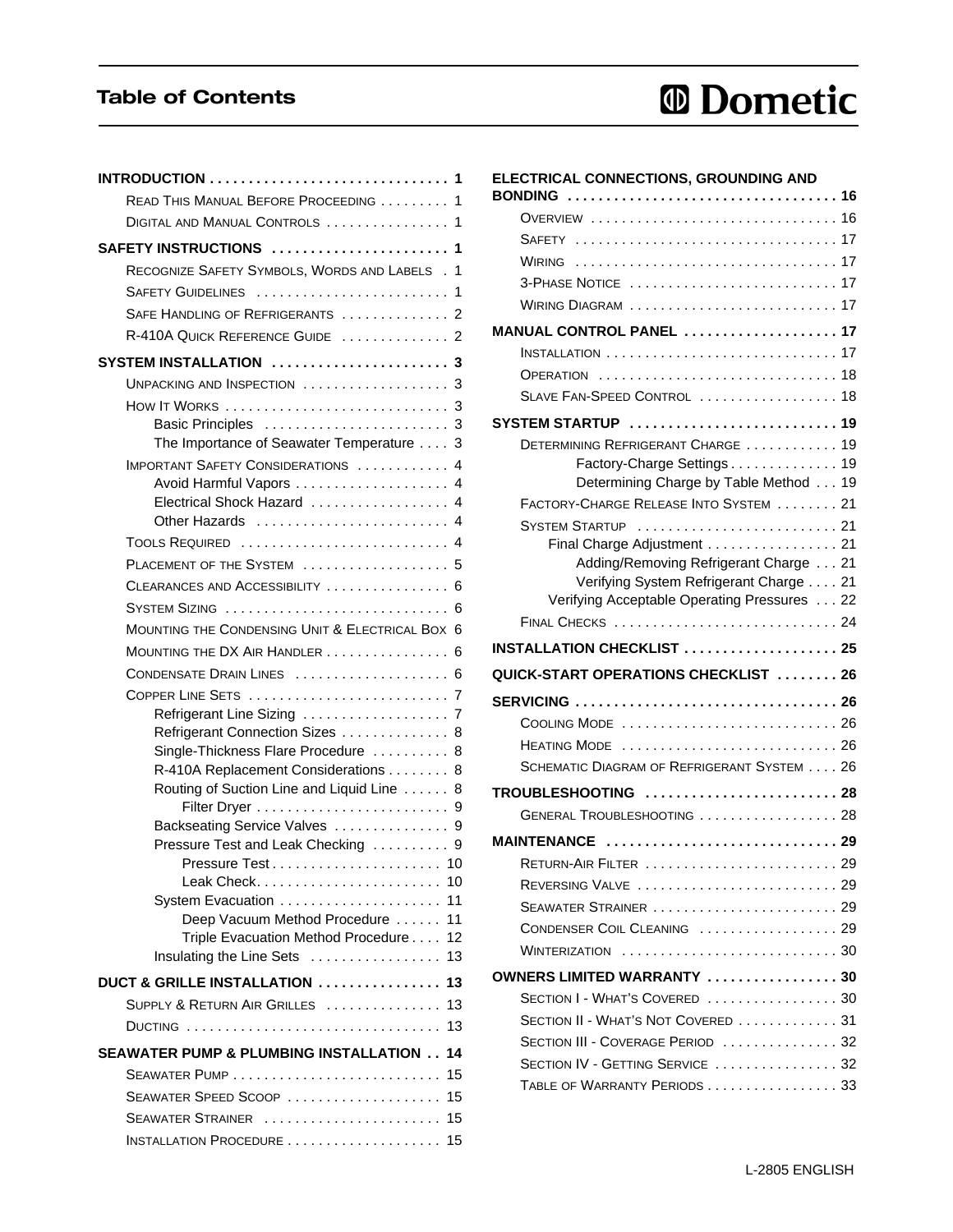## INTRODUCTION

The Emerald Split System is a direct-expansion water-cooled air conditioning system designed for marine use. Its two primary components consist of a condensing unit and an evaporator unit.

A complete system also requires installation of control(s), ducting, and a seawater water pump cooling system (not included).

## READ THIS MANUAL BEFORE PROCEEDING

This manual contains essential information to ensure proper installation, operation and maintenance of your Emerald Split System. Improper installation or misunderstood operating procedures can result in unsatisfactory performance and/or premature failure of these units, so *please read this manual completely before proceeding.*

It is very important that you read and understand the contents of this manual before using the equipment, and it should be kept on the boat for future reference. If you have questions or require assistance with your Emerald System, call your authorized dealer or the Dometic Marine Service Department at +1 954-973-2477.

## DIGITAL AND MANUAL CONTROLS

If you are installing digital control panels, refer to the installation and operation manuals packaged with those units.

If you are installing the 2-knob or 3-knob manual controls, installation and operation information is included in this manual. (See "MANUAL CONTROL PANEL" on page 17.)

## SAFETY INSTRUCTIONS

## RECOGNIZE SAFETY SYMBOLS, WORDS AND LABELS

The following symbols and labels are used throughout this manual to indicate immediate or potential safety hazards. it is the owner's and installer's responsibility to read and comply with all safety information and instructions accompanying these symbols. Failure to heed safety information increases the risk of personal injury, property damage, and/or product damage.



### WARNING

**The word "WARNING" indicates hazards or unsafe practices which COULD result in severe personal injury or death.**



#### **CAUTION**

**The word "CAUTION" indicates hazards or unsafe practices which COULD result in minor or moderate personal injury, product damage, or property damage.**

## SAFETY GUIDELINES

- 1. Allow only qualified, experienced technicians to install or service this system.
- 2. Install the system in accordance with all local codes. If no local codes exist, follow National Codes (NEC in the U.S., CEC in Canada).
- 3. Open the electrical disconnect switch(es) before electrically connecting the unit.
- 4. Before operating the unit, be certain it is properly grounded.
- 5. The units contain refrigerant gas under pressure. Avoid puncturing or breaking any tubing.
- 6. Before operating the system, complete the refrigerant connections.



### **WARNING**

**To avoid personal injury, shock, or death, ensure the electrical disconnect switch(es) is (are) in the OFF position before installing, modifying, or servicing the unit. Lock out and tag the switch with a suitable warning label. Wiring must conform with NEC or CEC and all local codes.**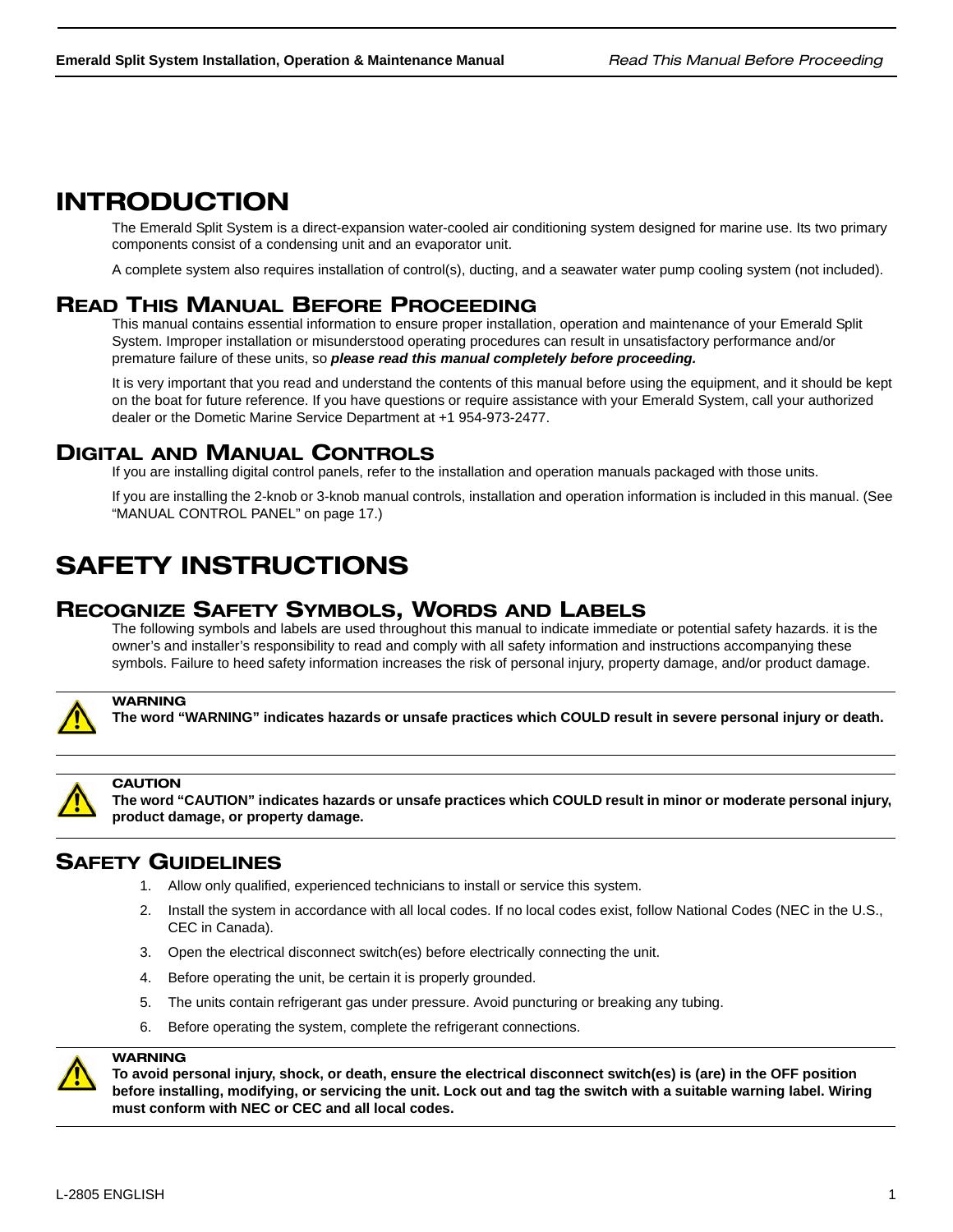## SAFE HANDLING OF REFRIGERANTS

These warnings can not cover every conceivable situation, but they should serve as a useful guide.



### **WARNING**

**To avoid possible explosion, death, or injury, practice safe handling of refrigerants.**



### **WARNING**

**Refrigerants are heavier than air. They can "push out" the oxygen in your lungs or in any enclosed space. To avoid possible death or difficulty breathing:**

- Never sniff a refrigerant.
- Never purge refrigerant into an enclosed room or space. All refrigerants must, BY LAW, be reclaimed.
- If an indoor leak is suspected, thoroughly ventilate the area before beginning work.
- Liquid refrigerant can be very cold. To avoid possible frostbite or blindness, avoid contact and wear gloves and goggles. If liquid refrigerant does contact your skin or eyes, get medical help immediately.
- Never burn refrigerant, as poisonous gas will be produced.
- Always follow EPA regulations.



### **To avoid possible explosion:**

- Never apply flame or steam to a refrigerant cylinder. If you must heat a cylinder for faster charging, partially immerse it in warm water.
- Never fill a cylinder more than 80% full of liquid refrigerant.
- Never add anything other than R-410A to an R-410A cylinder. R-410A operates at a 50 to 70% higher pressure than R-22 systems. Service equipment used must be listed or certified for R-410A.
- Store cylinders in a cool, dry place. Never use a cylinder as a platform or a roller.



### WARNING

WARNING

**To avoid possible explosion, use only returnable (not disposable) service cylinders when removing refrigerant from a system.**

- Ensure the cylinder is free of damage which could lead to a leak or explosion.
- Ensure the hydrostatic test date does not exceed 5 years.
- Ensure the pressure rating meets or exceeds 400 pounds.
- When in doubt, do not use the cylinder.

## R-410A QUICK REFERENCE GUIDE

- This system uses R-410A refrigerant.
- R-410A is an environmentally safe hydrofluorocarbon (HFC) refrigerant.
- R-410A refrigerant operates at 50-70% higher pressures than R-22. Ensure that the servicing equipment and replacement components used are designed to operate with R-410A.
- R-410A refrigerant cylinders are light maroon (pink) in color.
- R-410A refrigerant cylinders have a dip tube which allows liquid to flow out of the cylinder in an upright position. **NOTE:** Recovery cylinder service pressure rating must be 400 psig, DOT RBA400 or DOT BW400.
- R-410A systems should be charged with liquid refrigerant. Use a commercial type metering device in the manifold hose.
- R-410A requires a different set of gauges than those used for R-22.
- Manifold sets should be 800 psig high side and 250 psig low side with 550 psig low side retard.
- Use hoses with 800 psig service-pressure rating.
- R-410A requires matched evaporator and condenser systems.
- Leak detectors should be designed to detect HFC refrigerant.
- R-410A, as with other HFCs, is only compatible with POE or PVE oils.
- POE oils absorb moisture rapidly. Do not expose oil to atmosphere.
- Vacuum pumps will not remove moisture from oil.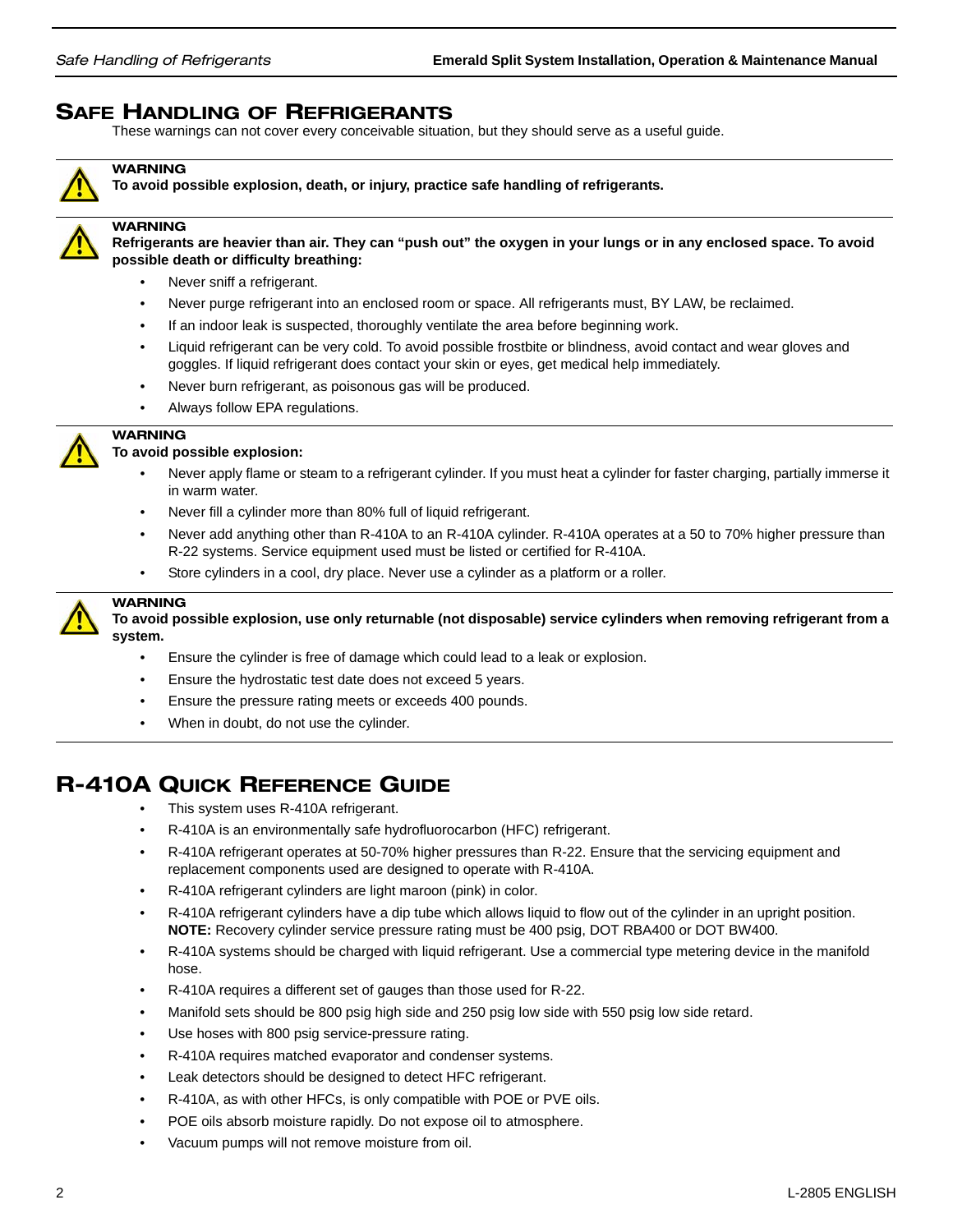- A liquid line filter dryer listed for R-410A is required on every unit.
- Do not use liquid line filter dryers with rated working pressures less than 600 psig.
- Do not install a suction line filter dryer in a liquid line.
- Wrap all filter dryers and service valves with wet cloth when brazing.
- Do NOT use an R-22 thermal expansion valve (TXV).
- Never open system to atmosphere while it is under a vacuum.
- When system must be opened for service, evacuate then break vacuum with dry nitrogen and replace filter dryers.
- Do not vent R-410A into the atmosphere.

## SYSTEM INSTALLATION

## UNPACKING AND INSPECTION

Units are securely packed in shipping containers approved by the International Safe Transit Association.

Upon arrival, carefully check all items against the packing list to ensure all cartons were received. Move units to the normal "up" orientation as indicated by the arrows on each carton.

Check the cartons for external damage, removing the units from the cartons if necessary. If damage is found, file a request in writing for inspection by the carrier agent immediately. The carrier is responsible for making prompt inspection of damage and for a thorough investigation of each claim. The distributor or manufacturer will not accept claims from dealers for transportation damage. If no damage is found, carefully remove all shipping material and properly dispose of it.

After unpacking, keep the units as upright as possible. Laying a unit on its side or top could cause equipment damage.



### **CAUTION**

**When unpacking and installing the manual control, care must be taken not to kink or break the copper cap tube when uncoiling the sensing bulb. The cap tube is hollow and kinking or sharp bends will inhibit system operation.**

## HOW IT WORKS

### BASIC PRINCIPLES

The basic principle behind an air conditioner is the transfer of heat from one place to another. In a marine air conditioner, heat is removed from the inside cabin air and transferred to the seawater. In reverse-cycle heating, the refrigerant flow is reversed and heat is extracted from the seawater and discharged into the living space. The efficiency of the system operation depends on both seawater and cabin temperatures.

This split-system air conditioner consists of four main components divided into two units and a refrigerant gas circulating through the system. The direct expansion (DX) air handler consists of a blower (fan) and an evaporator coil. The condensing unit consists of a compressor and a condenser coil. A copper line set connects the DX air handler(s) and the condensing unit to each other.

The DX air handler blower draws warm humid cabin air across the fins on the evaporator where the heat from the air is transferred to the refrigerant in the evaporator coil. (The moisture in the air is captured on the evaporator coil by forming condensation as the air is cooled.) As the refrigerant evaporates from a liquid into a gas, it absorbs the heat from the cabin air.

The compressor then compresses the refrigerant gas and pumps it through the outer tube in the condenser coil. The seawater pump circulates cool seawater through the inner tube in the condenser coil; this cools the refrigerant and condenses it into a liquid. The heat from the refrigerant is exchanged to the seawater and discharged overboard. The liquid refrigerant is then passed through the evaporator coil and the cycle repeats. Removing heat and moisture from the cabin air lowers its temperature and humidity levels. The conditioned air is blown through the ducting and out the supply-air grille(s).

For reverse-cycle heating, the refrigerant flows in the opposite direction through the reversing valve. Heat is transferred from the seawater in the condenser coil to the refrigerant and then to the air blowing through the evaporator into the cabin.

### THE IMPORTANCE OF SEAWATER TEMPERATURE

When cooling, the air conditioner will operate most efficiently in seawater temperatures below 90°F (32°C). At higher seawater temperatures the unit will operate, but at a reduced capacity. A high-pressure shutdown may occur at higher seawater temperatures.

When heating, the opposite is true. As the seawater gets colder, there is less heat available, and the heating efficiency is reduced. Full heating capacity is obtained at approximately 55°F (13°C) seawater temperature. Performance drops to about 50% of rated capacity in 40°F (4.4°C) water. Below this, the system pressure can be so low that the unit will shut down on low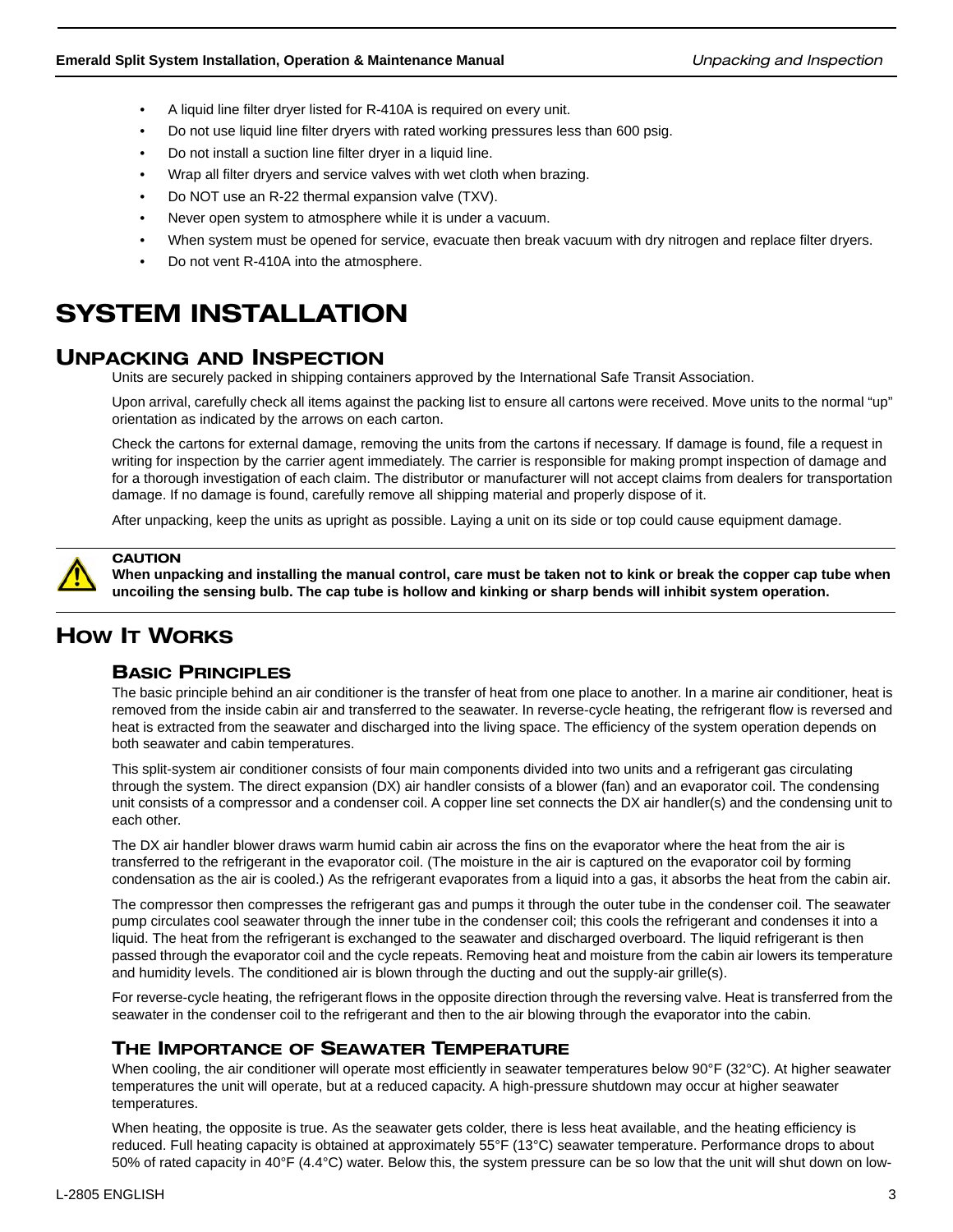pressure fault. This problem is compounded when the cabin is also cold. See the Fault & Error Messages section of your control manual.



WARNING

**Do not operate your air conditioning unit in water that is colder than 38°F (3.3°C). Doing so could lead to water freezing in the condenser coil which can cause damage to the unit.**

## IMPORTANT SAFETY CONSIDERATIONS

### AVOID HARMFUL VAPORS

Consideration should be given to installing a trap in the condensate drain line(s) so that normal discharge of condensate can fill the trap and prevent the ingress of carbon monoxide (CO) or other potentially harmful vapors.



#### **WARNING**

**Never install your DX air handler in the bilge or engine room areas. Ensure that the selected location is sealed from direct access to bilge and/or engine room vapors.** 

**Do not terminate condensate drain line within three feet of any outlet of engine or generator exhaust systems, nor in a compartment housing an engine or generator, nor in a bilge, unless the drain is connected properly to a sealed condensate or shower sump pump.** 

**Failure to comply may allow bilge or engine room vapors to mix with the air conditioner's return air and contaminate living areas which may result in injury or death.**

### ELECTRICAL SHOCK HAZARD



#### **WARNING**

**Electrical shock hazard. Disconnect voltage at main panel or power source before opening any cover. Failure to comply may result in injury or death.**

**To minimize the hazard of electrical shock and personal injury, this component must be effectively grounded. Refer to the installation guidelines for further information.**

### OTHER HAZARDS

Installation and servicing of this system can be hazardous due to system pressure and electrical components.

- When working on this equipment, always observe precautions described in the literature, tags and labels attached to the unit.
- Follow all safety codes.
- Wear safety glasses and work gloves and place a fire extinguisher close to the work area.



### **CAUTION**

**United States federal law prohibits the intentional release of refrigerant gases into the environment, including the R-410A refrigerant used in this air conditioning system. Special care must be taken when installing, charging and servicing Dometic equipment to prevent any loss of refrigerant.** 

**Dometic does not recommend the practice of using refrigerant to purge air and moisture from the system at installation. This formerly used practice of purging is in violation of United States federal law.** 

### TOOLS REQUIRED

Before starting, make sure you have all of the following tools:

- Standard tool box
- Service wrench
- Flaring tool
- Refrigerant gauge manifold (rated for R-410A only)
- Refrigerant tank (rated for R-410A only)
- Nitrogen tank
- Vacuum pump
- **Scale**
- Micron gauge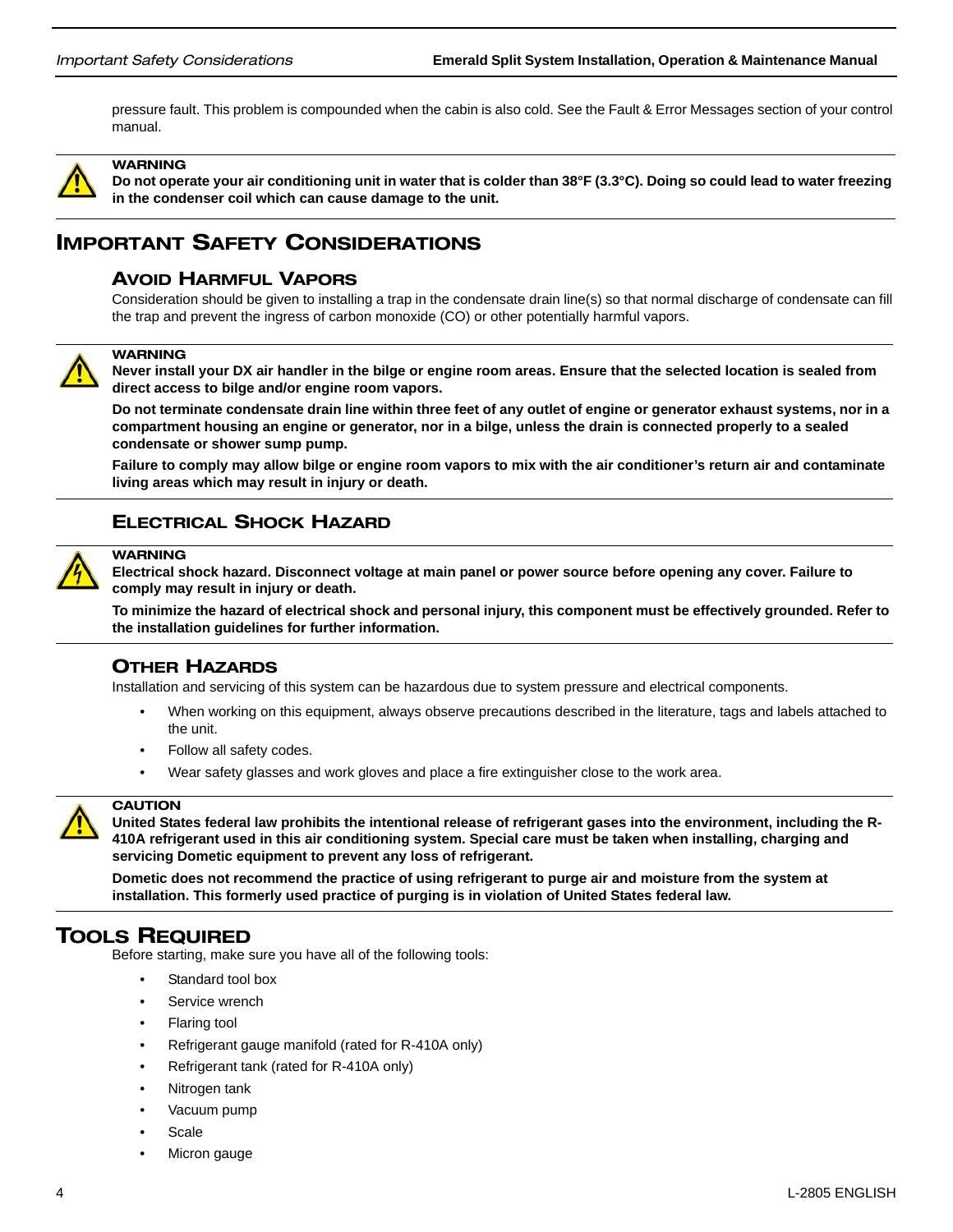- Electronic leak detector (rated for R-410A)
- Drill/hole saw
- Jig saw
- Insulated tape
- Duct tape
- Electrical tape
- Teflon tape
- Bedding compound to seal thru-hull fittings
- Hardware to secure unit, pump, strainer, grilles, and control panel

## PLACEMENT OF THE SYSTEM

Selecting a good location for your air conditioner is the most important part of your preparations. Be sure to consider the size of the area you are cooling, the air distribution needs, and the size of the unit you have chosen. Keeping in mind that cool air falls, it is highly recommended that you locate the supply air grille as high as possible in the cabin. Refer to the "Discharge and Return Air Grilles" spec sheet for grille sizing specifications.

Plan all connections which must be made prior to starting installation, including ducting, grilles, copper line set condensate drain, cooling water in and out, electrical power connections, location of control panel, and seawater pump placement and plumbing to assure easy access for installation and servicing. See Figure 1 for general layout example.

### Figure 1: General System Layout Diagram

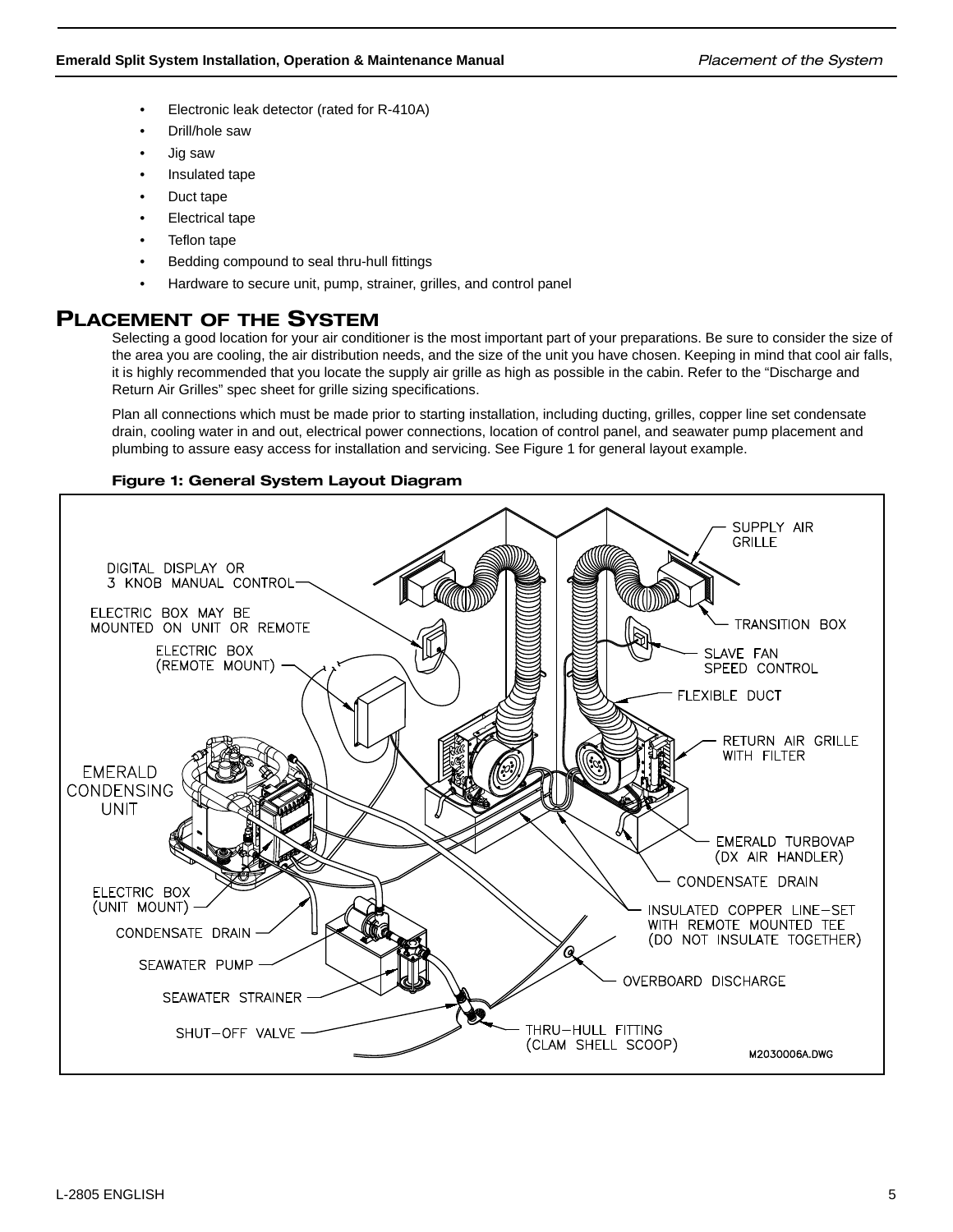## CLEARANCES AND ACCESSIBILITY

**DO NOT locate the unit:**

- Where water may rise into the unit.
- Where the noise would prove to be a nuisance to the owner (i.e., salons, decks, sleeping cabins, etc.).

#### **AVOID:**

- Direct tubing contact with water pipes, ductwork, floor joists, floors, and walls.
- Suspending refrigerant tubing from structure with rigid wire or straps that would come in contact with tubing.

#### **DO locate the unit:**

- To minimize the length of refrigerant piping required.
- To provide adequate service clearances.
- On a level surface or other sturdy platform.
- Isolated from the structure to avoid transmission of vibrations.

#### **DO:**

- Leave slack between structure and unit to absorb vibration.
- When passing refrigerant tubes through the bulkhead, seal the opening with RTV or a pliable silicon-based caulk.
- Ensure that the suction and liquid line tube diameters are appropriate for unit capacity.
- Avoid unnecessary turns and bends by running refrigerant tubing as directly as possible.
- In general, short runs of refrigerant piping are better than long runs. If practical, locate the unit accordingly.

### SYSTEM SIZING

For proper performance, the equipment and ductwork must be adequate for moving about 400 CFM of indoor air for every ton of cooling capacity to be installed. If they are not, change the ductwork or equipment accordingly.

## MOUNTING THE CONDENSING UNIT & ELECTRICAL BOX

The location of the condensing unit should be dry and accessible for service, and provide the most direct routing of refrigerant line sets relative to the DX air handler location(s). The condensing unit should be installed lower than the DX air handlers so the refrigerant oil returns to the compressor.

The condensing unit should be secured to a horizontal surface that is designed for the weight of the unit and torsion loads from the vessel's movement. The condensing unit should be mounted with one of the two drains pointing aft; the base pan can be rotated to accomplish this configuration. Bolt the base pan at four points using the holes in the four corners of the base pan. If the installation location is such that the corners do not contact a suitable surface, optional Dometic mounting clip assemblies (P/N: 293600453; not included) can be used instead by hooking them over the base pan at four locations and bolting them to a sturdy surface.

The electrical box may be remotely mounted to a bulkhead or sturdy frame. However, the electrical box may contain a positionsensitive relay on multi-ton condensers. The box can be remote-mounted in the same position as it sits on the condensing unit, or if another position is needed, open the box and rotate the relay bracket to the proper position.

## MOUNTING THE DX AIR HANDLER

The DX air handler should be installed as low as possible (such as under a V-berth, dinette seat or bottom of a locker) and the supply air should be ducted as high as possible. This type of installation creates an ideal air flow condition and will prevent short cycling.

Securely fasten the DX air handler to a solid, level surface using the two mounting clips and the vibration isolators on the drain pan. be sure that it has at least 2 inches (51 mm) of air space in front of it to provide proper ventilation. Rotate the blower, if necessary, to provide the most direct route of ducting to the supply air grille(s) or transition boxes.

To rotate the blower, loosen the adjustment screw on blower mount ring, rotate blower to desired position, and then tighten the adjustment screw.

## CONDENSATE DRAIN LINES

Drain lines must be installed at the DX air handler and at the condensing unit. During conditions of high humidity, condensate may be produced at a rate of up to 2 gallons (7.6 liters) per hour.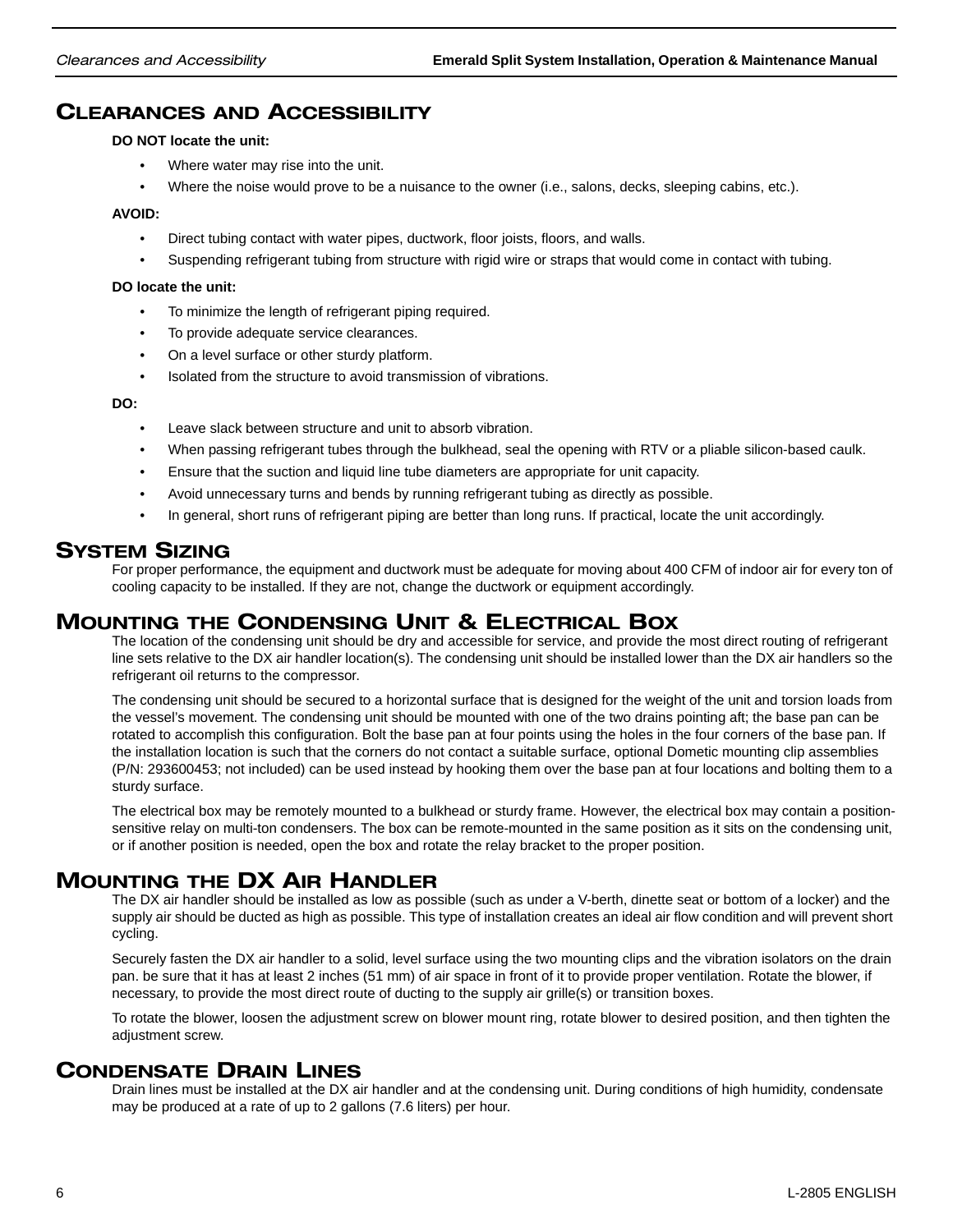With this in mind, it is important to route condensate drains downward to a sump pump. Do not route DX air handler condensate drain lines directly to the bilge (see warning below). Condensing unit drain lines may terminate in the bilge because the condensing unit does not handle air.

1. **The DX air handler** condensate drain pan has two 1/2" FPT drain fittings. You can use both drains (preferred) or just the drain in the aft-most-facing position.

Screw the supplied PVC hose barbs into the threaded drain fittings using teflon tape for a watertight seal and tighten them securely but do not overtighten. The two drains may be teed together, provided there is a minimum drop of 2 inches (51 mm) from the drain pan to the tee fitting. Use 5/8" hose and stainless steel hose clamps on all drain lines.

Install plug in drain fitting not used.

Route the DX air handler's condensate drain hose to a sealed condensate or shower sump pump (see warning below). Drain hose must be routed downward to allow water to flow via gravity downhill.

2. **The condensing unit** has two 1/2" FPT drain fittings in its condensate drain pan. You can use both drains (preferred) or just the drain in the aft-most-facing position.

Screw the supplied PVC hose barbs into the threaded drain fittings using teflon tape for a watertight seal and tighten them securely but do not overtighten. The two drains may be teed together, provided there is a minimum drop of 2 inches (51 mm) from the drain pan to the tee fitting. Use 5/8" hose and stainless steel hose clamps on all drain lines.

Route the condensing unit's condensate drain hose to a sealed condensate or shower sump pump or to the bilge. Drain hose must be routed downward to allow water to flow via gravity downhill.

Install plug in drain fitting not used.

3. **Test:** After the condensate drain installations are complete, test each installation by pouring a quart (1 liter) of water into the pan and checking for good flow. Occasionally pour a bleach and water solution into the pan to clean any algae or sediment out of the lines.



## WARNING

**Do not terminate DX air handler condensate drain lines within 3 feet (1 meter) of any outlet of engine exhaust systems, nor in a compartment housing an engine or generator, nor in a bilge, unless the drain is properly connected to a sealed condensate or shower sump pump.** 

**Exhaust and/or bilge fumes can travel up a drain line and mix with the return air blowing into living areas which could cause illness or death.**

## COPPER LINE SETS

Refrigeration-grade tubing is required to connect the refrigerant circuit from the evaporator to the condensing unit. You must use tubing with the proper diameter and wall thickness specified for R-410A pressures. See Table 1.

| <b>Tube OD</b><br>(inches)        | Up to $1/2$ | 5/8   | 3/4   | 7/8   |  |
|-----------------------------------|-------------|-------|-------|-------|--|
| <b>Wall Thickness</b><br>(inches) | 0.028       | 0.035 | 0.042 | 0.045 |  |

### Table 1: Tubing Diameter and Required Wall Thickness for R-410A

Refrigerant tubing is normally soft drawn and nitrogen purged. All refrigerant lines should be capped to protect against moisture and dust infiltration until the flare connections are made to the evaporator and condenser base valves.

Extreme care must be taken not to crush or kink any portion of either line set. Use proper tools for line bending, avoiding sharp bends or kinks. Any kinked or crushed section must be replaced. There should be no vertical loops (oil traps) in the copper lines. Any excess tubing should be coiled in a horizontal plane and secured to prevent vibration.

Keep tubing clear of bilge water, steering cables and similar obstructions. Secure tubing approximately every 12 inches (30 cm) to prevent vibration and/or chafing. DO NOT CRUSH INSULATION.

When using multiple evaporators, ensure that the dual, triple or quad fittings are sized correctly to allow correctly sized tubing to be connected to DX air handler fittings and provide proper refrigerant flow to and from each DX air handler.

### REFRIGERANT LINE SIZING

See Table 2 for required tubing sizes. Using smaller refrigerant lines may decrease performance up to 10%. These sizes are suitable for line lengths of 50 feet (15.24 m) or less. It also assumes that the evaporator will not be more than 20 feet (6.1 m)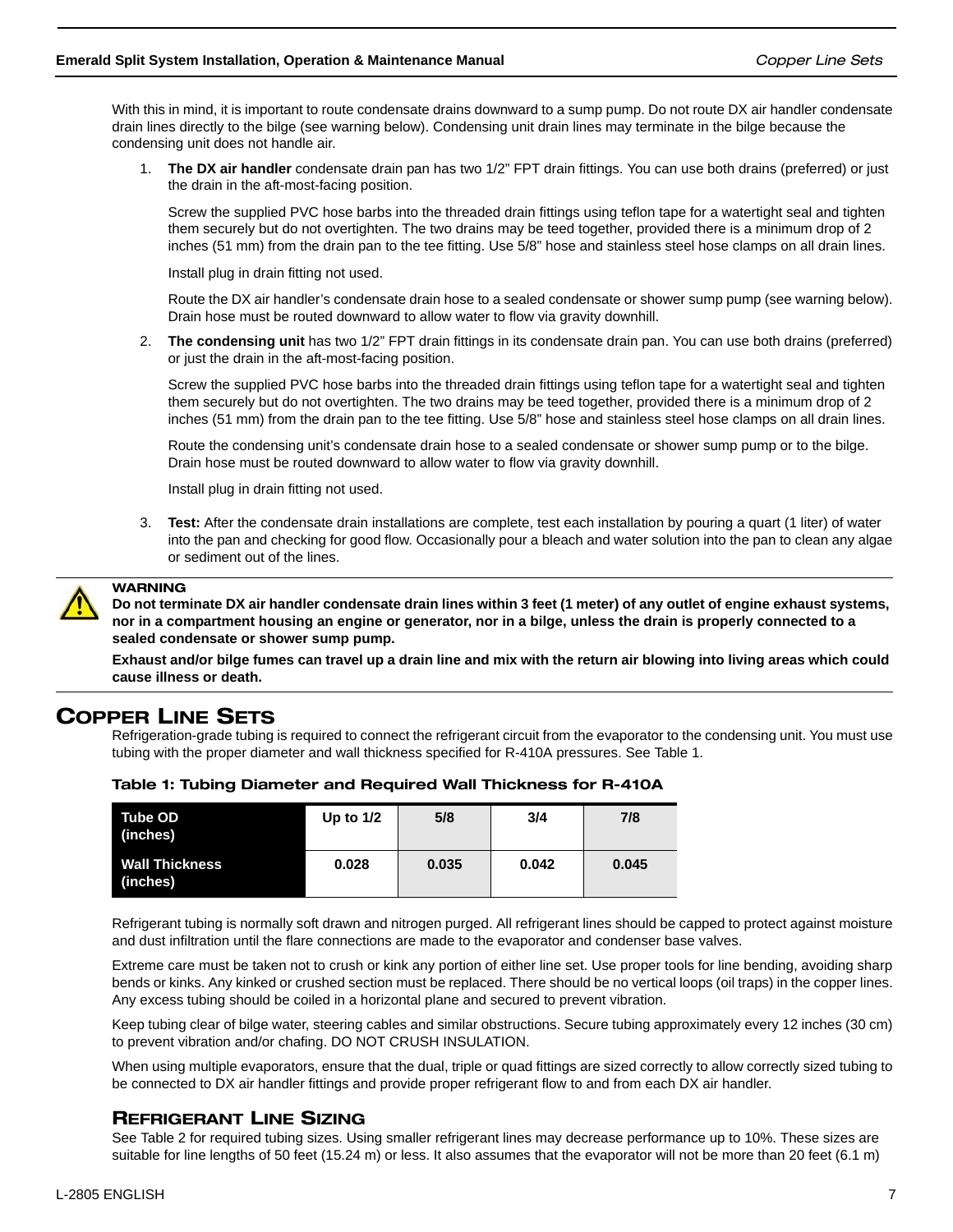above or below the condensing unit. Longer runs and greater lifts are not recommended. If a run of more than 50 feet (15.24 m) is required, contact your Distributor or the Dometic Marine Service Department at +1 954-973-2477 for assistance.

### REFRIGERANT CONNECTION SIZES

The split-system condensing units are connected to their respective evaporators (DX air handlers) by copper line sets. Copper line sets come standard with flare fittings, and quick-disconnect fittings are available upon request. Table 2 shows refrigerant connection sizes for all units.

| Condensing Unit Size (K)       | 6, 8, 10, 12    | 16   | 24   | $30 - 72$  |
|--------------------------------|-----------------|------|------|------------|
| Evaporator Unit Size (K)       | 4, 6, 8, 10, 12 | 16   | 24   | 30, 36, 48 |
| Discharge Connection Size      | 1/4"            | 1/4" | 3/8" | 3/8"       |
| <b>Suction Connection Size</b> | 3/8"            | 1/2" | 5/8" | 3/4"       |

### Table 2: Refrigerant Connection Sizes

### SINGLE-THICKNESS FLARE PROCEDURE

The liquid and the suction lines are to be flared and connected to the base-mounted valves. **Refrigeration flares must be perfect!** Unsatisfactory installations result from faulty flare connections. CHECK YOUR FLARING TOOL. Ensure that the cone is clean; if the cone is scratched or damaged, do not attempt to make refrigeration-quality flares with it. Use a refrigeration flaring tool, not a plumbing tool.

- 1. Use a refrigeration-quality flaring tool consisting of Flare Block and screw-on driven flaring cone.
- 2. Cut and de-bur copper tubing, being careful not to allow any contaminants to fall inside the tubing.
- 3. Slide flaring nut onto tubing before making the flare.
- 4. Put a drop of refrigeration-grade oil on the flaring cone that matches the type of oil listed on the condensing unit's data label.
- 5. Insert end of copper tubing into matching size block hole and put end through to line up with height gauge on flare yoke. Tighten clamp to secure tubing.
- 6. Tighten 1/2 turn then back off 1/4 turn. Repeat tightening and loosening procedure until flare is fully formed. Do not over-tighten the spinning tool because this will thin the wall of the tubing at the flare and weaken it. **NOTE:** Some service technicians make the flare using one continuous motion of the flaring tool, but this technique is not recommended because it can work-harden the tubing and make it more likely to split.
- 7. Check each flare for splits and burrs. the flare nut should fit around the flare easily without contacting threads when nut is pulled to the end. Be certain that flares are expanded to provide a complete seat on the fittings. If the flare is over expanded and touching the flare nut threads, do not attempt to draw it up; remake the flare. The flare should almost fill the flare nut but not touch the threads.
- 8. Add a drop of refrigeration-grade oil that matches the type of oil listed on the condensing unit's data label to both the inside and outside of the flare to prevent galling (twisting and chafing) the copper flare.
- 9. Hold the fitting with a backup wrench and turn only the flare nut when tightening a refrigeration connection. Leave enough length in the tubing so that the connection may be cut off and remade if necessary.

## R-410A REPLACEMENT CONSIDERATIONS

Drain and flush any residual mineral oil from the existing line set if line set is being reused from previous system. Pay particular attention to low areas where oil may collect. Traps **must** be drained of oil. R-410A systems tolerate only a small amount of mineral oil. To properly flush a line set, use an approved solvent and follow the manufacturer's directions.

To be used with R-410A, the wall thickness of copper tubing must be at least .028" (.711mm) for tubes up to 1/2" OD. If new copper tubing is less than this, do not install it; if existing copper tubing is less than this, replace it. See Table 1 for larger tube diameters. Copper tubing with this wall thickness is safety-rated at 5-times normal operating pressure of R-410A.

### ROUTING OF SUCTION LINE AND LIQUID LINE

All of the suction lines must be insulated. The insulation must include a vapor barrier. **Before continuing**, refer to "Insulating the Line Sets" on page 13.

The liquid line must be outside the suction line insulation. If part of the liquid line must run through an area that will be hotter than 120°F (48.9°C), then that portion of the liquid line must be insulated.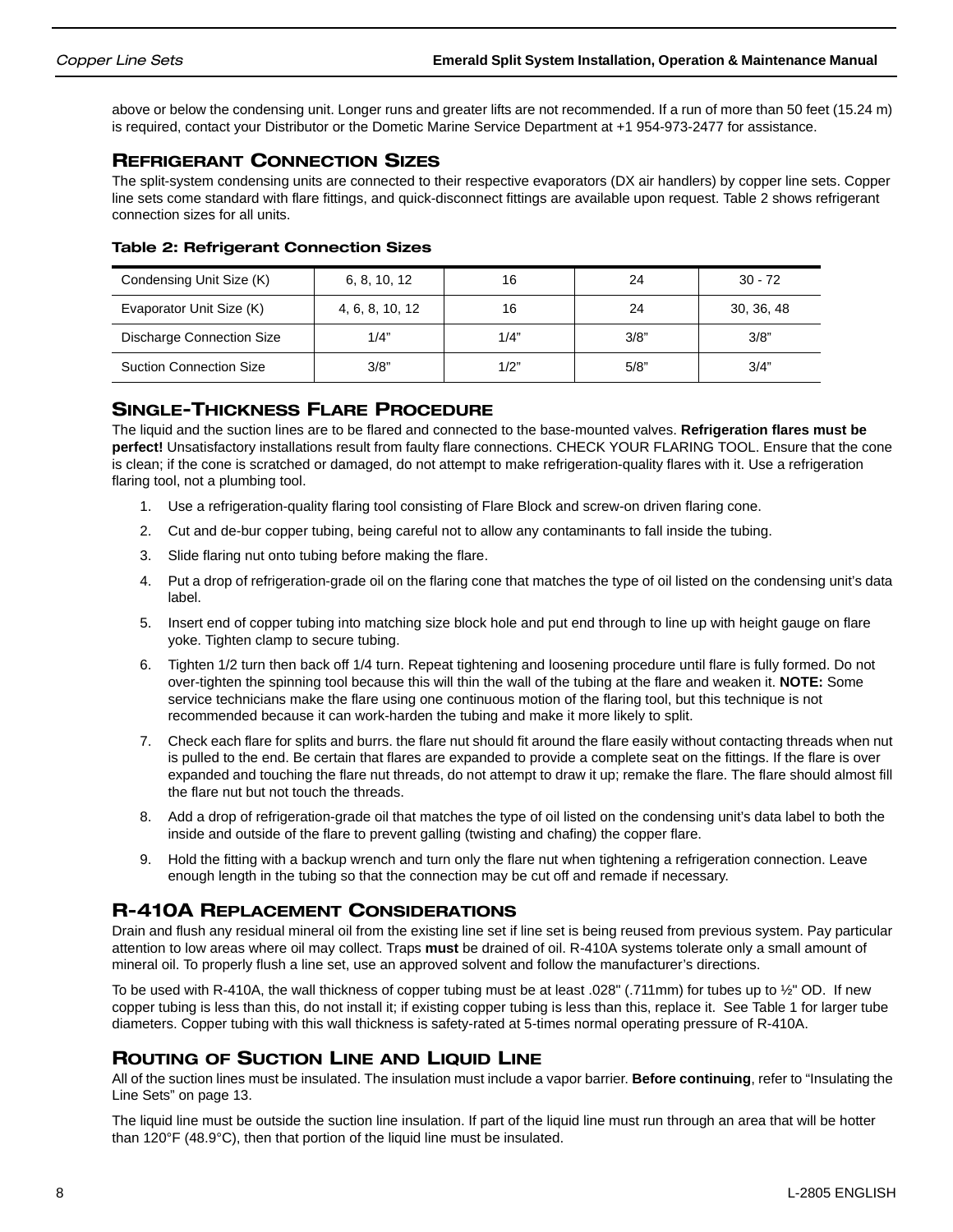- Seal the holes where the refrigerant piping enters the engine room.
- Be careful not to kink or dent the refrigerant lines. Kinked or dented lines will cause poor performance or compressor damage.

### Filter Dryer

The liquid line filter dryer is factory-installed. Any time the refrigeration system has been opened for service, you must replace the filter dryer with an equivalent filter dryer rated for R-410A.



### **CAUTION**

**Do not leave system open to atmosphere any longer than necessary for installation. The compressor POE oil is extremely susceptible to moisture absorption and could cause compressor failure.** 

**Ensure ends of tubing are sealed before and during installation.**

### BACKSEATING SERVICE VALVES

The Emerald condensing unit is equipped with service valves to ensure safe handling of the high-pressure R-410A refrigerant. The unit is shipped with the valve frontseated (downward position) to contain the factory charge in the unit. Refer to Figure 2.

- The stem cap should be torqued to 10 foot-pounds for seating the stem.
- The stem is sealed primarily by backseating and torquing the valve. See "Final Charge Adjustment" on page 21 for torque values.
- The stems have a 5/16" square head on the suction valve and 1/4" on the liquid valve.
- The stem has a packing seal instead of an O-ring. The packing gland should be tightened after each use to prevent leakage. The torque value for the packing gland is 7 foot-pounds. Do not overtighten. Packing gland leaks and resulting damage are not covered under warranty.
- Gauge hoses can be connected and disconnected without the presence of system pressure. The gauge port is isolated from the system if the stem is backseated.
- The gauge ports have a standard core valve, which can be removed and replaced while the stem is backseated.

### Figure 2: Service Valves Shown in Frontseated Position





### PRESSURE TEST AND LEAK CHECKING

Once the refrigerant line-set connections are made a pressure test and a leak check of the system must be performed.

**NOTE:** The base valves on the unit are shipped in the frontseated position to retain the refrigerant in the condensing unit. These valves must not be opened until the system is ready for operation.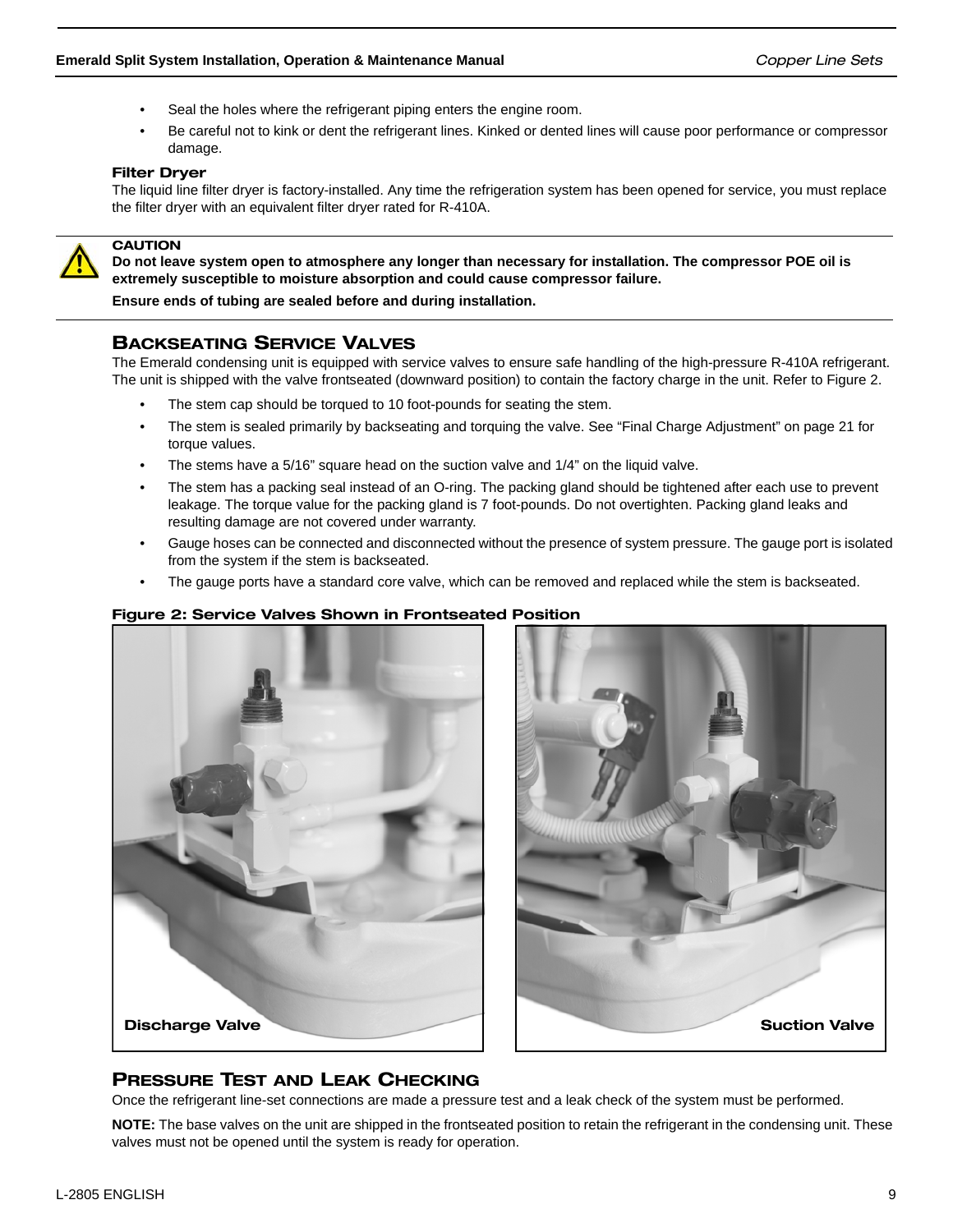

### **WARNING**

**To avoid the risk of fire or explosion, never use oxygen, high-pressure air or flammable gases for leak testing of a refrigeration system.**

### Pressure Test

**NOTE:** It is sometimes assumed that any apparent leakage must originate in the equipment, but in reality leaks can also occur in the gauge manifold and hoses. Before use, inspect the fittings on the manifold for tightness and replace any damaged hoses or worn gaskets.

- 1. Before testing ensure both hand valves on the gauge manifold are closed relative to the center port (i.e., turned IN all the way).
- 2. Connect the high- and low-side hoses of your R-410A gauge manifold to the condenser base valves. Check the stem packing nuts for tightness. The nuts should be torqued (clockwise) to no more than 7.5 ft. lbs. Do not overtighten. Do not open the unit service valves.
- 3. Connect a dry **nitrogen** cylinder to the center port on the gauge manifold and set the regulator to a maximum pressure of 500 psig. **IMPORTANT:** Compressed air or CO<sub>2</sub> should not be used as they can add moisture and ether contaminates to the system! Refrigerant should never be used unless needed for electronic leak detection.



## **WARNING**

**To avoid possible explosion, the line from the nitrogen cylinder must include a pressure regulator and a pressure relief valve.**

### **CAUTION**

**Never exceed 800 psi due to the possibility of rupturing hoses or line-set connections due to poor flares.**

- 4. Open the hand valve a minimal amount on the line coming from the nitrogen cylinder.
- 5. Once the regulator on the nitrogen tank is set, open the high-pressure valve on the gauge manifold. Pressurize the refrigerant lines and the evaporator(s) to 500 psig . To reach 500 psig, you may need to further open the hand valve on the nitrogen cylinder.



## WARNING

**To avoid possible explosion or equipment damage, do not exceed 500 psig when pressure testing.**

- 6. The needle(s) will rise as pressure enters the line set and evaporator(s). Once the point of the predetermined pressure has been reached, close the gauge valve(s). Monitor the gauge reading(s) after the pressure has stabilized (should be less than a minute). The pressure should be left in the system for a minimum of 15 minutes.
	- **If the gauge pressure drops**, there is a leak in the system. Refer to "Leak Check" on page 10 to determine the location of the leak(s).
	- **If the gauge pressure remains constant**, close the valve on the nitrogen cylinder and disconnect it from the gauge manifold. Proceed to "System Evacuation" on page 11.

### Leak Check

**IMPORTANT:** Do not use a vacuum as a leak detection technique as moisture could be drawn into the system.

- **A rapid drop in gauge pressure** indicates a large leak or several small ones.
- **A slow drop in gauge pressure** indicates small leak(s).

Open both gauge valves and pressurize the system again to maintain a positive pressure on the lines and evaporator while checking for leaks. Use the following techniques to locate leaks.

- Large leaks can often be detected by listening for a hissing sound or felt by placing your hand around the leaking fitting. **NOTE:** If pipe insulation encases a leaking fitting, the escaping nitrogen can be forced down the insulation to a remote location, giving a false indication of the leak location.
- Apply a soap solution on all connections and joints. Bubbles indicate leaks, so mark these locations. Clean off the soap solution when leak checking is complete.



### **CAUTION**

**Care must be taken to ensure soap solution does not ingress into a leaking fitting(s) and contaminate the system.**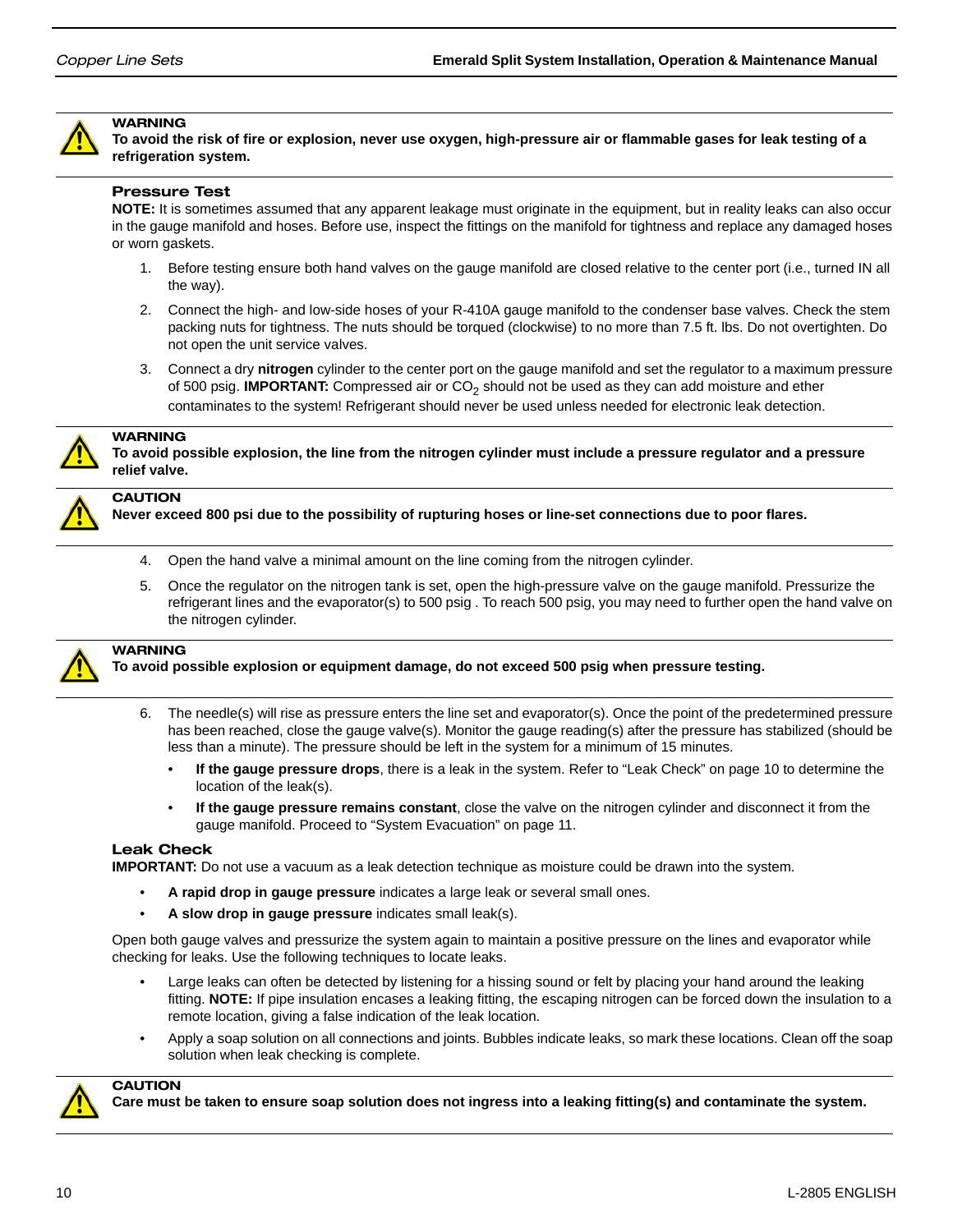• If the leaks cannot be located with the previous methods, an electronic leak detector should be used. For this procedure, add a trace of R-410A refrigerant to the nitrogen in the system (if permitted by current EPA regulations). **NOTE:** Ensure the electronic leak detector you use is capable of sensing HFC-type refrigerants.

Repeat the procedures above until all leaks are found and repaired. After repair, repeat the steps in "Pressure Test" on page 10.

### SYSTEM EVACUATION

If you have confirmed that the system maintains pressure, the line set and evaporator(s) are now ready for evacuation of the nitrogen (or nitrogen/refrigerant mixture if an electronic leak detector was needed) from the system.



### **WARNING**

**When using high-pressure nitrogen in the system, wear safety glasses and gloves.** 

**Secure the hose end to prevent injury to personnel or damage to property. Do not point the hose toward personnel or property.** 

**To prevent inhalation, the nitrogen should NOT be expelled into a confined space where personnel are working; the work area should be well ventilated.**

**If the nitrogen is mixed with refrigerant , contact with an open flame or hot surface could create PHOSGENE GAS, which can cause respiratory problems or death.**



### WARNING

**If skin or eyes come into contact with refrigerant, flush thoroughly with water. Skin contact with refrigerant can cause frostbite. Wear gloves at all times.**

**NOTE:** Service valves are backseating-type valves.

Your system is shipped with the valve stem(s) frontseated (closed) and caps installed. Do not open these valves until the system is completely evacuated.

There are two ways that your system can be evacuated: The Deep Vacuum Method or the Triple Evacuation Method. The Deep Vacuum Method is the preferred method. Use the Triple Evacuation Method (see Figure 3 and "Triple Evacuation Method Procedure" on page 12) when the vacuum pump being used will only pump down 28 inches of mercury vacuum and your system does not contain liquid water. Otherwise, use the Deep Vacuum Method (see Figure 3 and "Deep Vacuum Method Procedure" on page 11).

### Deep Vacuum Method Procedure

Refer to Figure 3.

- 1. Connect the vacuum pump, R-410A manifold set with vacuum hoses, and charging cylinder as shown. Ensure the vacuum pump used is capable of pulling a vacuum of 200 microns. Begin with all valves fully closed.
- 2. Confirm proper pump and gauge operation. Open the shutoff valve that leads to the high vacuum gauge manifold. Start the pump. When the compound gauge (low side) reading drops approximately 29 inches of vacuum, open the valve to the thermocouple vacuum gauge and evacuate until the gauge reads 200 microns or less.
- 3. Close the valve to the thermocouple vacuum gauge. This avoids potential gauge damage from "pegging the meter".
- 4. Open the high and low side valves on the gauge manifold. Keeping the valve on the charging cylinder closed, open the valve on the gauge manifold that leads to the cylinder.
- 5. Evacuate the system to about 29 inches Hg as measured by the compound (low side) gauge.
- 6. Open the valve to the thermocouple vacuum gauge. Evacuate until the gauge reads 200 microns or less.
- 7. Close the valve to the vacuum pump. Wait five minutes, then check the pressure on the thermocouple vacuum gauge. (See Figure 3.)
	- If the pressure is not more than 1000 microns, the system is leak-free and properly evacuated. Proceed to Step 8.
	- If the pressure rises, but holds at about 2000 microns, moisture and noncondensibles are still present. Open the valve to the vacuum pump, and continue evacuation until moisture is removed.
	- If the pressure rises above 5000 microns, a leak is present. Go back to "Pressure Test and Leak Checking" on page 9.
- 8. Close the valve to the thermocouple vacuum gauge. Close the valve to the vacuum pump. Shut off the pump.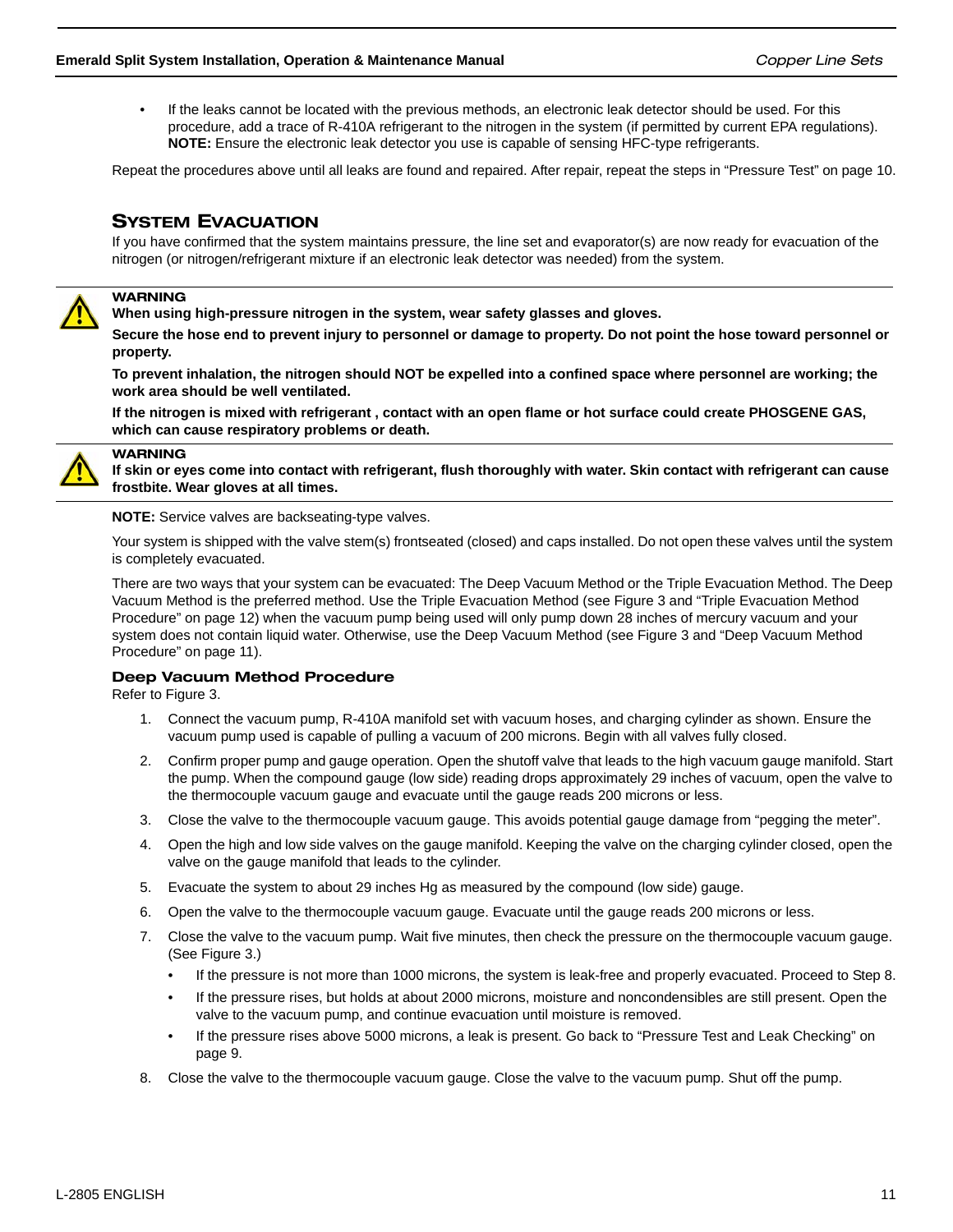### Figure 3: Deep Vacuum Graph



### Triple Evacuation Method Procedure

Refer to Figure 4.

- 1. Pump system down to 28 inches of mercury and allow pump to continue operating for an additional 15 minutes.
- 2. Close manifold gauge valves and shut off vacuum pump.
- 3. Connect a nitrogen cylinder and regulator to the system and open until system pressure is 2 psig.
- 4. Close manifold valves and allow system to stand for one hour. During this time, dry nitrogen will be able to diffuse throughout the system absorbing moisture.
- 5. Repeat this procedure as indicated in Figure 4. The system will then be free of any contaminants and water vapor.
- 6. Pull into deep vacuum.

### Figure 4: Triple Evacuation Method Diagram

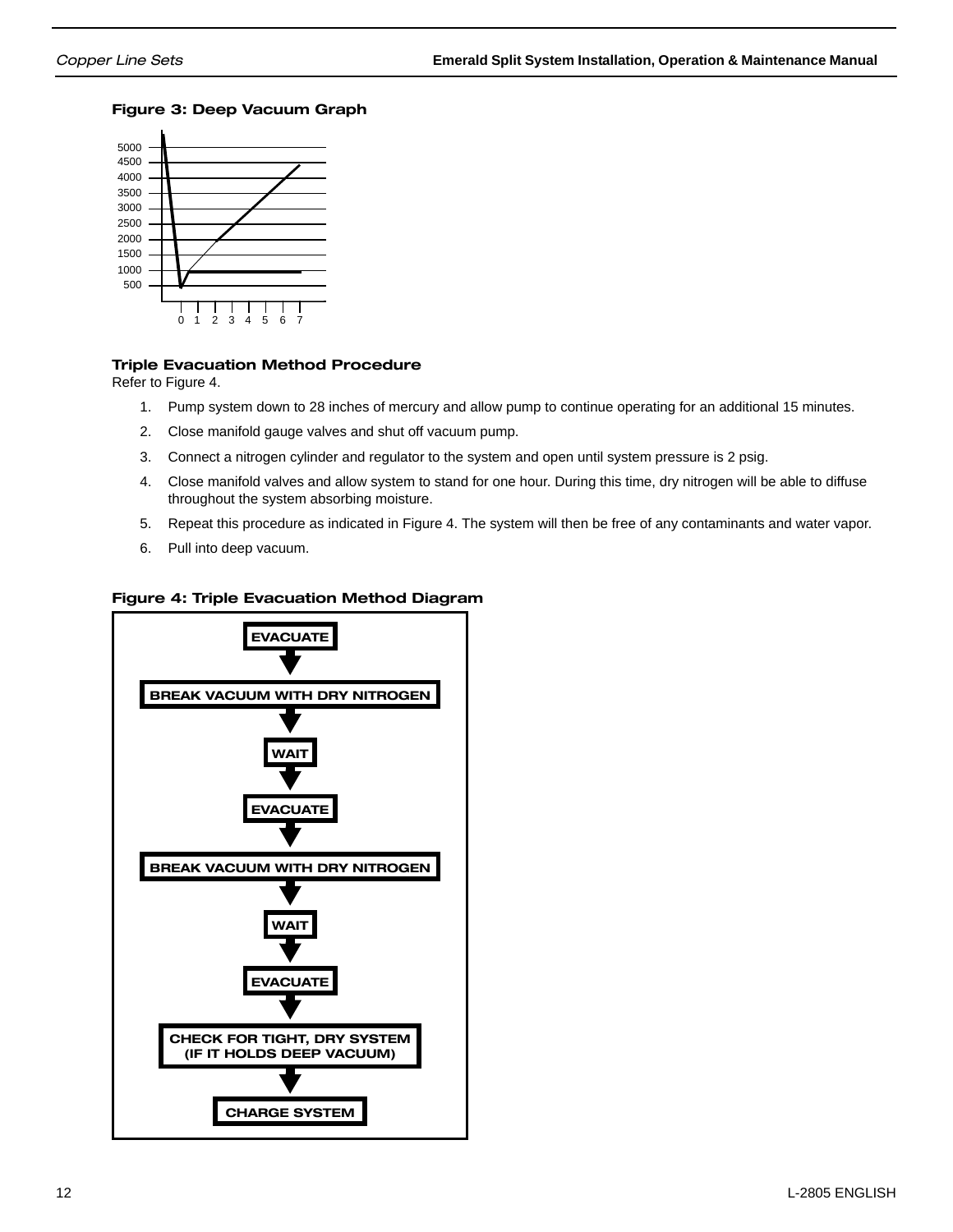### INSULATING THE LINE SETS

1. Do not insulate both lines together.

For best results insulate both the suction line and the liquid line, however only the suction line is mandatory.

- 2. Use 3/4" thick closed-cell-type tube insulation with an inside diameter equal to pipe size. Place dust caps on both ends of pipe. Slide the tube insulation on to each pipe prior to making connections.
- 3. After making the connections, push the tube insulation flush against the fitting. Trim if necessary to ensure a smooth application with no air pockets.
- 4. Do not seal insulation until after checking for and fixing all leaks.
- 5. Pipe insulation joints should be glued, not taped. There must be no air pockets between the pipe and the insulation. **All insulation must be airtight to prevent condensation forming on pipes.**
- 6. **If the tube insulation is installed after the refrigerant circuit is connected**, proceed as follows:
	- Use pre-slit insulation or cut existing tube insulation and wrap around pipe.
	- Apply insulation adhesive thoroughly along both cut edges.
	- Press the glued edges back together making sure a proper bond is made with no openings, gaps, or air pockets. Do not use wire ties to hold insulation around pipe in lieu of adhesive.
- 7. Tie wraps, wire ties, or zip ties should NOT be used to secure insulation. Using these will compress the insulation and cause poor performance leading to condensation drips and damage to the vessel.
- 8. Use insulation tape to wrap the flare nut and base valve connections at both ends of each line set. There should be no exposed copper or brass on the line set.

## DUCT & GRILLE INSTALLATION

Table 3 shows shows minimum duct diameters and their corresponding supply- and return-air grille minimum areas in square inches as needed for the various models of the Emerald System evaporators. See "MAINTENANCE" on page 29 for return-air filter cleaning instructions.

| <b>MODEL</b>                                | TVE-4 | TVE-6 | TVE-8 | <b>TVE-10</b> | <b>TVE-12</b> | <b>TVE-16</b> |
|---------------------------------------------|-------|-------|-------|---------------|---------------|---------------|
| <b>Duct Diameter</b><br>(inches)            | 4     | 5     | 5     | 6             | 6             |               |
| <b>Duct Area</b><br>(square inches)         | 19.6  | 19.6  | 19.6  | 28.3          | 28.3          | 38.5          |
| <b>Return-Air Grille</b><br>(square inches) | 88    | 88    | 98    | 140           | 140           | 168           |
| <b>Supply-Air Grille</b><br>(square inches) | 40    | 40    | 50    | 70            | 70            | 84            |

Table 3: Duct and Grille Sizes for Emerald System Evaporators

**NOTE:** To calculate the square-inch area of a round duct, multiply the radius (which is half of the diameter) by itself  $(r^2)$  then multiply that number by 3.1416 (pi).

## SUPPLY & RETURN AIR GRILLES

**Install the supply-air grille** as high as possible in a location that will provide uniform air distribution throughout the cabin. Grille louvers should be directed upward. In no instance should the supply-air discharge be directed towards a return-air grille, as this will cause the system to short cycle. Allow for adequate clearance behind the supply-air grille for the transition box and ducting connection.

**Install the return-air grille** as low and as close to the air conditioning unit as possible to ensure direct uninterrupted airflow to the evaporator. The return-air grille should have a minimum of 4 inches (10.2 cm) of clearance in front of it, free from any furniture or other obstructions.

## DUCTING

Good airflow is critical for the performance of the entire system. It is highly dependent on the quality of the ducting installation. The ducting should be run as straight, smooth and taut as possible, minimizing the number of 90-degree bends (2 tight 90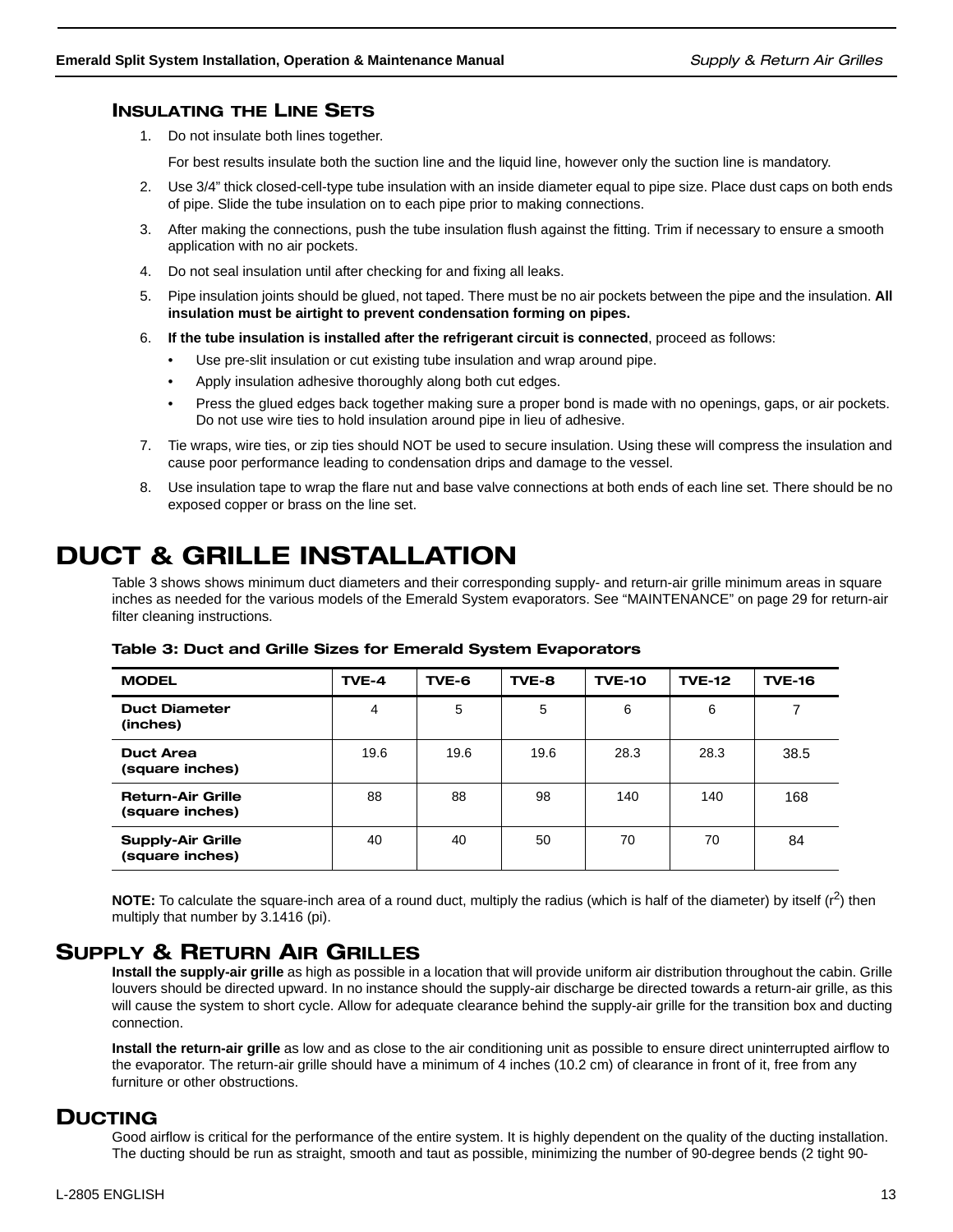degree bends can reduce airflow by 25%). Table 3 shows minimum duct diameters and their corresponding supply- and returnair grille minimum areas in square inches.

If a transition box is used, the total area of supply air ducts going out of the box should equal the area of the supply duct feeding the box.

### **All ducting should:**

- Be appropriately sized for each application.
- Run as smoothly and as taut as possible.
- Have as few bends or loops as possible.
- Be securely fastened to prevent sagging during boat operation.
- Have all excess ducting lengths trimmed off.
- Not be flattened or kinked.
- Insulated when located in high heat load areas (hull side, mechanical compartments, etc.)
- Be properly protected against potential damage when routed through open areas.

### **Installation procedure:**

- 1. Run the ducting from the DX air handler's blower to the supply-air grille or transition box.
- 2. At one end, pull back the fiberglass insulation to expose the inner mylar duct hose.
- 3. Slide the mylar duct hose around the mount ring until it bottoms out.
- 4. Screw 3 or 4 stainless steel sheet metal screws through the duct hose into the mount ring. Make sure to catch the wire in the duct hose with the heads of the screws. Do not use band clamps, as the hose will slide off.
- 5. Wrap duct tape around the ducting and ring joint to prevent any air leaks.
- 6. Pull the insulation back up over the mylar to the ring and tape the joint.
- 7. Use the same connection method at the other end of the ducting run, making sure to remove any excess ducting.

## SEAWATER PUMP & PLUMBING INSTALLATION

Refer to Figure 5 for proper and improper installation techniques.

### Figure 5: Diagrams of Correct & Incorrect Seawater Plumbing



**NOTES** 

1) THRU HULL INLET BALL VALVE. HOSE AND STRAINER SHOULD BE SIZED NO SMALLER THAN PUMP INLET.

1) TIMO POCLINER I, SALE VADE, MOVE AND STANDING APPOILER SIZED IN SINCLER THAN PORPINEER.<br>3) PUMP NEEDS DEDICATED THRU HULL NOT SHARED WITH OTHER PUMPS.<br>4) AVOID OR MINIMIZE 90° ELBOW FITTINGS AS MUCH AS POSSIBLE, ROTATE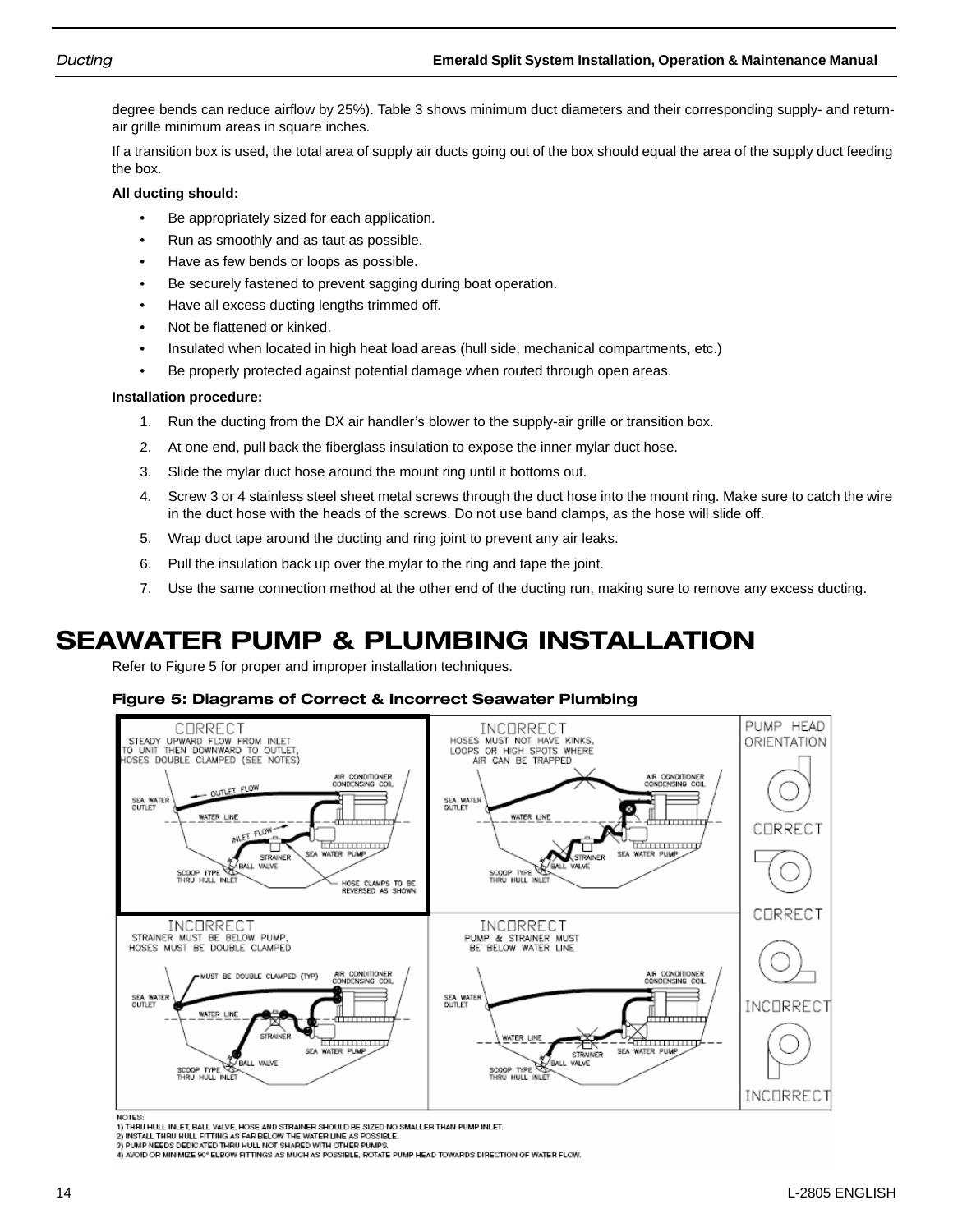### SEAWATER PUMP

Since the seawater pump is centrifugal and not self-priming, it must be mounted so it is always at least one foot (305mm) below the water line regardless of which tack the vessel is on.

The pump may be mounted horizontally or vertically, however the discharge must always be above the inlet. The pump head should be rotated toward the direction of water flow. See Figure 5 for diagrams of correct and incorrect pump-head orientations.

**NOTE:** In rare situations and under certain variable conditions of direction and speed, a boat moving very fast could trigger the pump to shut down due to the extra water flow coming through the speed scoop. Normal pump function will resume when the boat slows or stops. Or, if the condition was sustained, the pump might lock out and require a reset by turning the pump's power off then on again.

## SEAWATER SPEED SCOOP

Install the seawater speed scoop intake as far below the water line and as close to the keel as possible in any application, but especially on a sailboat, to keep the intake submerged so air does not get into the system when the boat heels over. The speed scoop intake must face forward and not be shared with any other pump.

## SEAWATER STRAINER

A seawater strainer is mandatory between the shut off valve (seacock) and the pump to protect the pump from any foreign matter.



**Failure to install a seawater strainer will void the pump warranty and possibly damage the system.**

## INSTALLATION PROCEDURE

**IMPORTANT:** 

**CAUTION** 

- Avoid loops, high spots or the use of 90-degree elbows with seawater hose. Each 90-degree elbow is equivalent in pressure drop to 2.5 feet (76.2cm) of hose and a 90-degree elbow on the pump outlet is equivalent to 20 feet (609.6cm) of hose.
- Secure all hose connections with two stainless-steel hose clamps per fitting as close together as possible by putting the screws of the two clamps on opposite sides.
- Use teflon tape (2 to 3 wraps only) on all threaded connections. Tighten one and a half turns beyond hand tight. Do not over-tighten!
- Install the seawater system with an upward incline from the speed scoop and seacock, through the strainer, to the inlet of the pump and then up to the inlet of the air conditioning unit's condenser coil.
- The discharge from the air conditioning unit should run to the seawater outlet thru-hull fitting, which should be located where it can be visually checked for water flow and as close as practicable to the waterline to reduce noise.

### **Follow these steps:**

- 1. Install the speed scoop thru-hull inlet as close to the keel and as far below the water line as possible, facing forward. Bed the scoop with a marine sealant designed for underwater use.
- 2. Install a bronze, full-flow seacock on the speed scoop thru-hull inlet that meets ABYC specifications.
- 3. Install a seawater strainer below the level of the pump with access to filter.
- 4. Mount the pump above the strainer and at least one foot (305mm) below the waterline. (See Figure 5 for correct pumphead orientation positions.)
- 5. Connect the seacock and strainer with an uphill run of 5/8" (16mm) or larger for multi-ton units reinforced marine-grade hose.
- 6. Connect the discharge from the pump uphill to the bottom inlet of the air conditioning unit's condenser coil with 5/8" (16mm) or larger reinforced marine-grade hose.
- 7. Connect the discharge from the condenser coil to the overboard discharge thru-hull fitting with 5/8" (16mm) or larger reinforced marine-grade hose.
- 8. Connect all metallic parts in contact with seawater to the vessel's bonding system, including the speed scoop inlet, strainer, pump, and the air conditioner.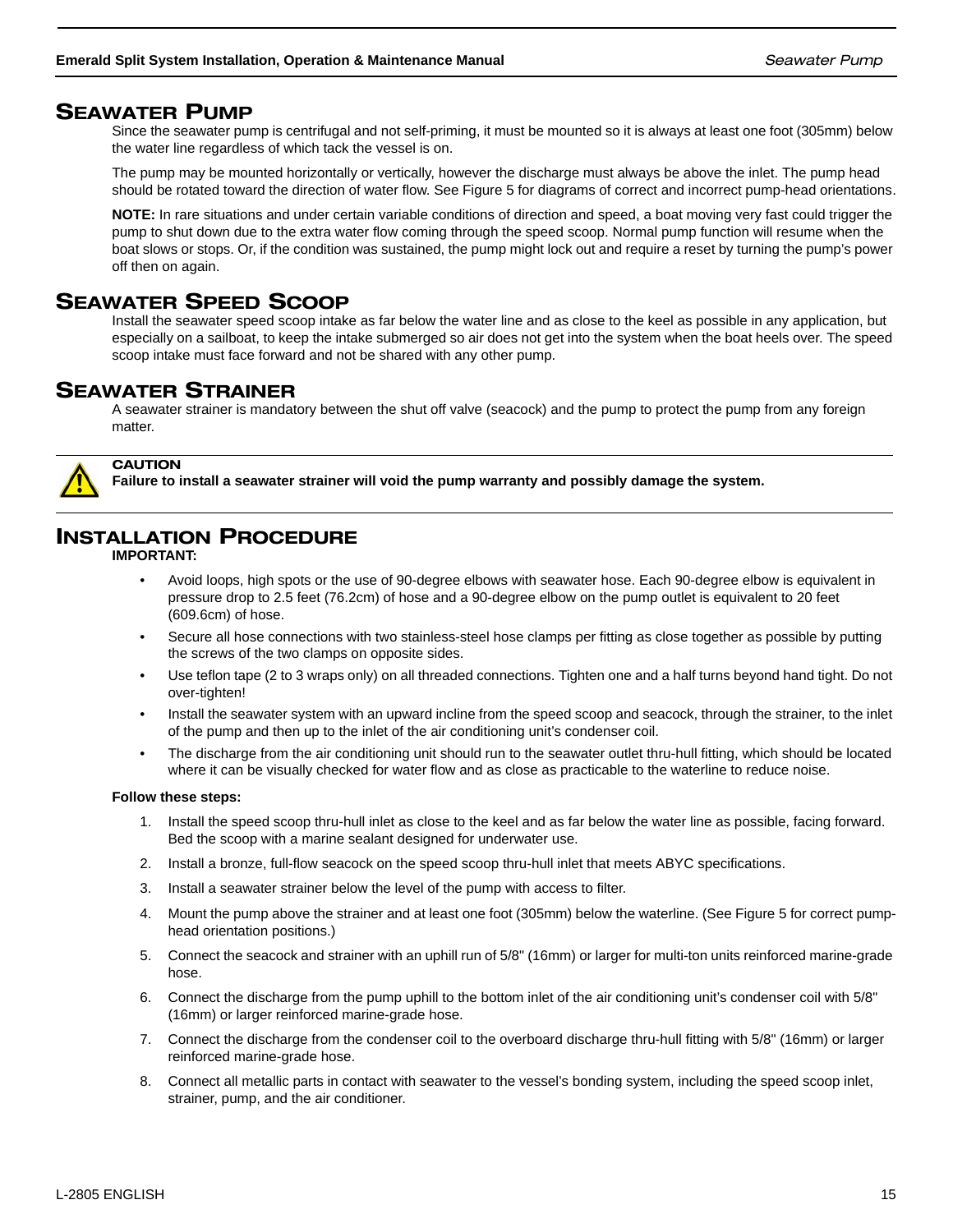

#### WARNING

**Over-tightening can create eventual cracks within hours or days. Be sure to check for leaks before commissioning the boat to avoid sinking the boat.**



#### WARNING

**Connect all metallic parts in contact with seawater to the vessel's bonding system, including the speed scoop inlet, strainer, pump and the air conditioner. Failure to do so will void the warranty.**

## ELECTRICAL CONNECTIONS, GROUNDING AND BONDING

## **OVERVIEW**

All air conditioning units have a terminal strip mounted either inside or outside of the electric box. The terminal strip is labeled for proper connections of the electrical supply, ground wires and pump circuits. Wiring diagrams are provided in the electric box and in this manual The correct size circuit breaker should be used to protect the system as specified on the air conditioning unit's data plate label. Wire gauge should be selected as per NEC to breaker. All connections shall be made with ring or fork terminals. **Turn off the air conditioning power-supply circuit breaker before opening electric box.**

Each air conditioning unit installed requires its own dedicated circuit breaker. If there is only one air conditioning unit installed, the seawater pump does not require a circuit breaker; the wiring from the seawater pump is connected to the terminal strip in the electric box. If two or more air conditioning units use the same seawater pump, the pump wires will be connected to a pump relay panel (PRP or PRX) which in turn has its own dedicated circuit breaker sized for the pump (20 amp max). Please see the wiring diagram furnished with the PRP or PRX (**NOTE:** PRP triac must have mounting screw installed in order to dissipate heat). Electrical connections in the bilge and/or below the waterline should use heat-shrink-type butt splices.

Field wiring must comply with ABYC electrical codes. Power to the unit must be within the operating voltage range indicated on the data plate. Properly sized fuses or HACR circuit breakers must be installed for branch circuit protection. See data plate for maximum fuse/circuit breaker size (mfs) and minimum circuit ampacity (mca). All units must be effectively grounded to minimize the hazard of electrical shock and personal injury. The following requirements are to be observed:

- 1. AC (Alternating Current) grounding (green wire) must be provided with the AC power conductors and connected to the ground terminal (marked "GRND" at the AC power input terminal block of the unit(s), per ABYC standard E-8, or equivalent.
- 2. Connections between the vessel's AC system grounding conductor (green wire) and the vessel's DC (Direct Current) negative or bonding system should be made as part of the vessel's wiring, per ABYC standard E-9, or equivalent.
- 3. When servicing or replacing existing equipment that contains a chassis-mounted ground stud, the service person or installer must check the vessel's wiring for the existence of the connection required in item 2 above.

#### **ABYC standards are available from:**

American Boat and Yacht Council 613 Third Street, Suite 10 Annapolis, MD 21403 USA

Telephone: (+1) 410-990-4460 Fax: (+1) 410-990-4466 Web: www.abycinc.org

**The air conditioning unit must be connected to the ship's bonding system to prevent corrosion due to stray electrical current.** All pumps, metallic valves and fittings in the seawater circuit that are isolated from the air conditioning unit by PVC or rubber hoses must be individually bonded to the vessel's bonding system also. This will help eliminate any possibility of corrosion due to stray current.



### **WARNING**

**Failure to connect all metallic parts in contact with seawater to the vessel's bonding system will void the warranty.**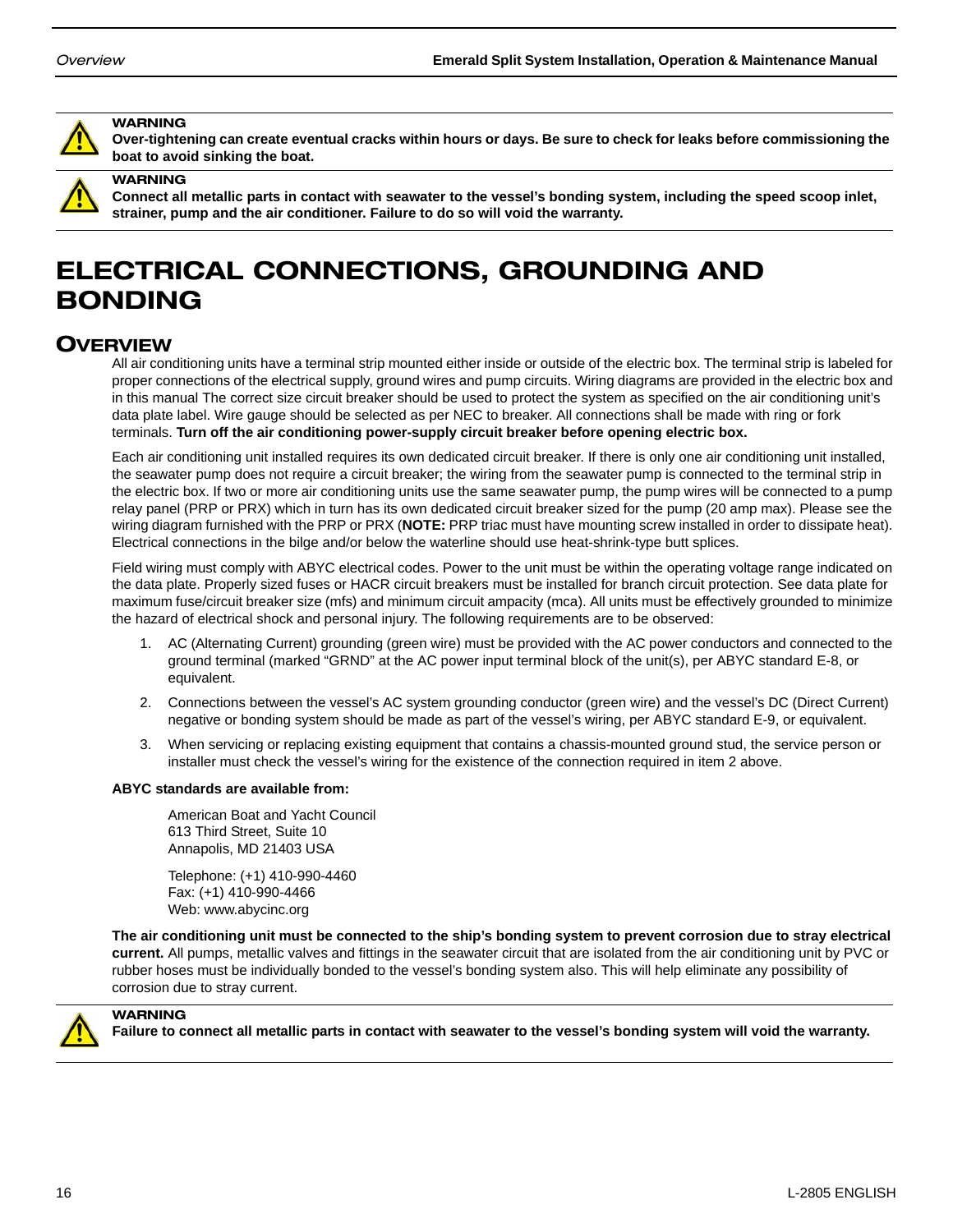## **SAFETY**



### WARNING

**To avoid personal injury, shock, or death, open the electrical disconnect switch before electrically connecting the unit. Wiring must conform with NEC or CEC and all local codes.**



#### WARNING

**To avoid the risk of fire or equipment damage, use only 75°C minimum-rated copper conductors.**



### **WARNING**

**Consult the National Electrical Code or a qualified electrician for proper wire size. Undersized wires could cause poor equipment performance, equipment damage, or fire.**



**WARNING** 

**To avoid electrical shock, injury, or death, wiring to the unit must be properly grounded.**

## WIRING

Wire size is important to ensure proper unit operation. The size must be sufficient to carry the minimum circuit ampacity listed on the unit's data plate label. Dometic recommends sizing the wires to limit the voltage drop to a maximum of 2% from the main breaker or fuse panel to the condenser unit. Consult the NEC, CEC and all local codes to determine the correct wire gauge and necessary length of run for proper wiring.

- 1. To connect unit to power supply, route the power supply and ground wires through the high voltage entrance in the unit.
- 2. Connect the ground wire to the ground lug and power supply wires to the contactor.
- 3. Connect the low voltage wires to the terminal strip (if present) or to the wire leads. Route the low-voltage wire through the wire tie provided in the unit for restraint.
- 4. Connect thermostat to unit. If a proper room thermostat is not already present, install one at a suitable indoor location.

### 3-PHASE NOTICE

It is extremely important to ensure that wiring and phase sequencing of a 3-phase power source is correct. Marine wiring standards call for power source phases L1, L2, and L3 to be color-coded BLACK, WHITE, and RED, respectively. These must be connected to the unit with the proper sequence, otherwise, it will not operate properly. If the wiring sequence is incorrect, the unit's compressor (scroll type only) and pump (if applicable) will run in the reverse direction at a significantly increased noise level.

### WIRING DIAGRAM

Use the wiring diagram provided with the digital or manual control you are installing.

## MANUAL CONTROL PANEL

### INSTALLATION

The Manual Control Panel (MCP) should be located within cap tube length of the air conditioning unit. The 3-knob MCP is configured either vertically (as shown in Figure 6) or horizontally . The cut out size is 2.5 inches (64 mm) by 7.0 inches (178 mm); see MCP for orientation.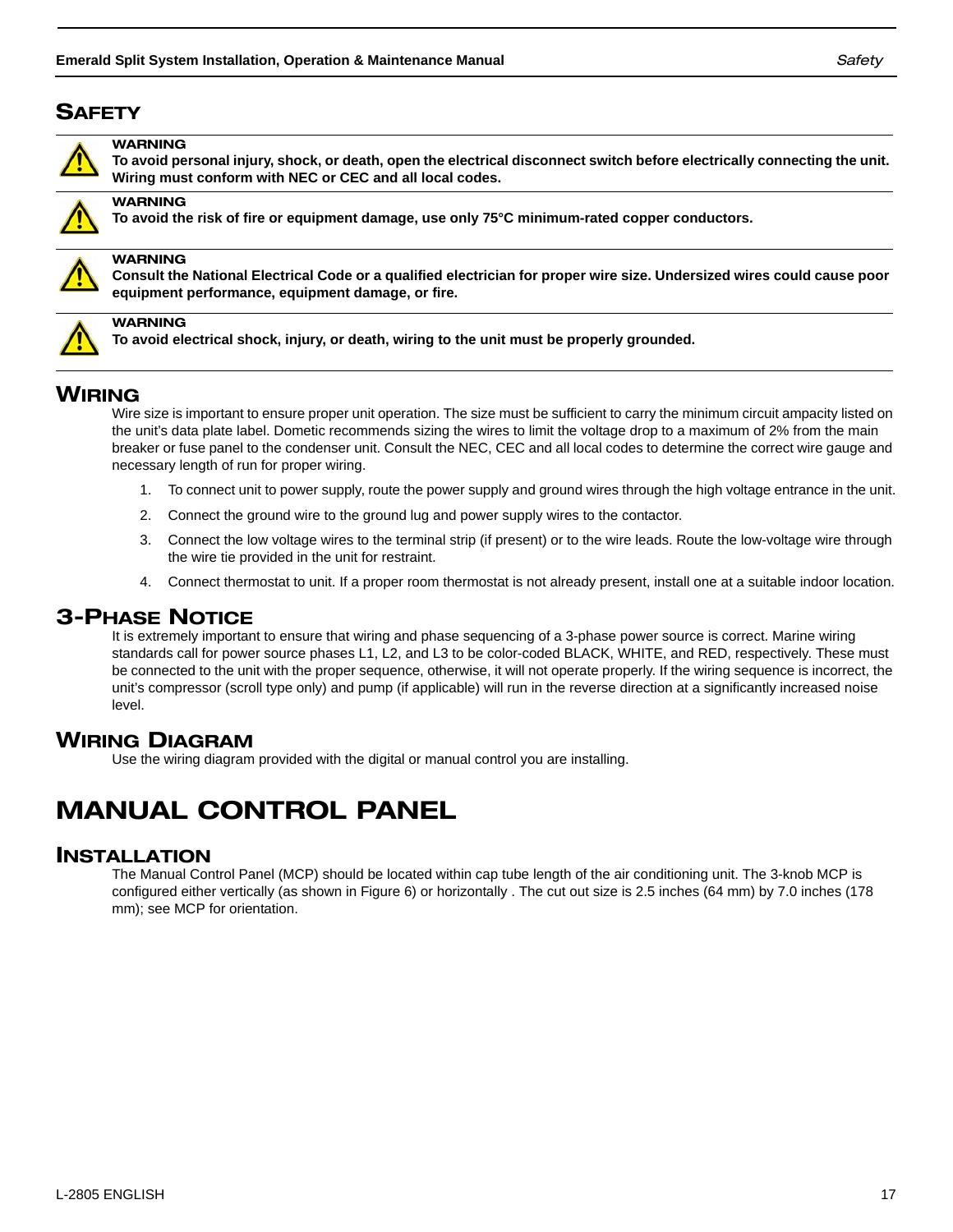- 1. Once the cut out is made, carefully uncoil the copper cap tube with return-air sensor (copper bulb) and route the control wires and cap tube through the hole and back to the air conditioning unit **using caution not to kink the cap tube**.
- 2. Mount the return-air sensor into the clips provided on the evaporator coil. If the return-air sensor cannot be mounted on the evaporator coil, mount it behind the return-air grille. The sensor must be mounted in the return-air stream.
- 3. Make electrical connections according to the wiring diagram found in the electric box and/or in the operations manual.

## OPERATION

Refer to Figure 6.

- 1. Ensure seawater intake ball valve (seacock) is open.
- 2. Turn SYSTEM SWITCH (top control knob) to OFF.
- 3. Turn on AC circuit breaker. If the seawater pump has its own circuit breaker, turn that on also.
- 4. Turn the SYSTEM SWITCH (top control knob) to Fan (middle position); this energizes the fan and seawater pump.
- 5. **If in cool mode,** turn THERMOSTAT (bottom control knob) to the coolest position by rotating fully clockwise. **If in heat mode,** turn THERMOSTAT (bottom control knob) to the warmest position by rotating fully counter-clockwise.
- 6. Check for steady solid stream of seawater from the overboard discharge.
- 7. Turn FAN SPEED (middle control knob) clockwise to highest setting.
- 8. Verify that the fan is running and that there is steady airflow out of the supply-air grille.
- 9. Turn the SYSTEM SWITCH (top control knob) to ON; this will start the compressor.
- 10. To set the thermostat, allow sufficient time for the unit to cool/heat the area to the desired temperature. When the area is sufficiently cooled/heated, turn the THERMOSTAT (bottom control knob) slowly toward the center position until it clicks once. The thermostat is now set to maintain a constant temperature. While heating, if the ambient temperature is less than 50°F (10°C), set the FAN SPEED (middle control knob) to LOW for 5 to 10 minutes until the unit begins to heat well, then increase the fan speed for more heat output.

The thermostat on the MCP serves to cycle the compressor on and off and provides an automatic changeover from cooling to heating with a 3.5° differential. Rotating the thermostat to the left after it has been set for cooling will cause the unit to heat. If you rotate the thermostat to the right, the unit will cool. If the thermostat is left stationary after being set, the unit will cycle from cooling to neutral, or from heating to neutral depending on the requirement.

The condenser's reversing valve switches the unit between heating and cooling modes, and it must be energized periodically to keep the internal parts moving freely. To accomplish this, for a few seconds once a month switch the air conditioning unit to HEAT if running in cool mode or to COOL if running in heat mode.

**NOTE:** Do not turn the unit off and immediately turn it back on. Allow at least 3 minutes for refrigerant pressure to equalize.

## SLAVE FAN-SPEED CONTROL

On systems with multiple evaporators, only one DX air handler is dedicated as the master control and the others are slaved from that circuit. Usually the largest capacity DX air handler or the one dedicated to the most frequently occupied space is chosen as the main control unit.

When the master control unit energizes, all of the slave controls turn on. The only function of the slave speed control (model SCP) is to control the speed of the fan on that DX air handler.

Any DX air handler's fan speed is controlled by a triac, whether it is controlled from the digital control's circuit board, the mechanical 3-knob control (MCP), or slave fan speed control panel (SCP). Connecting triacs in series would negatively affect the performance of the fans; therefore, auxiliary/slave fans should be wired to the master unit's pump control output. See the wiring diagrams included in this manual and in the condensing unit's electrical box.

### Figure 6: Manual Control Panel

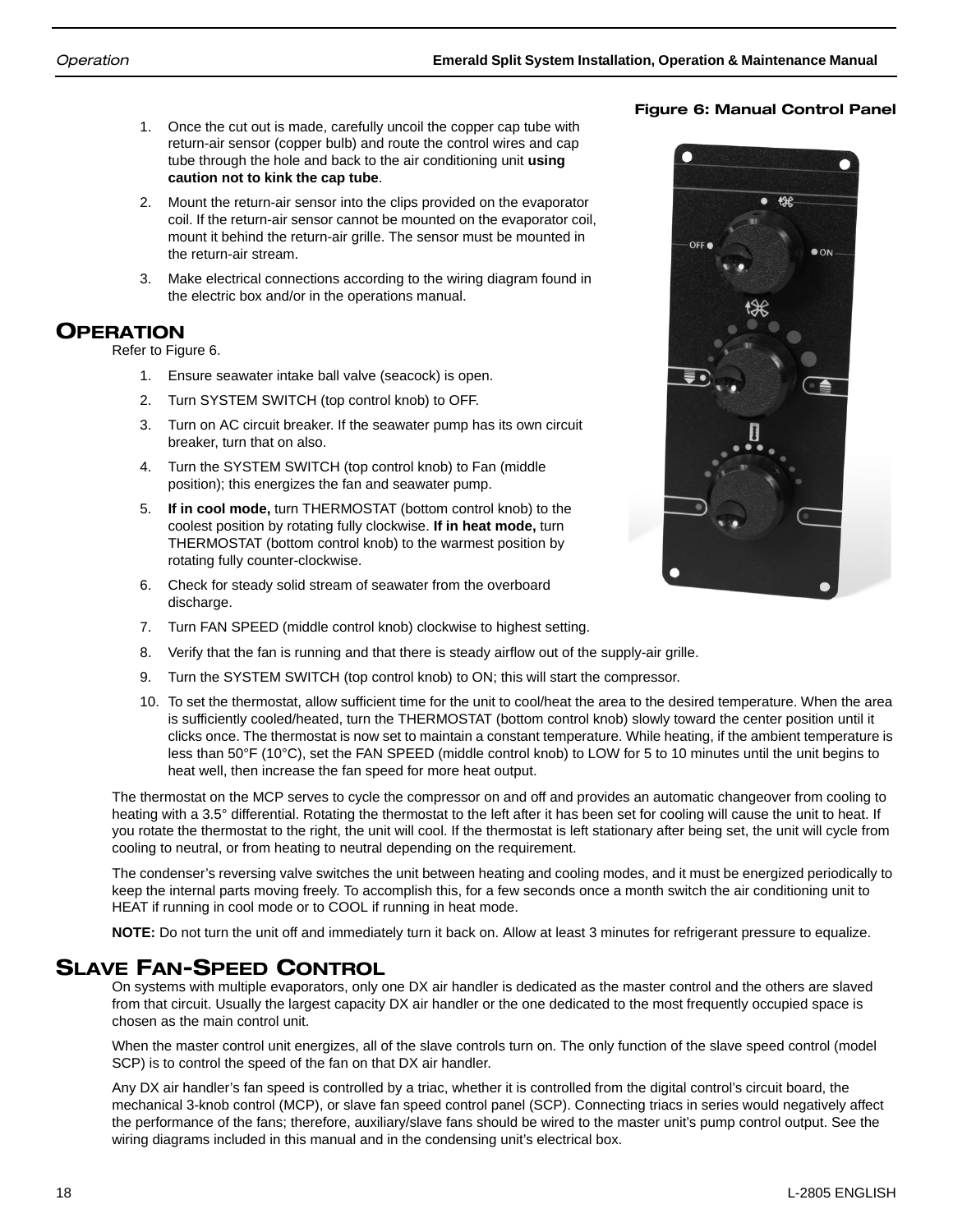## SYSTEM STARTUP



### **CAUTION**

**To prevent compressor damage or personal injury:**

- Do not overcharge system with refrigerant.
- Do not operate unit in a vacuum or at negative pressure.
- Do not disable the low pressure switch.
- Use care when handling scroll compressors; dome temperatures could be hot.



### **CAUTION**

**To prevent personal injury, wear safety glasses, protective clothing, and gloves when handling refrigerant.**



#### **CAUTION**

**To prevent personal injury, fully backseat (turn counterclockwise) valve stem before removing gauge port caps and connecting and disconnecting manifold gauge hoses. Do not vent refrigerant to atmosphere. Recover during system repair or final unit disposal.**



**IMPORTANT**

**During all installation and service work, follow all regulations of the Environmental Protection Agency (EPA). This system uses R-410A, an HFC (Hydrofluorocarbon). Violation of EPA regulations may result in fines or other penalties.**



### **IMPORTANT**

**Never operate the compressor with the suction valve closed to "test the compressor's pumping efficiency". In some cases, this can result in serious compressor damage and loss of warranty coverage.**

## DETERMINING REFRIGERANT CHARGE

#### Factory-Charge Settings

**Condensing units** are supplied with a charge sufficient for the condensing unit and the evaporator with 15 feet (4.57 m) of lineset. Table 4 shows the refrigerant charge of each unit as shipped from the factory.

**Evaporators with quick disconnect fittings** are charged with one ounce (0.0283 kg) of refrigerant (approximately 75 psig) as a holding charge.

**Line sets with quick disconnect fittings** are factory charged with the amount of refrigerant denoted on data plate.

### Determining Charge by Table Method

One foot (30.48 cm) of line set includes both the liquid and suction lines (see the example below the table). Refer to Table 4 to charge line sets constructed in the field. Use this formula to convert ounces to kilograms:  $1 oz = 0.0283$  kg. The condensing unit is factory-charged to include a system with a 15-foot (4.57 m) liquid line. Only add additional R-410A refrigerant if longer line sets are used.

**EXAMPLE:** If a line set is 20 feet long with a 1/4" liquid line and a 3/8" suction line, add charge for the 5 feet of line set over the base charge. To determine added charge, multiply 5 x 0.23, which equals 1.2 oz of refrigerant for the line set.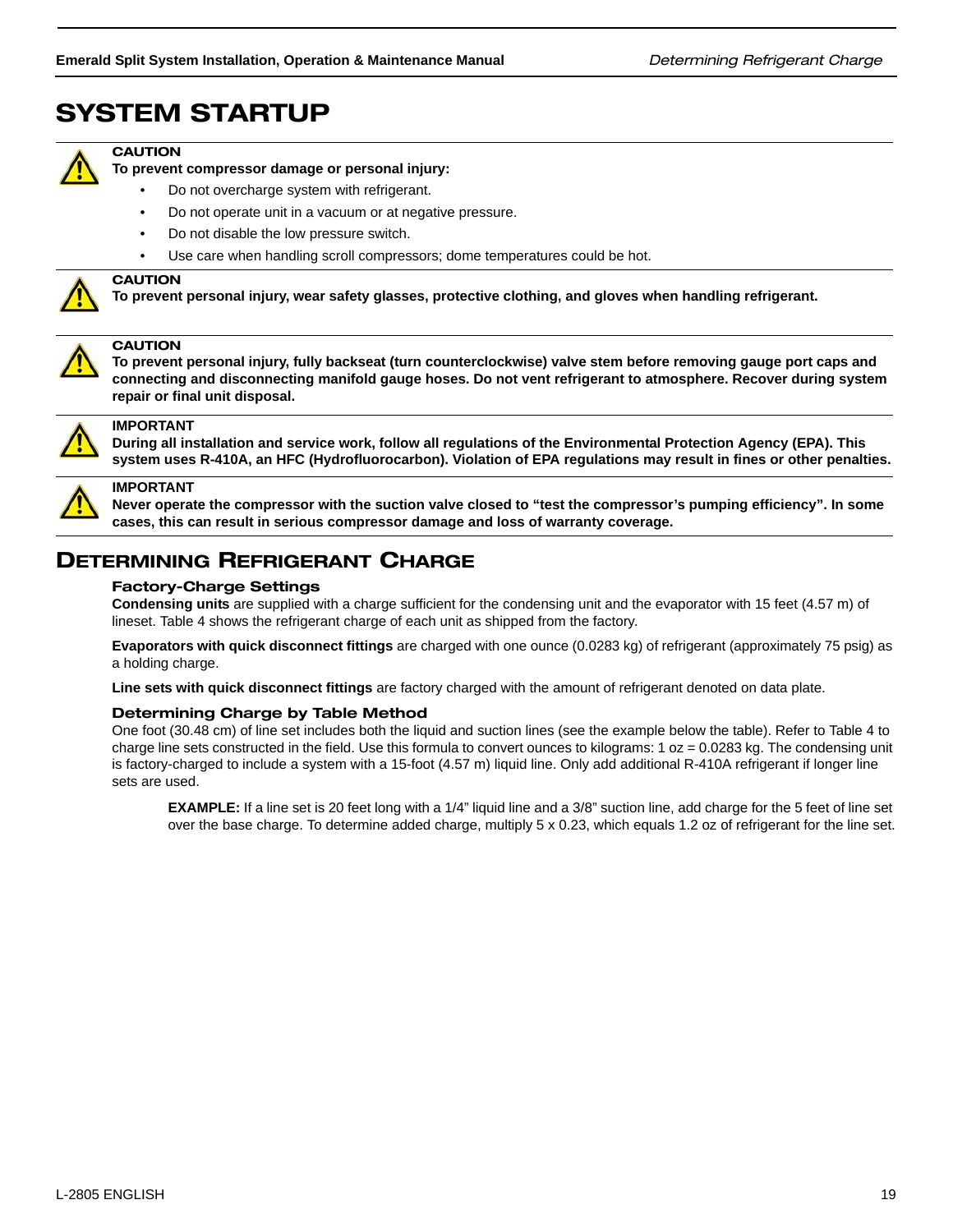### Table 4: Factory Refrigerant Charge Per Condenser Model

## Emerald R-410A Charging Table

### **Note:**

- Emerald systems are dual metered at the air coil for cool mode and at the condensing unit for heat mode.
- Emerald systems use Thermal Expansion Valves to optimize system operation and thus cannot be charged using superheat method.
- A properly operating TXV will maintain Superheat in range of 10 to 25 degrees.
- System must be charged by Table or Subcooling method.

### **Charging system by Table method:**

- Condensing unit is factory charged with refrigerant for system including 15 foot of lineset.
- If lineset is longer than 15 foot then add refrigerant shown for lineset length. If lineset is between lengths listed in table, either interpolate or round down.

### **Charging system by Subcooling method:**

- Charge in cool mode steady state to achieve 1 to 4 degrees at condensing unit base valve. **Or**, if pressure port is available at evaporator inlet, charge for 5 to 10 degrees F of subcooling just upstream of evaporator TXV.
- System overcharged with refrigerant can lead to catastrophic failure. Symptoms are high head pressure, high running current, and high subcooling.
- If you need assistance using the Subcooling method, contact Dometic for more information.

### **Unit Specifics**

|                 |        | <b>Tube Diameter</b> | Lineset           | Factory     |
|-----------------|--------|----------------------|-------------------|-------------|
| Unit            | Liauid |                      | Suction Charge/ft | Charge (oz) |
| $6-10k$         | 1/4    | 3/8                  | 0.23              | 14          |
| 12k             | 1/4    | 3/8                  | 0.23              | 17          |
| 16k             | 1/4    | 1/2                  | 0.26              | 17          |
| 24 <sub>k</sub> | 3/8    | 5/8                  | 0.64              | 42          |
| 30 <sub>k</sub> | 3/8    | 3/4                  | 0.67              | 46          |
| 36k             | 3/8    | 3/4                  | 0.67              | 50          |
| 48k             | 3/8    | 3/4                  | 0.67              | 64          |

### **Charge Added for Longer Line Sets**

|                 |    |     |     | Charge in ounces to be added by installer for Lineset in feet of length noted |      |      |      |
|-----------------|----|-----|-----|-------------------------------------------------------------------------------|------|------|------|
| Unit            | 15 | 20  | 25  | 30                                                                            | 40   | 45   | 50   |
| $6-10k$         |    | 1.2 | 2.3 | 3.5                                                                           | 5.8  | 6.9  | 8.1  |
| 12k             |    | 1.2 | 2.3 | 3.5                                                                           | 5.8  | 6.9  | 8.1  |
| 16k             |    | 1.3 | 2.6 | 3.9                                                                           | 6.5  | 7.8  | 9.1  |
| 24 <sub>k</sub> |    | 3.2 | 6.4 | 9.6                                                                           | 16.0 | 19.2 | 22.4 |
| 30 <sub>k</sub> |    | 3.4 | 6.7 | 10.1                                                                          | 16.8 | 20.1 | 23.5 |
| 36k             |    | 3.4 | 6.7 | 10.1                                                                          | 16.8 | 20.1 | 23.5 |
| 48k             |    | 3.4 | 6.7 | 10.1                                                                          | 16.8 | 20.1 | 23.5 |
|                 |    |     |     |                                                                               |      |      |      |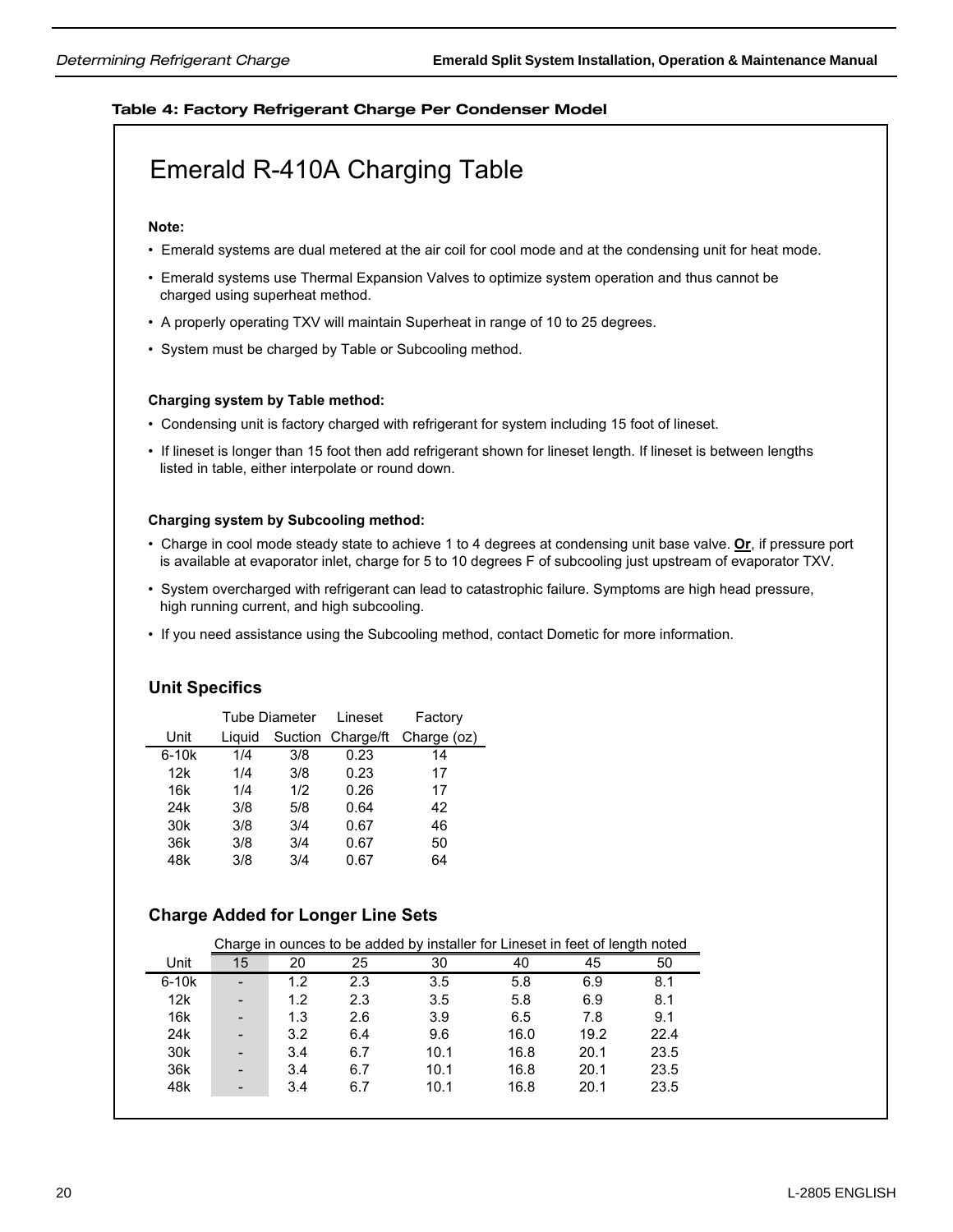## FACTORY-CHARGE RELEASE INTO SYSTEM

- 1. Remove the service valve stem caps.
- 2. After successful evacuation, the base valves can be opened starting with the liquid line valve. Rotate the valve stem counter clockwise to the midseated position. The pressure will rise quickly on the high-side gauge followed by a steady rise on the low-side gauge as the refrigerant passes through the metering device.
- 3. Open the suction-side base valve to the midseated position. This will allow the system pressures to be monitored when the unit is running and allow for the addition of refrigerant if necessary.

**NOTE:** R-410A refrigerant cylinders contain a dip tube which allows liquid refrigerant to flow with the cylinder in an upright position. R-410A refrigerant should be charged in the upright position with the liquid gradually metered into the unit.



**CAUTION** 

**Use only refrigerant which is certified to meet ARI Standard 700. Used refrigerant may cause compressor damage and will void the warranty. (Most portable machines cannot clean used refrigerant well enough to meet this ARI Standard.)**

## SYSTEM STARTUP

- 1. If manifold gauge set hoses are connected, proceed to step 3. Otherwise, connect the gauge hoses. Ensure the service valve stems are fully backseated and the manifold gauge set hoses are connected to the service valve ports.
- 2. Rotate the base valve stems one-half turn clockwise so pressure can be read by the manifold gauges.
- 3. Close electrical disconnects to energize system.
- 4. Set cabin thermostat to COOL and fan control to ON or AUTO. Set the temperature control well below room temperature. Operate unit for 20 minutes. Check system refrigerant charge.

### FINAL CHARGE ADJUSTMENT

Run the unit for approximately 20 minutes to stabilize the refrigerant pressures. The following guidelines and methods are used to check operation and to ensure that the refrigerant charge is within limits:

### Adding/Removing Refrigerant Charge

If additional charge is needed based on line set length:

- 1. Connect the center hose from the gauge manifold to the R-410A charging cylinder. The cylinder valve should be opened and the hose purged of air.
- 2. Add refrigerant through the low side of the gauge manifold in the form of liquid in small amounts at a time to prevent slugging the compressor. Once the system is charged with amount indicated by Table 4, close the valve on the charging cylinder but do not remove the hose.
- 3. Turn the liquid-line base valve fully counter clockwise (backseated). Open both gauge manifold valves to allow the residual liquid/vapor in the hoses to return into the suction side.

If less charge is needed based on line set length:

1. If less charge is needed, recover the excess R-410A. Use the factors in Table 4 to determine the installed liquid line charge needed.

### Verifying System Refrigerant Charge

- 1. Measure the suction and liquid pressures at the service valves, the liquid line temperature at the condensing unit, and the condensing unit amps. For reference to the table, measure the inlet water temperature, and the indoor wet and dry bulb temperatures.
- 2. Look up the required subcooling from Table 4. This information applies to systems with a TXV.
- 3. Calculate subcooling. First determine saturated liquid temperature from PT chart using measured liquid pressure. Then subtract liquid temperature measured in step 1 from the saturated liquid temperture.
- 4. If charging system by subcooling method, adjust R-410A charge to obtain the required subcooling as described above. That is, add charge when the liquid subcooling is less than requirement, and recover charge when above the requirement.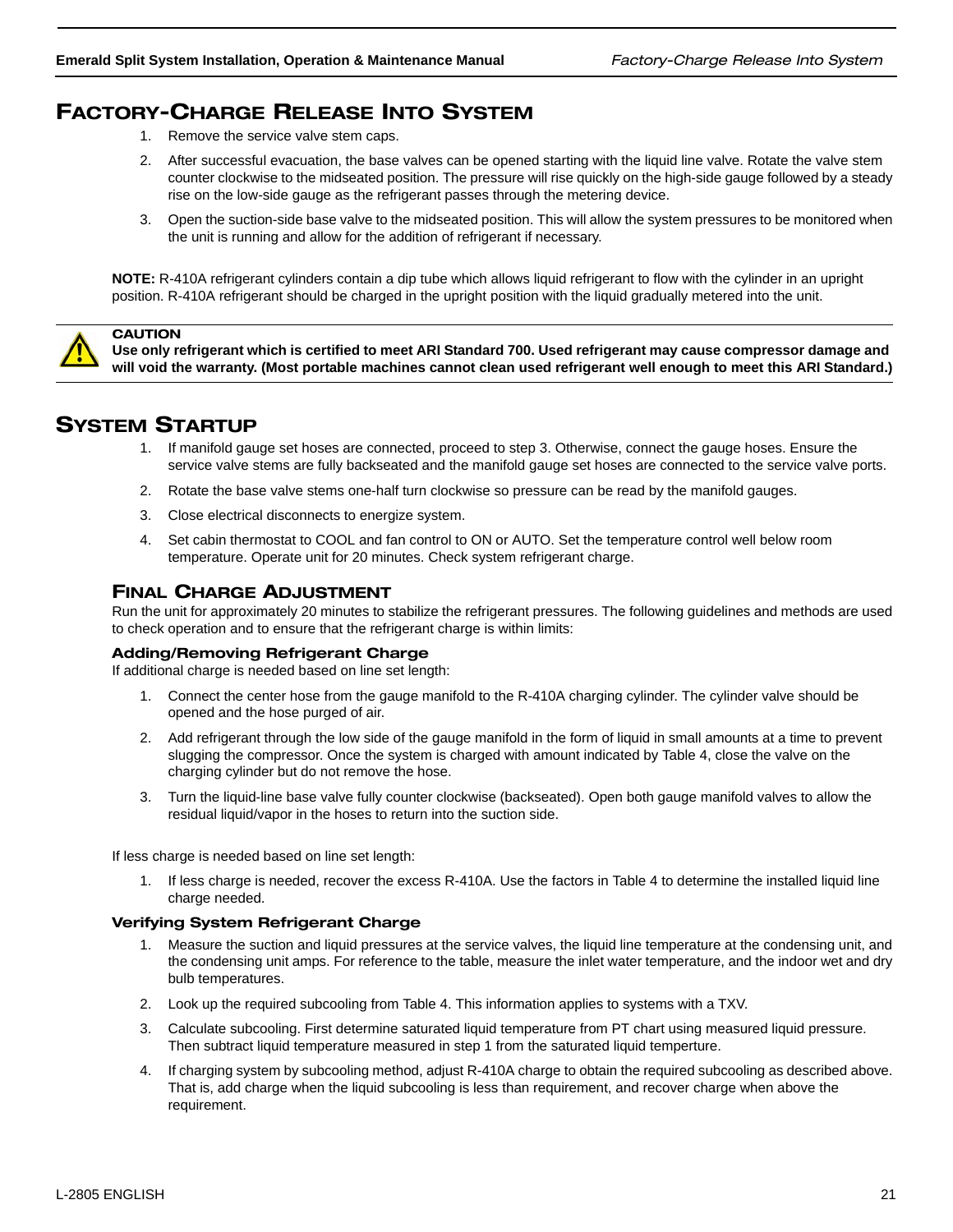- 5. Compare suction pressure with performance data. The suction pressure depends on which coil model is installed, fan speed, and the indoor air flow and wet bulb. Do not adjust refrigerant based on suction pressure unless there is a gross undercharge.
- 6. Compare the liquid pressure to the specification data. Liquid pressure depends on the suction pressure, outdoor temperature, and the liquid subcooling. Charge adjustments should be based on the required subcooling determined above.
- 7. Check the condensing unit amps to the specification data. The amp reading will track with the liquid pressure.
- 8. If the system is performing properly, fully backseat liquid valve. Remove the manifold gauge hose from the valve port liquid side. Open both gauges to pull refrigerant to low side pressure. Remove suction side hose from port.
- 9. Fully backseat suction valve and torque valve stems to the values shown in Table 5.

Table 5: Tubing Size and Torque Value for Flare Connections Chart

| <b>Tubing Size</b> | <b>Front/Back Seat Stem</b><br>(Foot-Pounds) | <b>Flare Nuts*</b><br>(Foot-Pounds) |
|--------------------|----------------------------------------------|-------------------------------------|
| 1/4"               | 10                                           | 9                                   |
| 3/8"               | 10                                           | 17                                  |
| 1/2"               | 16                                           | 30                                  |
| 5/8"               | 16                                           | 40                                  |
| 3/4"               | 22                                           | 52                                  |

\*Packing Glands: 7 foot-pounds, all valve sizes.

- 10. Reinstall service port cores and caps. Torque caps to 10 foot pounds.
- 11. Perform a final refrigerant leak test on the valves and sweat connections.
- 12. Return the thermostat to the desired settings.

### VERIFYING ACCEPTABLE OPERATING PRESSURES

Calculating high-side and low-side pressures is difficult due to the variables involved. The high-side (liquid line) pressure on a properly operating water-cooled unit is determined by the temperature of the seawater, water flow, and how clean the condenser coil is. The low-side (suction line) pressure is affected by fan speed, static pressure, and wet and dry bulb readings. For this reason, the refrigerant charge should be properly measured into the system for optimum operation (see Table 4).

The following tables should be used as a reference to monitor performance in cool mode at high fan speed and should not be used to charge the system.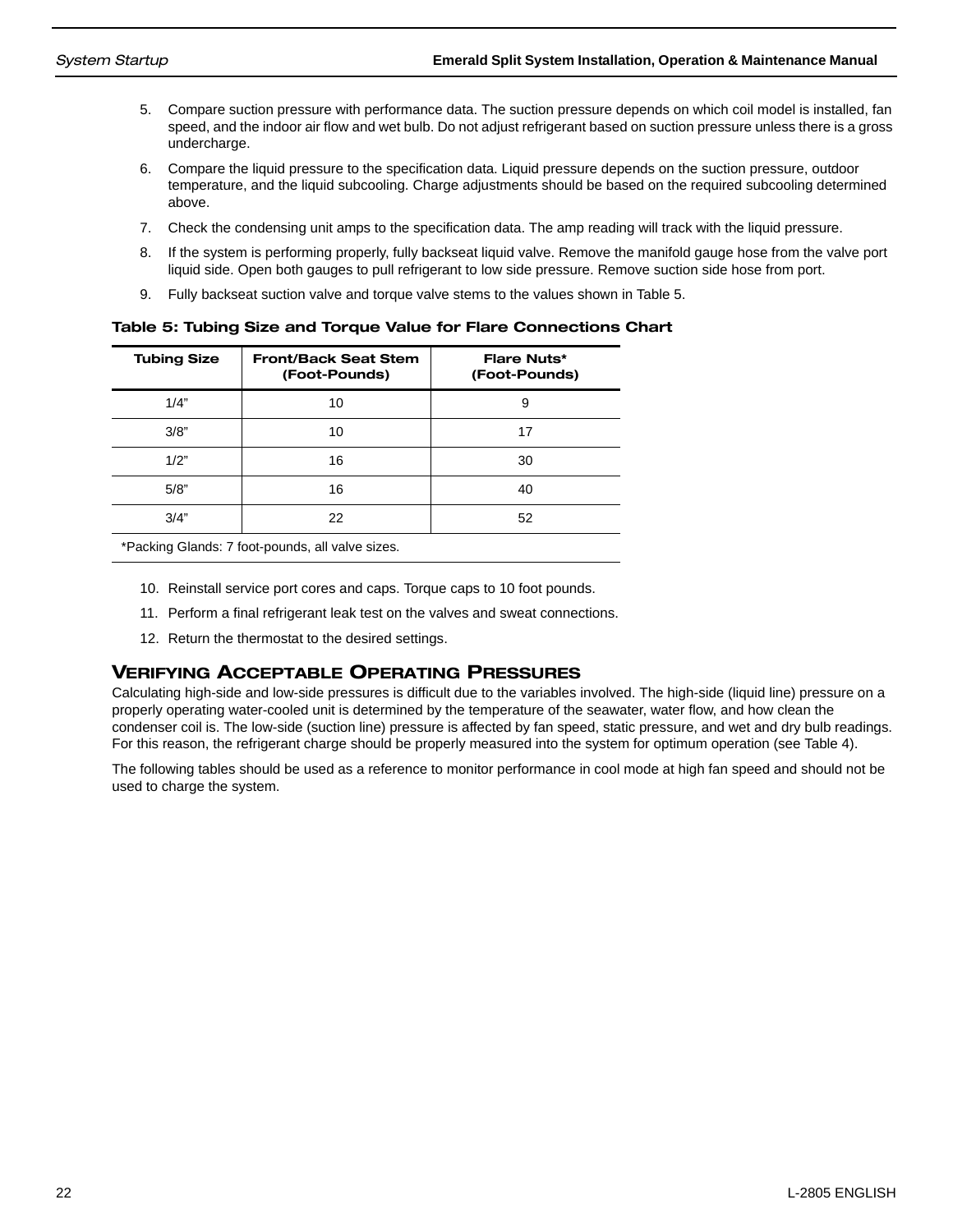75

 $\mathbf{I}$ 

### Table 6: Head Pressures by Model Number



### Table 7: Suction Pressures by Model Number

| <b>TEMPERATURE:</b><br>For SUCTION Pressure - Use Return Air Temperature. |       |       |                                                                 |       |       |       |  |       |    |    |                                                  |    |
|---------------------------------------------------------------------------|-------|-------|-----------------------------------------------------------------|-------|-------|-------|--|-------|----|----|--------------------------------------------------|----|
|                                                                           |       | 55    |                                                                 | 60    |       | 65    |  | 70    | 75 | 80 | 85                                               | 90 |
|                                                                           |       |       | Min Max Min Max Min Max Min Max Min Max Min Max Min Max Min Max |       |       |       |  |       |    |    |                                                  |    |
| <b>MODEL</b><br>6k                                                        | 49 61 |       | 64 76                                                           |       | 79 91 |       |  |       |    |    | 94 106 109 121 124 136 139 151 155 167           |    |
| 8k                                                                        |       | 55 67 |                                                                 | 70 82 |       | 85 97 |  |       |    |    | 99 111 14 126 129 141 144 156 158 170            |    |
| 10k                                                                       |       |       |                                                                 |       |       |       |  |       |    |    |                                                  |    |
|                                                                           |       | 53 65 |                                                                 | 66 78 |       | 80 92 |  |       |    |    | 93 105 106 118 120 132 133 145 147 159           |    |
| 12k                                                                       |       | 51 63 |                                                                 | 63 75 |       | 75 87 |  | 87 99 |    |    | 100   112    112   124    124   136    136   148 |    |
| 16k                                                                       | 52    | 64    |                                                                 | 65 77 |       | 78 90 |  |       |    |    | 91 103 104 116 117 129 129 141 142 154           |    |
| 24k                                                                       | 59 71 |       |                                                                 | 71 83 |       | 84 96 |  |       |    |    | 96 108 108 120 121 133 133 145 145 157           |    |
| 30k                                                                       |       | 56 68 |                                                                 | 70 82 |       | 84 96 |  |       |    |    | 99 111 13 125 127 139 141 153 155 167            |    |
| 36k                                                                       |       | 52 64 |                                                                 | 66 78 |       | 80 92 |  |       |    |    | 94 106 108 120 122 134 136 148 150 162           |    |
| 48k                                                                       |       | 54 66 |                                                                 | 68 80 |       | 82 94 |  |       |    |    | 96 108 110 122 124 136 138 150 152 164           |    |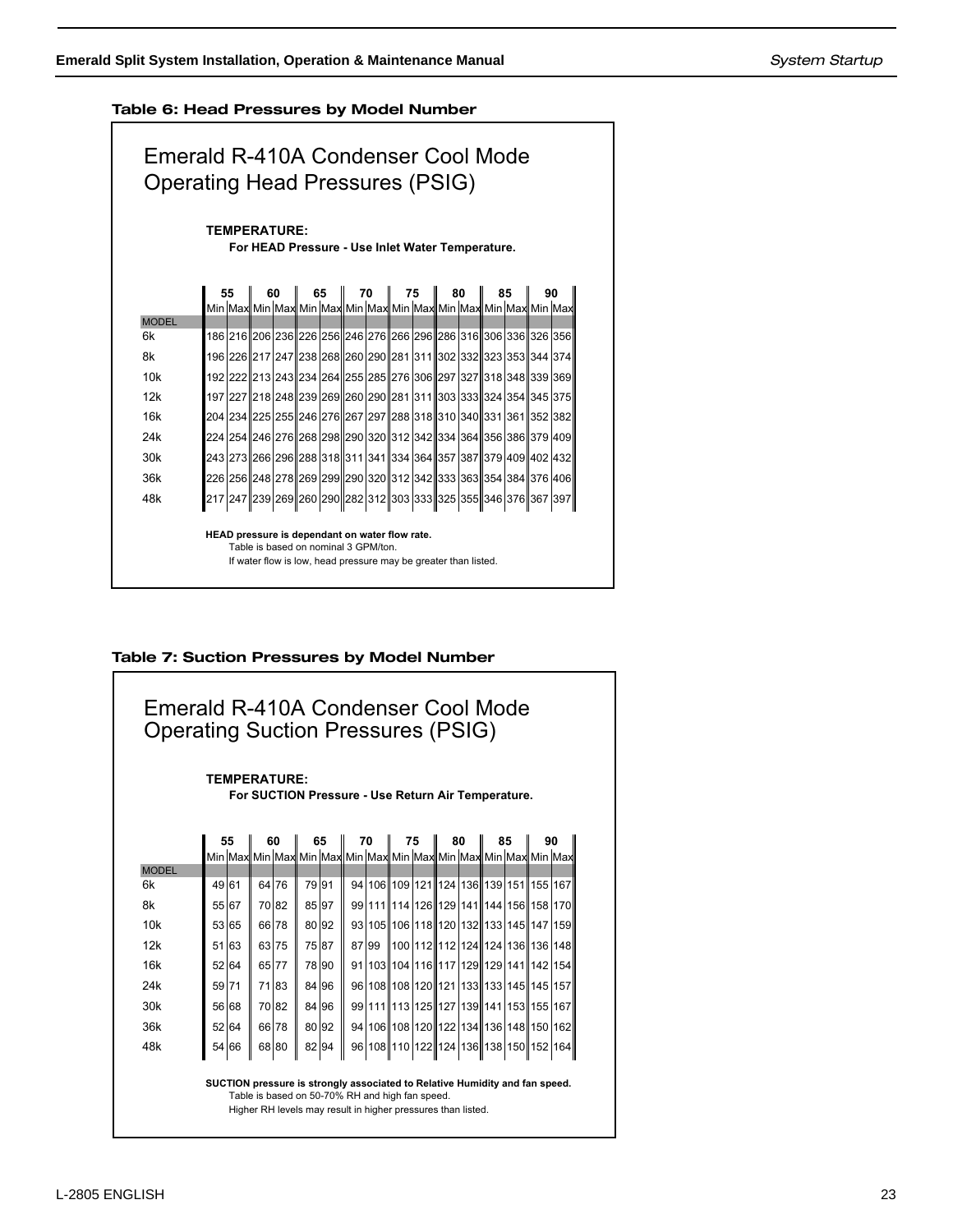## FINAL CHECKS

- Ensure all wiring and tubing are secure in the unit before adding panels and covers.
- Securely fasten all panels and covers.
- Leave this manual (and digital control manual, if any) with owner. Explain system operation and periodic maintenance requirements outlined in manual.

Fill out "INSTALLATION CHECKLIST" on page 25.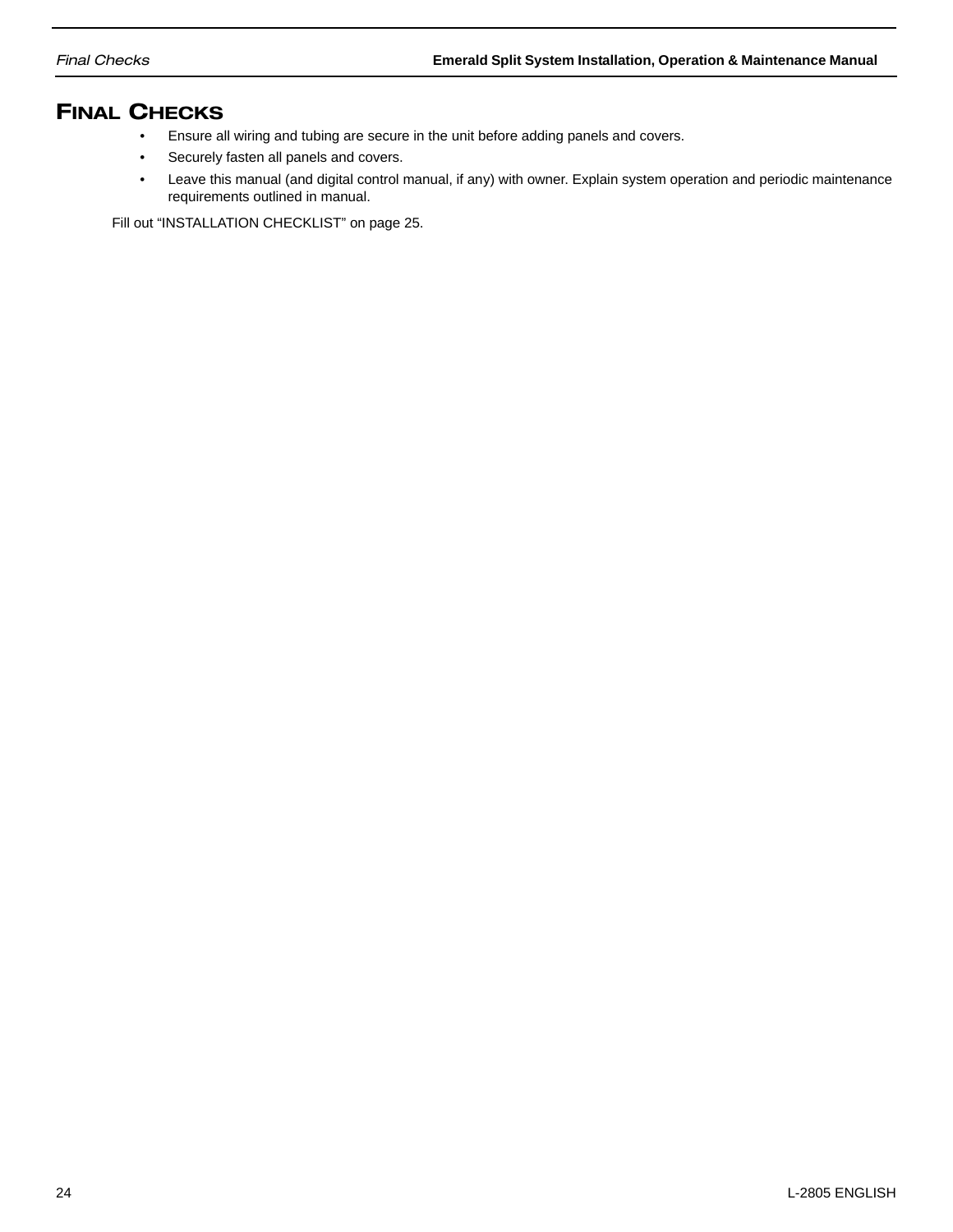## INSTALLATION CHECKLIST

**REVIEW PRIOR TO INSTALLATION AND AFTER**

### Table 8: Installation Checklist

| <b>Seawater Cooling System</b>                                                                                                                                                |
|-------------------------------------------------------------------------------------------------------------------------------------------------------------------------------|
| Speed scoop located as far below the water line and as close to the keel as possible.                                                                                         |
| Shutoff valve and speed scoop properly sealed and tight.                                                                                                                      |
| Seawater pump is at least one foot below water line and securely mounted.                                                                                                     |
| Strainer mounted below pump with access to filter.                                                                                                                            |
| Double/reversed stainless steel hose clamps on all hose connections.                                                                                                          |
| Teflon tape on all threaded connections.                                                                                                                                      |
| Hose runs uphill from speed scoop and seacock to strainer, pump, and air conditioning unit, then downhill (if<br>possible) from air conditioning unit to overboard discharge. |
| Water flowing freely from overboard discharge while pump is running.                                                                                                          |
| Pump relay panel, if used, must have its own circuit breaker sized for the pump (20 amp max).                                                                                 |
| All metal fittings must be bonded.                                                                                                                                            |
| <b>Mounting</b>                                                                                                                                                               |
| DX air handler not in engine room or bilge areas, must be sealed away from exhaust or fumes                                                                                   |
| Proper spacing allowed around unit.                                                                                                                                           |
| Securely attached to solid level platform with hold down clips provided.                                                                                                      |
| Condensate drain routed aft and down hill to a sealed sump (not bilge).                                                                                                       |
| Blower rotated toward supply-air grille.                                                                                                                                      |
| <b>Electrical</b>                                                                                                                                                             |
| All butt connections on pump wire tightly crimped and heat shrunk.                                                                                                            |
| AC power source installed and grounded/bonded in accordance with ABYC standards.                                                                                              |
| Control wires connected to terminal strip with fork or ring terminals.                                                                                                        |
| Circuit breakers sized according to specifications on the data plate label.                                                                                                   |
| Remote electrical box mounted with position-sensitive relay taken into consideration.                                                                                         |
| Digital control display cable is connected at both ends.                                                                                                                      |
| Pump Relay Panel (if used) has a dedicated circuit breaker sized for the pump but not to exceed 20 amps maximum.                                                              |
| <b>Grilles and Ducting</b>                                                                                                                                                    |
| Supply-air grille mounted as high as possible.                                                                                                                                |
| Return-air grille mounted as low and as close to the air conditioning unit as possible.                                                                                       |
| Return-air grille mounted away from bilge vapors or exhaust fumes.                                                                                                            |
| Ducting is pulled taut, straight, smooth, and properly connected with no excess.                                                                                              |
| <b>Line Sets</b>                                                                                                                                                              |
| Pressure tested.                                                                                                                                                              |
| Evacuated.                                                                                                                                                                    |
| No kinks or crushed piping and no vertical loops.                                                                                                                             |
| Correct insulation thickness and properly sealed.                                                                                                                             |
| Piping supported.                                                                                                                                                             |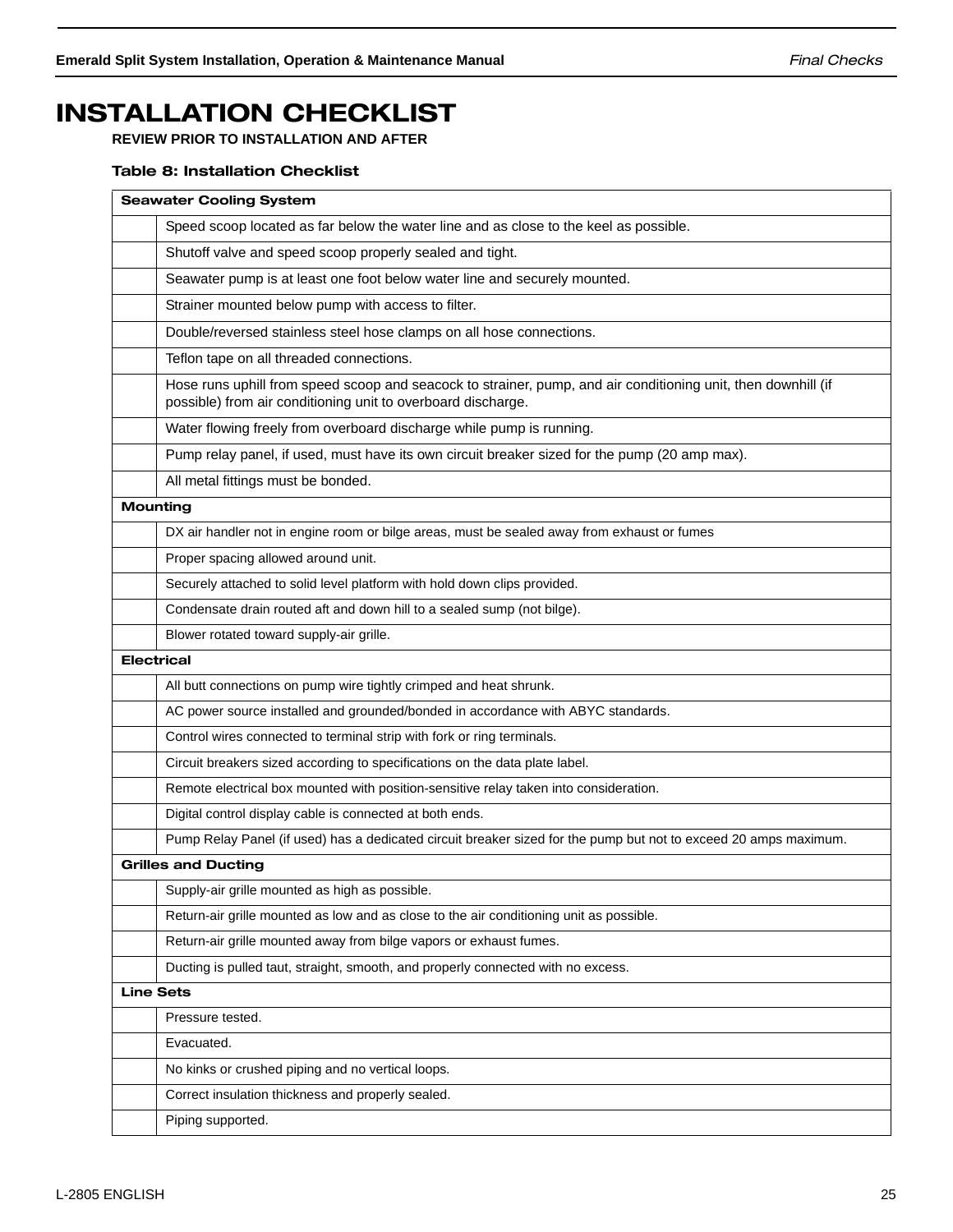## QUICK-START OPERATIONS CHECKLIST

Table 9: Quick-Start Operations Checklist

| Ensure seawater intake ball valve (seacock) is open.                                                                              |  |  |  |  |  |
|-----------------------------------------------------------------------------------------------------------------------------------|--|--|--|--|--|
| Turn on the air conditioning circuit breaker. If the seawater pump has its own circuit breaker, turn that on.                     |  |  |  |  |  |
| Turn the system on.                                                                                                               |  |  |  |  |  |
| Set the desired cabin temperature (set point).                                                                                    |  |  |  |  |  |
| Check for a steady solid stream of water from the overboard discharge.                                                            |  |  |  |  |  |
| Verify that there is steady airflow out of the supply-air grille.                                                                 |  |  |  |  |  |
| If the unit does not appear to be operating properly, refer to Troubleshooting Guidelines.                                        |  |  |  |  |  |
| NOTE: Do not turn the unit off and immediately turn it back on. Allow at least 3 minutes for refrigerant<br>pressure to equalize. |  |  |  |  |  |

## SERVICING



**WARNING Care should be taken when attaching the low side of a gauge manifold in the Heat Cycle. On Emerald R-410A units, both base valves can see high pressure while in heating mode. High-pressure refrigerant can retard and damage a low-side gauge.** 

**NOTE:** In the following sections the liquid receiver, liquid line filter dryer, and suction accumulator will not be mentioned; this is to simplify the description of system operation. On all systems and in both modes of operation, the configuration of the discharge and suction lines between the reversing valve and compressor remain the same.

## COOLING MODE

In cooling mode the reversing valve is NOT energized. Hot high-pressure gas is discharged from the compressor through the reversing valve to the water-cooled condenser coil. There, the hot gas gives up heat to the cooler water circulating through the coil. The heated water is then discharged overboard. As the gas is cooled it condenses into a liquid. It is then fed to the metering device on the evaporator, the thermal expansion valve (TXV). The TXV is the transition point of the low- and high-side of the system and regulates the flow of liquid refrigerant into the evaporator. As the liquid travels through the evaporator tubing it absorbs heat from the air passing through the finned coil. This causes the liquid refrigerant to boil off into a vapor. The lowpressure vapor is then returned to the reversing valve via the suction line and then to the compressor.

## HEATING MODE

In heating mode, the reversing valve IS energized. The plunger in the valve body moves, changing the direction of the refrigerant flow. The suction line becomes the hot-gas discharge line. The hot-gas line to the condenser now becomes the liquid line. The hot gas flows to the air-cooled evaporator that is now the condenser. The cool air passing across the finned coil absorbs the heat from the refrigerant and is returned to the cabin as warm air. As the refrigerant gives up heat it again turns into a liquid. The liquid is returned to the condensing unit and metered through the TXV at the condensing unit into the water coil. The refrigerant passes through the water coil, which is now the low-side evaporator. Heat is absorbed from the water as it passes through the coil and the refrigerant boils off into a vapor. The vapor returns to the compressor via the reversing valve.

## SCHEMATIC DIAGRAM OF REFRIGERANT SYSTEM

Figure 7 on page 27 shows the the refrigerant systems for both Cool Mode and Heat Mode.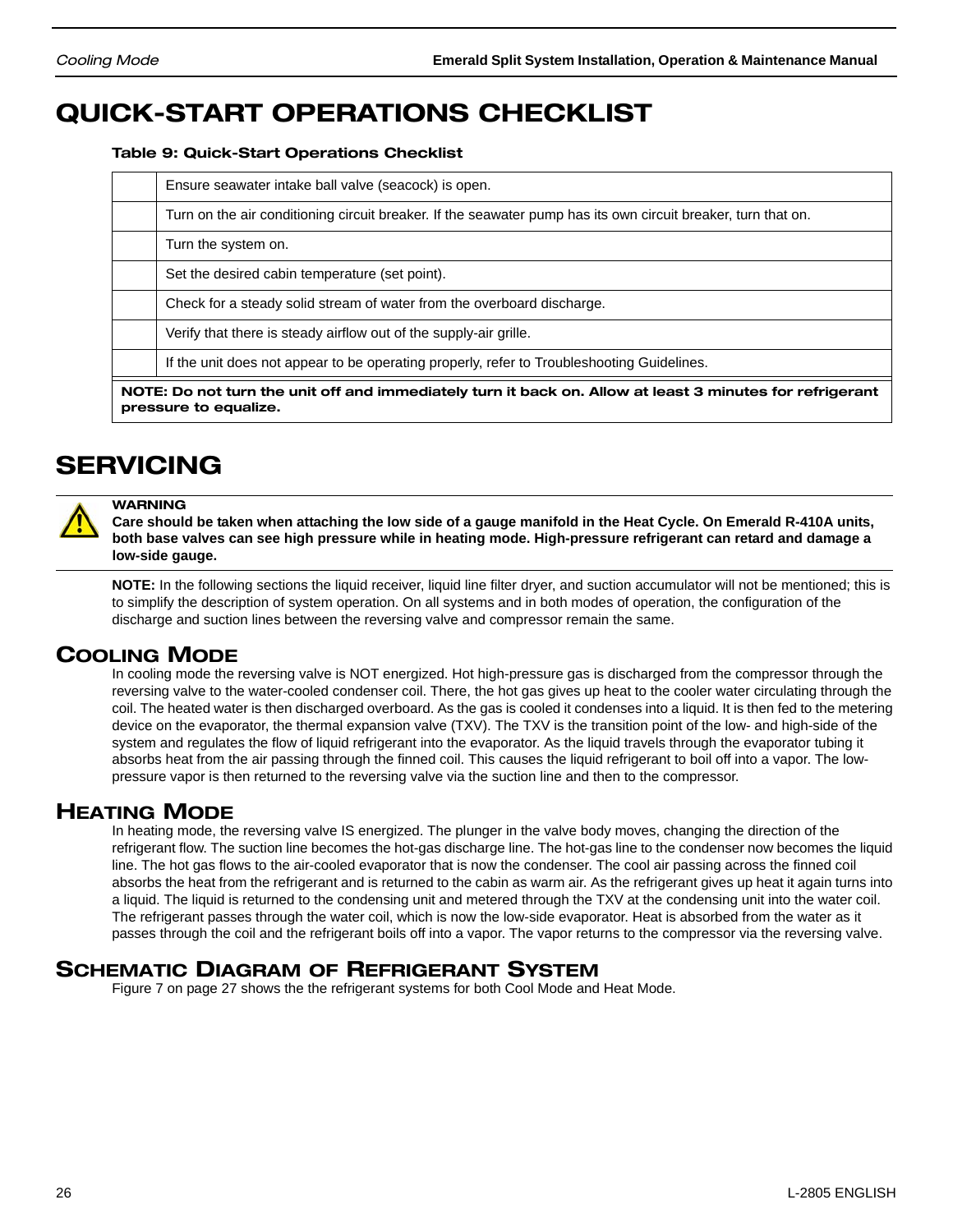

### Figure 7: Schematic Diagrams of Refrigerant Systems in Cool Mode and Heat Mode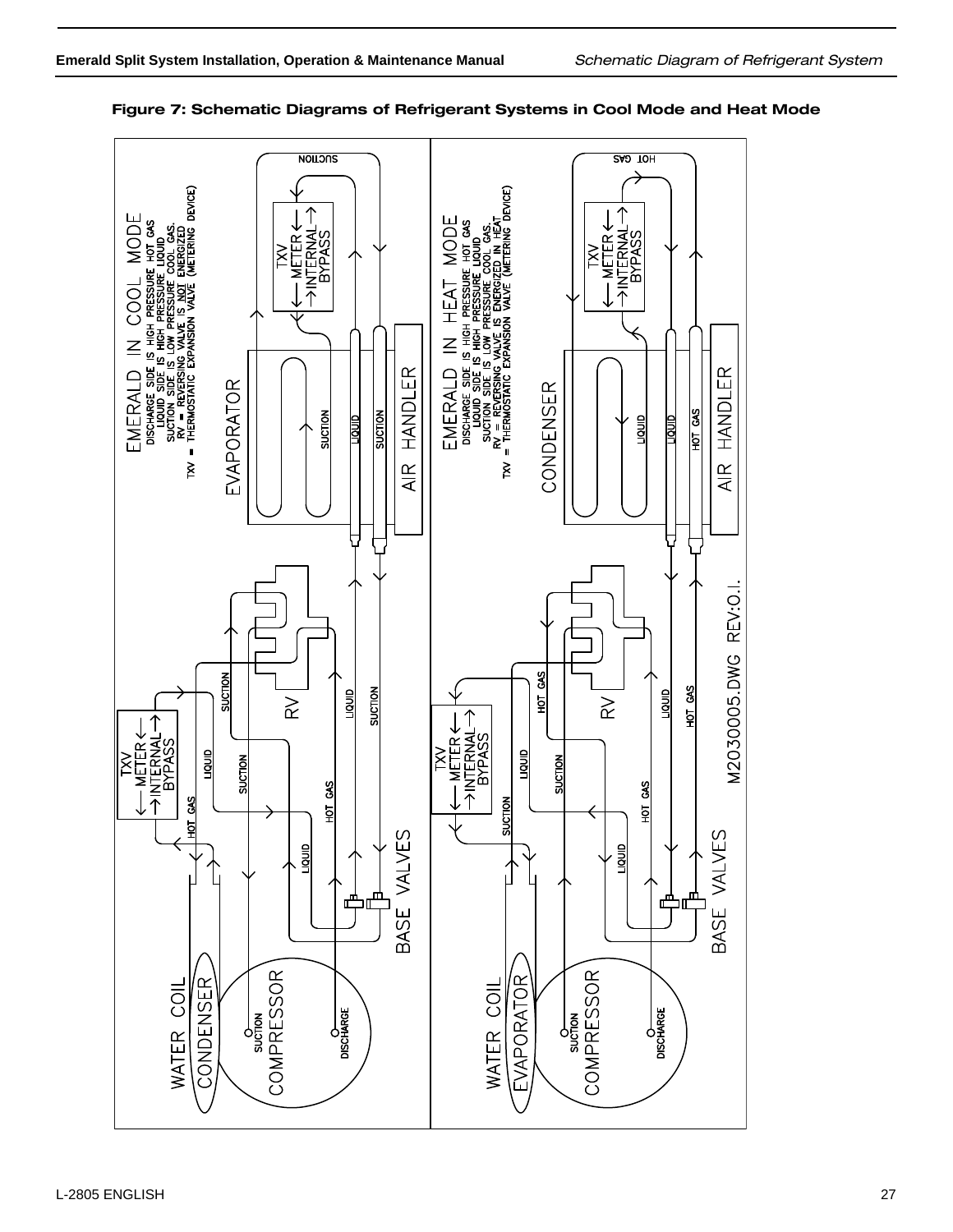## TROUBLESHOOTING

## GENERAL TROUBLESHOOTING

If you have a digital control, refer also to the troubleshooting section of the manual packaged with it.

### Table 10: General Troubleshooting

| <b>PROBLEM</b>         | <b>POSSIBLE REASON/SOLUTION</b>                                                                                                                                                                                                                                                                                                                                                                                                                                                                                                                                                                                                                                                                                                                                                                                                                                                                                                                                                                                                                                                                                                                                                                                                                                                                                                                                                                                                                                                                                                                                                                                                                                                                                                                                                                                                                                                                                                                                                                                                                                                                                                                                                                                                                                                                        |
|------------------------|--------------------------------------------------------------------------------------------------------------------------------------------------------------------------------------------------------------------------------------------------------------------------------------------------------------------------------------------------------------------------------------------------------------------------------------------------------------------------------------------------------------------------------------------------------------------------------------------------------------------------------------------------------------------------------------------------------------------------------------------------------------------------------------------------------------------------------------------------------------------------------------------------------------------------------------------------------------------------------------------------------------------------------------------------------------------------------------------------------------------------------------------------------------------------------------------------------------------------------------------------------------------------------------------------------------------------------------------------------------------------------------------------------------------------------------------------------------------------------------------------------------------------------------------------------------------------------------------------------------------------------------------------------------------------------------------------------------------------------------------------------------------------------------------------------------------------------------------------------------------------------------------------------------------------------------------------------------------------------------------------------------------------------------------------------------------------------------------------------------------------------------------------------------------------------------------------------------------------------------------------------------------------------------------------------|
| System will not start. | 1. DX air handler circuit breaker is off. Turn circuit breaker on at ship's panel.<br>2. Digital control is not turned on. Press the Power button.<br>3. Wrong wiring at terminal strip. Check wiring diagram; correct if necessary.<br>4. Input-line voltage is insufficient. Check power source (shore/generator) for proper<br>voltage. Check wiring and terminals for proper sizes and connections. Verify with a<br>volt-meter that the power at the unit is the same as the power source.<br>5. Push-on connectors or butt splices became disconnected during installation.<br>Disconnect power supply and open electric box, check wiring diagram, correct if<br>necessary.                                                                                                                                                                                                                                                                                                                                                                                                                                                                                                                                                                                                                                                                                                                                                                                                                                                                                                                                                                                                                                                                                                                                                                                                                                                                                                                                                                                                                                                                                                                                                                                                                     |
| Fan is not running.    | Check the troubleshooting section of your digital control manual.                                                                                                                                                                                                                                                                                                                                                                                                                                                                                                                                                                                                                                                                                                                                                                                                                                                                                                                                                                                                                                                                                                                                                                                                                                                                                                                                                                                                                                                                                                                                                                                                                                                                                                                                                                                                                                                                                                                                                                                                                                                                                                                                                                                                                                      |
| No cooling or heating. | 1. Temperature set point is satisfied. Lower or raise set point.<br>2. Obstructed seawater flow. Clean seawater strainer. Check for obstructions at speed<br>scoop thru-hull inlet. Check for a good steady flow from the overboard discharge.<br>3. Seawater pump may be air-locked. Remove hose from pump discharge to purge air<br>from line.<br>4. Loss of refrigerant gas. Check air conditioning unit for refrigerant oil leakage, call<br>service technician.<br>5. Seawater temperature too high for cooling or too low for heating. Seawater<br>temperature will directly affect air conditioning unit's efficiency. This air conditioning<br>unit can effectively cool your boat in water temperature up to 90°F (32.2°C) and heat<br>(if reverse-cycle option is installed) in water temperatures as low as 40°F (4.4°C).<br>6. Fan coil is iced (in cooling). Check your specific control troubleshooting section.<br>7. Fan is not running. Check your specific control troubleshooting section.<br>8. Seawater plumbing is air-locked. Ensure that seawater plumbing is installed per the<br>guidelines in this manual.<br>9. Digital control is programmed for Cool or Heat only, or mechanical-control<br>thermostat is rotated too far toward either Cooler or Warmer setting. See the<br>control's Operations Manual for instructions.<br>10. High-pressure switch is open (in cooling) due to improper seawater flow.<br>Strainer or intake may be plugged, seacock may be closed, check seawater hose for<br>kinks or collapses. Verify pump operation. Check pump circuit breaker if applicable.<br>11. High-pressure switch is open (in heating) due to improper airflow. Remove any<br>obstructions in return air stream. Clean return air filter and grille. Check for crushed or<br>restricted ducting, ducting must be as straight, smooth and taut as possible.<br>12. High-pressure switch is open (in heating) due to high seawater temperature.<br>System may cycle on high pressure if seawater temperature is above 55°F (12.8°C).<br>Increase fan speed.<br>13. Compressor's thermal overload is open due to either of the above reasons.<br>Compressor needs to cool down. Turn system off for a while (it may take up to three<br>hours to reset thermal overload). |
| No heating.            | Unit is in "cool only" mode, or reversing valve may be stuck. Tap reversing valve<br>lightly with rubber mallet while unit is in heat mode. Call for service if that does not correct<br>the problem.                                                                                                                                                                                                                                                                                                                                                                                                                                                                                                                                                                                                                                                                                                                                                                                                                                                                                                                                                                                                                                                                                                                                                                                                                                                                                                                                                                                                                                                                                                                                                                                                                                                                                                                                                                                                                                                                                                                                                                                                                                                                                                  |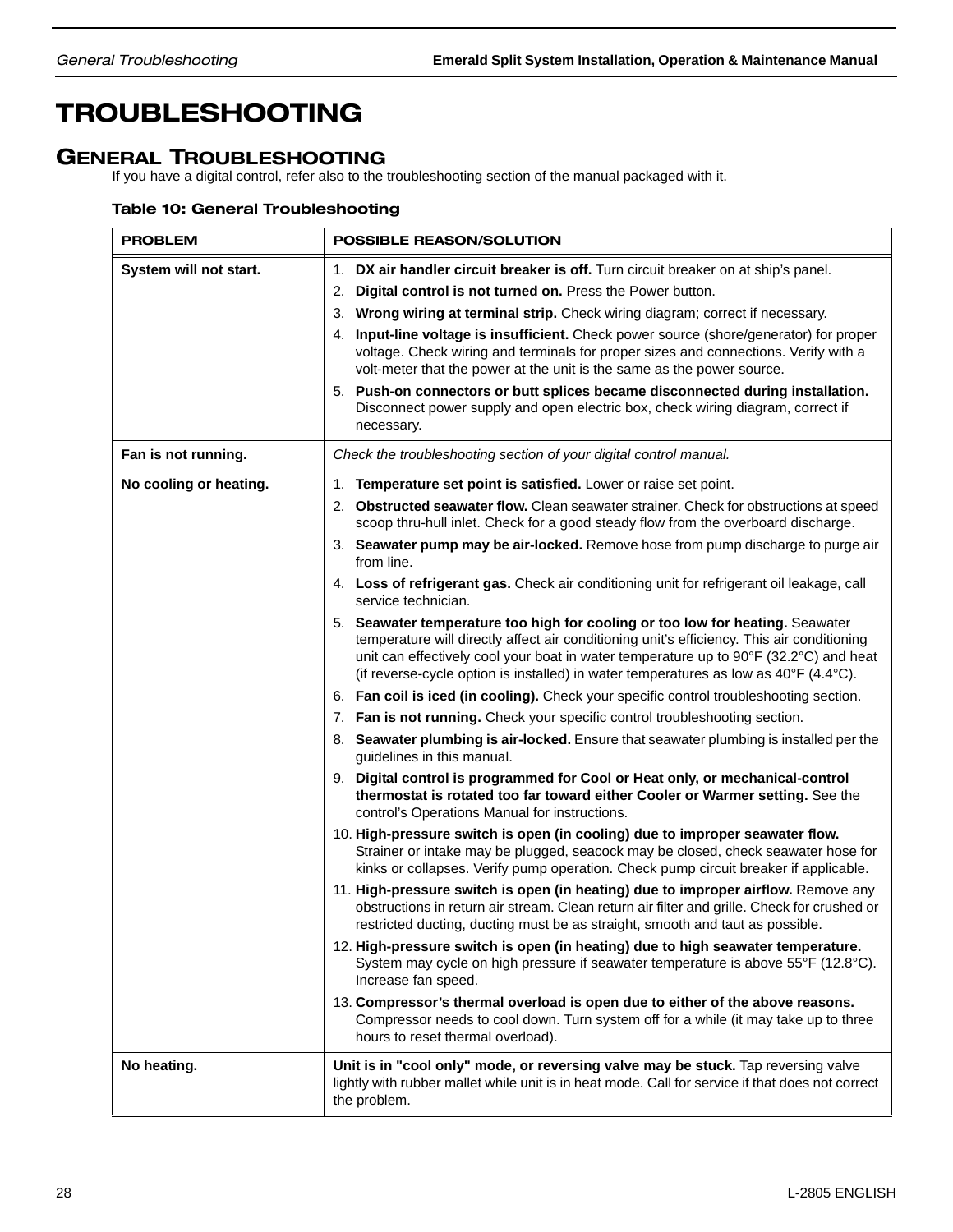| <b>PROBLEM</b> | <b>POSSIBLE REASON/SOLUTION</b>                                                                                                                                                                                       |  |
|----------------|-----------------------------------------------------------------------------------------------------------------------------------------------------------------------------------------------------------------------|--|
| Low airflow.   | <b>Airflow is blocked.</b> Remove any obstructions in return-air stream. Clean return-air<br>filter and grille. Check for crushed or restricted ducting; ducting must be as straight,<br>smooth and taut as possible. |  |

### Table 10: General Troubleshooting (continued)

|                                                   | mier and grille. Crieck for crushed or restricted ducting, ducting must be as straight,<br>smooth and taut as possible.                                                                                                                                                                                                   |  |
|---------------------------------------------------|---------------------------------------------------------------------------------------------------------------------------------------------------------------------------------------------------------------------------------------------------------------------------------------------------------------------------|--|
|                                                   | 2. Fan Coil is iced. See below.                                                                                                                                                                                                                                                                                           |  |
|                                                   | 3. Fan speed is set to manual low. If the fan speed is set to manual low, press and<br>release the Fan button until the desired fan speed and airflow are reached. If you<br>want automatic fan speed control, press and release the Fan button until the letter "A"<br>displays.                                         |  |
| Fan coil is iced.                                 | Thermostat set point is too low. Raise set point.<br>1.                                                                                                                                                                                                                                                                   |  |
|                                                   | 2. Improper airflow. Remove any obstructions in return air stream. Clean return air filter<br>and grille. Check for crushed or restricted ducting, must be as straight, smooth and<br>taut as possible. See the Digital Controls Troubleshooting section below for<br>reprogramming options.                              |  |
|                                                   | 3. Supply air is short-cycling. Redirect supply air so that is not blowing into the return<br>air stream. Seal any air leaks on duct.                                                                                                                                                                                     |  |
|                                                   | 4. Humidity level too high. Close hatches and doors.                                                                                                                                                                                                                                                                      |  |
|                                                   | When all else fails. Switch air conditioning unit to heat until ice melts or use hair<br>5.<br>dryer to melt.                                                                                                                                                                                                             |  |
| Water coil is iced in the<br><b>Heating Mode.</b> | <b>Seawater temperature is below 40°F (4.4°C).</b> Shut down system to prevent damage to<br>condenser. Allow coil to defrost.                                                                                                                                                                                             |  |
| System runs continuously.                         | 1. Set point temperature is improperly set: too low for cooling or too high for<br>heating. Raise or lower set point.                                                                                                                                                                                                     |  |
|                                                   | 2. Porthole or hatches open. Close all port holes and hatches.                                                                                                                                                                                                                                                            |  |
|                                                   | Seawater temperature too high for cooling or too low for heating. Seawater<br>3.<br>temperature will directly affect the air conditioning unit's efficiency. This air<br>conditioning unit can effectively cool your boat in water temperatures up to 90°F<br>$(32.2^{\circ}C)$ and heat in water as low as 40°F (4.4°C). |  |
|                                                   | 4. Improper air sensor location. Check your specific control troubleshooting section.                                                                                                                                                                                                                                     |  |

## MAINTENANCE

## RETURN-AIR FILTER

Check the return air filter about once a month and clean or replace as necessary. To clean the filter, remove it from the unit, rinse with water

## REVERSING VALVE

Reverse cycle units have a reversing valve. The valve must be energized periodically to keep the internal parts moving freely. To do this, switch the air conditioning unit into heat for a few seconds once a month.

### SEAWATER STRAINER

Ensure that your pump receives adequate seawater flow by regularly cleaning the strainer basket. Periodically check the overboard discharge for a steady stream of water. Check seawater intake speed scoop for obstructions. Be sure hoses are not looped, kinked, or crushed.

## CONDENSER COIL CLEANING

A marine-growth-fouled coil reduces efficiency, raising total system pressure and decreasing its ability to produce cold air.

1. With the system turned off at the circuit breaker on the ship's panel, disconnect the inlet and outlet connections of the condenser coil.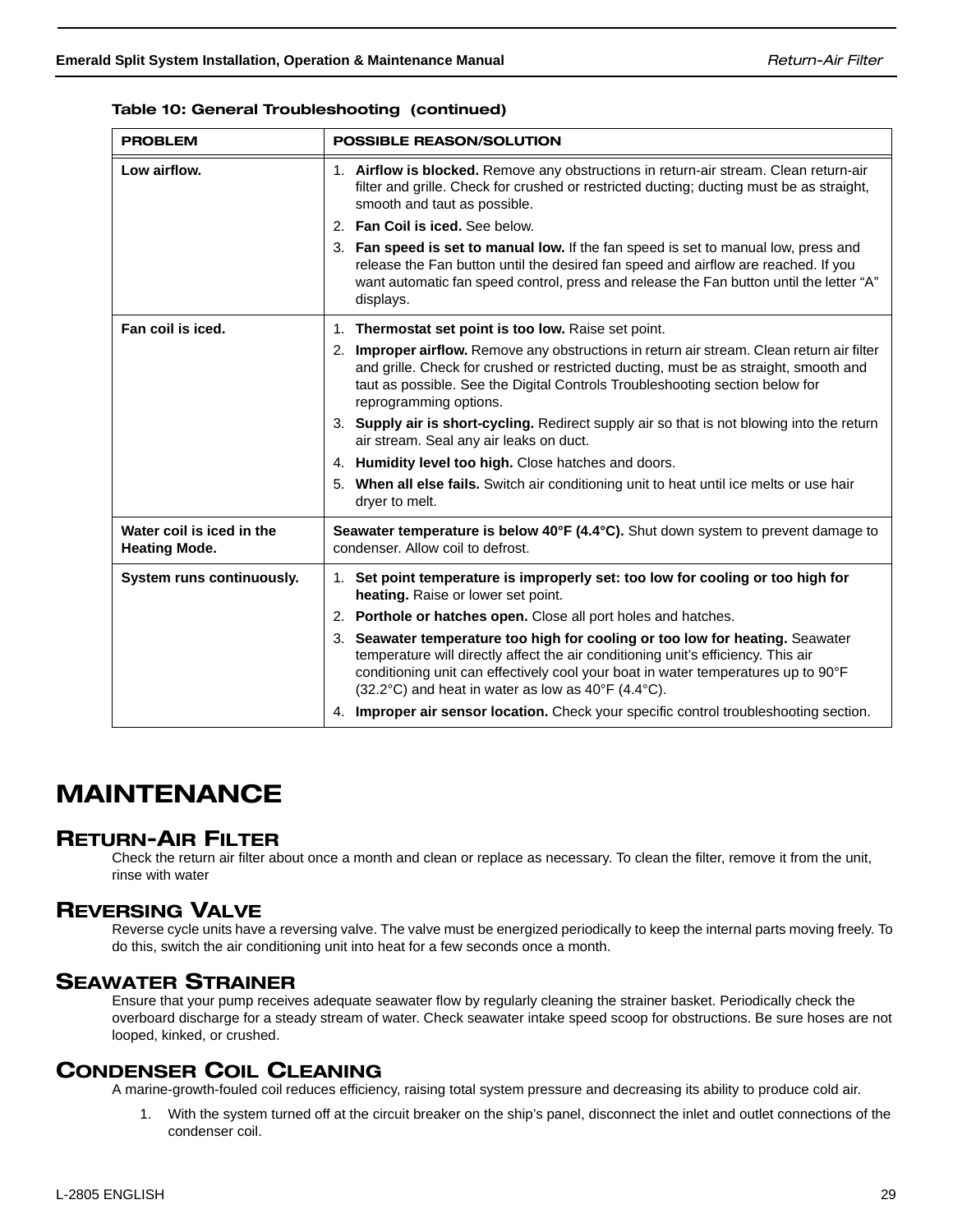- 2. Use chemical-resistant hoses (MAS white PVC 5/8" I.D., etc.) to connect the inlet of the condenser coil to the outlet of a chemical resistant, submersible pump (MAS P-500 pump, etc.) and let the hose connected to the coil outlet flow freely into the container mentioned below.
- 3. Place a strainer or piece of screen over the inlet of the pump and submerse the pump into a container filled with a 5% solution of muriatic or hydrochloric acid and fresh water or use a premixed over-the-counter solution. Use as large a container as possible to hold the solution (5-25 gallons [19-95 liters]).



WARNING **Avoid spilling or splashing the solution. Follow all warnings and recommendations given by the manufacturer of any acids or premixed solutions.**

- 4. Power the pump and circulate the solution through the condenser coil for 15-45 minutes depending upon the size of the coils and the extent of the contamination. Visual inspection of the solution in the container should indicate when the contamination removal has stopped.
- 5. Circulate fresh water through the coil to flush any residual acid from the system.
- 6. Restart the system and check operational parameters to ensure thorough cleaning has taken place. Additional cleaning may be necessary with extreme contamination.



**CAUTION** 

**For the purpose of protecting the environment, dispose of any contaminated acid solutions in accordance with federal, state and/or local regulations.**

## WINTERIZATION

There are several methods of winterization, some of which work better than others. Any method that causes the antifreeze solution to flow downward is the method of choice. By this means, the antifreeze solution displaces any trapped water and eliminates the possibility of it freezing in hidden areas.

Choose the method that works best for you. In the following four methods, the first two use a 50/50 nonpolluting biodegradable antifreeze/water solution:

- Pump antifreeze solution into the overboard thru-hull fitting, and discharge through the intake thru-hull fitting.
- Use the seawater pump to pump antifreeze solution through the system and discharge through the overboard thru-hull fitting: Close sea cock, remove hose from strainer discharge, raise hose above pump (so pump does not lose its prime) and pour in antifreeze solution. Pump solution through system. The strainer and hose to sea cock need to be drained of water.
- Use pressurized air injected at the overboard discharge fitting to force system water through the seawater intake fitting, thus expelling any trapped water from the system.
- Use pressurized air injected at the seawater intake fitting to force system water through the seawater overboard discharge fitting, thus expelling any trapped water from the system.

In addition, since the seawater pump utilizes a magnetically driven impeller, remove the impeller from the wet-end assembly, wipe with an alcohol solution, and store in a warm, dry area until commissioning takes place.



**CAUTION** 

**Collect all discharged liquids and recycle or dispose of in a proper manner in accordance with federal, state and/or local regulations.**

## OWNERS LIMITED WARRANTY

**As hereinafter described, Dometic limits the duration of any implied warranty to the duration of the underlying express warranty and also disclaims any liability for consequential or incidental damages arising from any application, installation, use or malfunction of any warranted product.**

## SECTION I - WHAT'S COVERED

**What does the Limited Warranty cover?**

Products manufactured by Dometic Corporation (Dometic) are under limited warranty to be free from defects in workmanship or materials. This being under normal use and service, with the obligation of Dometic under this limited warranty, being limited to replacing or repairing any component(s) which shall disclose defects within the limits defined in **Section III**. Which upon examination by Dometic, shall appear to the satisfaction of Dometic to be defective or not up to specifications.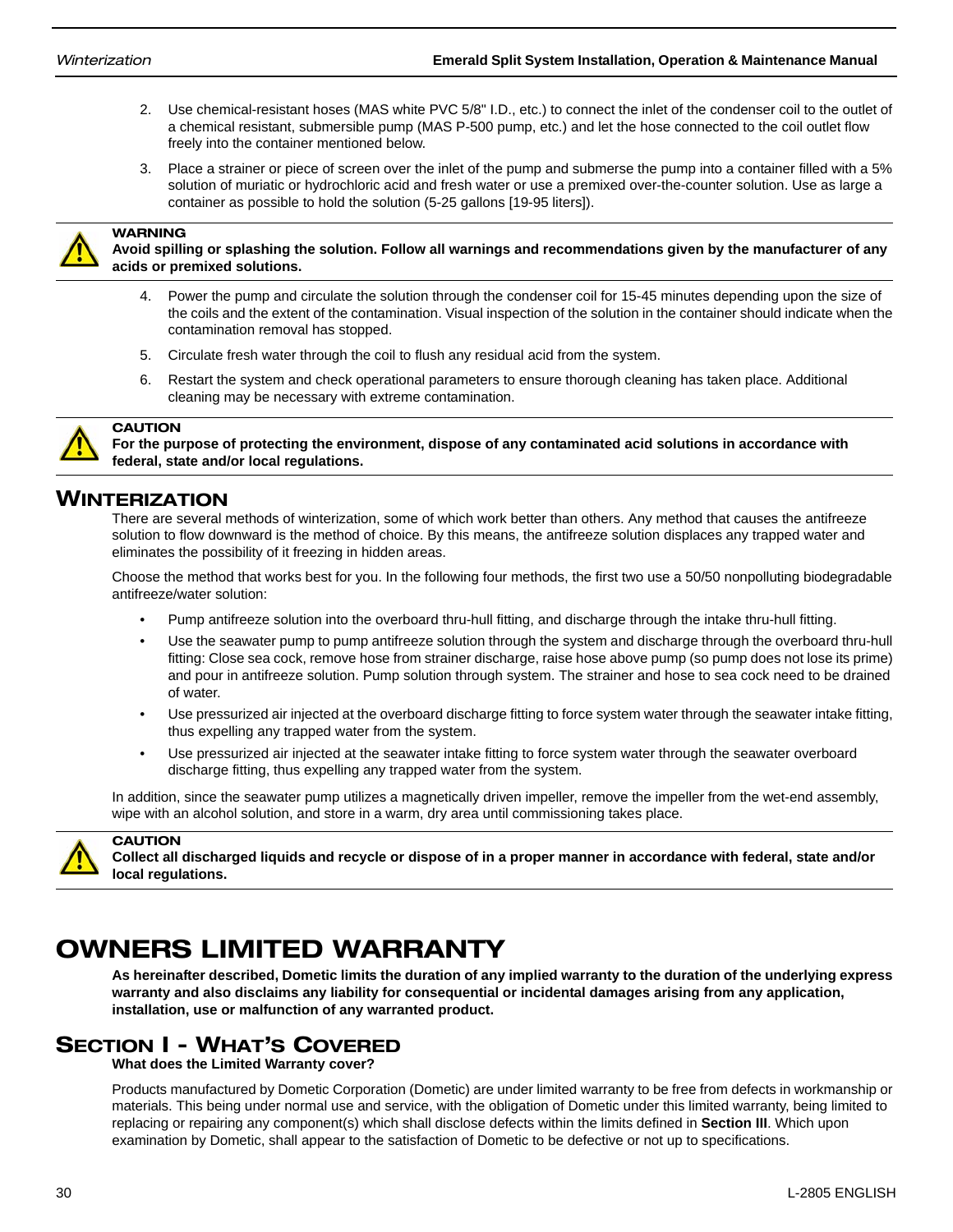**This Limited Warranty is made in lieu of all other express warranties, obligations, or liabilities on the part of Dometic. In addition, Dometic shall not be responsible for any incidental or consequential damages.** In those instances in which a cash refund is made, such refund shall effect the cancellation of the contract of sale without reservation of rights on the part of the purchaser. **Such refund shall constitute full and final satisfaction of all claims which the purchaser has or may have against Dometic due to any actual or alleged breach of warranty, either express or implied, including, without limitation, any implied warranty or merchantability or fitness for a particular purpose.** Some states do not allow the exclusion or limitation of incidental or consequential damages so the above limitation may not apply to you.

**The Dealer is not an agent for Dometic, except for the purpose of administering the above warranty to the extent herein provided. Dometic does not authorize the dealer or any other person to assume for Dometic any liability in connection with such warranty, or any liability or expense incurred in the replacement or repair of its products other than those expressly authorized herein. Dometic shall not be responsible for any liability or expense except as is specifically authorized and provided in this section.**

Dometic reserves the right to improve its products, through changes in design or material without being obligated to incorporate such changes in products of prior manufacture. Dometic can make changes at any time in design, materials, or part of units of any one, model year, without obligation or liability to owners of units of the same year's model of prior manufacture.

This warranty gives you; the purchaser, specific legal rights, and you may also have other rights which vary from state to state. You also have implied warranty rights, including an implied warranty of merchantability, which means that your product must be fit for the ordinary purposes for which such goods are used. **The duration of any implied warranty rights is limited to the duration of the express warranty as found in Section III.** Some states do not allow limitations on how long an implied warranty lasts, so the above limitation may not apply to you.

## SECTION II - WHAT'S NOT COVERED

**What does this Limited Warranty not cover?** 

This Warranty Shall Not Apply to:

- 1. Failures resulting from improper installation or use contrary to instructions.
- 2. Failures resulting from abuse, misuse, accident, fire, or submergence.
- 3. Any part manufactured by Dometic, which shall have been altered so as to impair its original characteristics.
- 4. Any parts which fail as a result of misuse, improper application or improper installation.
- 5. Items not manufactured by Dometic, i.e., items, which are purchased from another manufacturer and supplied as received by Dometic without alteration or modification except as any part of a Dometic manufactured unit or component.
- 6. Components or parts used by or applied by the purchaser, as an integral part of products not manufactured by Dometic.
- 7. Labor resulting from difficult access to a Dometic product. The original installer or OEM is responsible for accessibility of unit.
- 8. Leaks due to improper installation of split systems and refrigeration systems, for example; packing glands, flare nuts, quick disconnects. The adjustment of the refrigerant charge on a split system should be charged to the original installer or OEM.
- 9. Freight Damage (see page 10 for instructions for handling freight damage).
- 10. Pumps that have been run dry, are water damaged or have blown freeze plugs.
- 11. Pumps with cracked heads.
- 12. Pump seals are not covered.
- 13. UV light bulbs are not covered.
- 14. Liquid line filter dryers are not covered.
- 15. Blowers with water damage.
- 16. Logic boards with water damage.
- 17. Logic boards with blown MOV's (Power Surge)
- 18. Mis-programmed displays.
- 19. Display heads with water damage.
- 20. Dirty Condensers and/or Evaporators.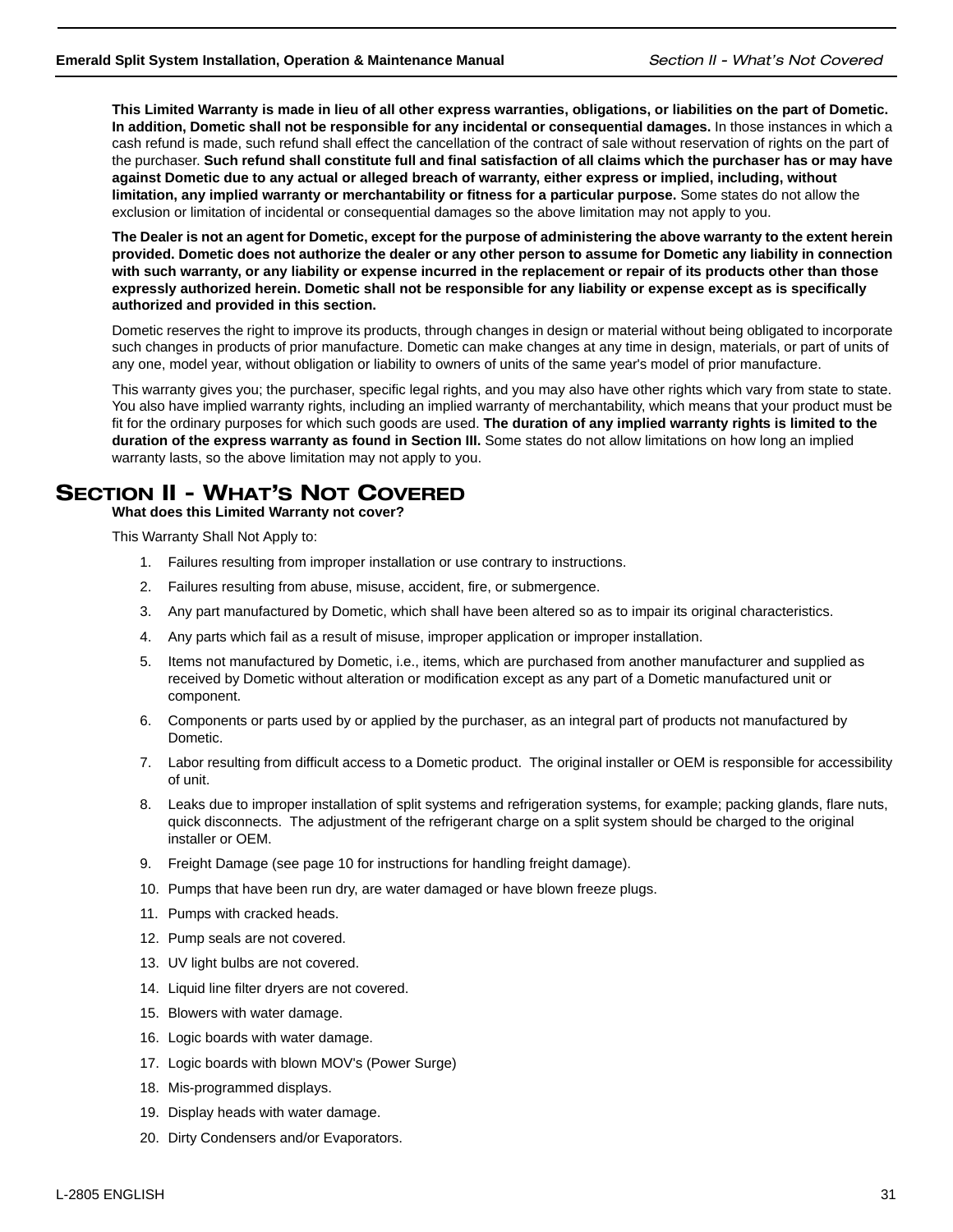- 21. Failures due to improper winterization.
- 22. Unit damage as a result of improper return packaging.
- 23. Replacement of freon with substitute without authorization from factory.
- 24. Environmental and/or Recovery Fees.
- 25. Welding and Nitrogen Fees.
- 26. Travel costs are included in the hourly labor allowances and should not be billed as a separate item without preapproval form the factory.

### **Installation and application of Dometic components is not warranted by Dometic, because Dometic has no control or authority over the selection, location, application, or installation of these components.**

## SECTION III - COVERAGE PERIOD

**What is the period of coverage?**

(See **Limited Warranty Periods** at the end of this book).

All Dometic components bear a data plate on which there are model and serial numbers. The serial number is date coded. To determine whether or not any Dometic component is in warranty, proceed as follows:

- 1. Determine the manufacture date of the component from the serial number on the data plate. If you are not familiar with the date code, write or call the Dometic Customer Service Department to obtain the manufacture date. The hours of the Customer Service Department are 8:00 a.m. - 5:00 p.m. (USA, Eastern Standard Time Zone) Monday through Friday excluding holidays.
- 2. It is possible that there might exist a considerable time lag between the date a component is manufactured and the date it is put in service. In such instances, the date of manufacture could indicate that the item is out of warranty. However, based on the date the equipment is first put in service, the item may still be covered by the Dometic warranty as described in **Section I**. For proof of date put in service, Dometic will require a copy of the bill of sale of the Dometic equipment from the installer or new boat dealer to the original owner.

## **SECTION IV - GETTING SERVICE**

**How do you get service?** 

### **Please read the following Warranty Procedure:**

If the failure of a Dometic component is determined to be covered under the Dometic warranty and the time in service is determined to be within the warranty time limit, the owner has the following three options:

- 1. Preferred option: Have a Dometic authorized Servicing Dealer, perform the work needed. The customer needs to call Dometic Customer Service Department for a recommendation as to the closest dealer. If the customer already knows an authorized servicing dealer, the dealer should be contacted directly.
- 2. Second option: If the customer contacts Dometic Service Department for a Servicing Dealer and Dometic has no one in that particular area, Dometic will authorize the use of a local service company and Dometic will work with the local company to assist in any way possible.
- 3. Third option: The customer may send his equipment back to the factory to have the repair work done. Dometic will make every effort to return the equipment to the customer within a three week time period. If the claim represents a legitimate warranty problem, Dometic will pay the freight both ways. Dometic prefers option one first, option two second, and option three only if one and two are not available.

The customer may contact the Dometic Service Departments at (804) 746-1313 (Virginia plant) or (954) 973-2477 (Florida plant) Monday through Friday, 8:00am - 5:00pm.

After hours (evenings and weekends) technical support is offered through Dometic's 24/7 Hotline at (888) 440-4494.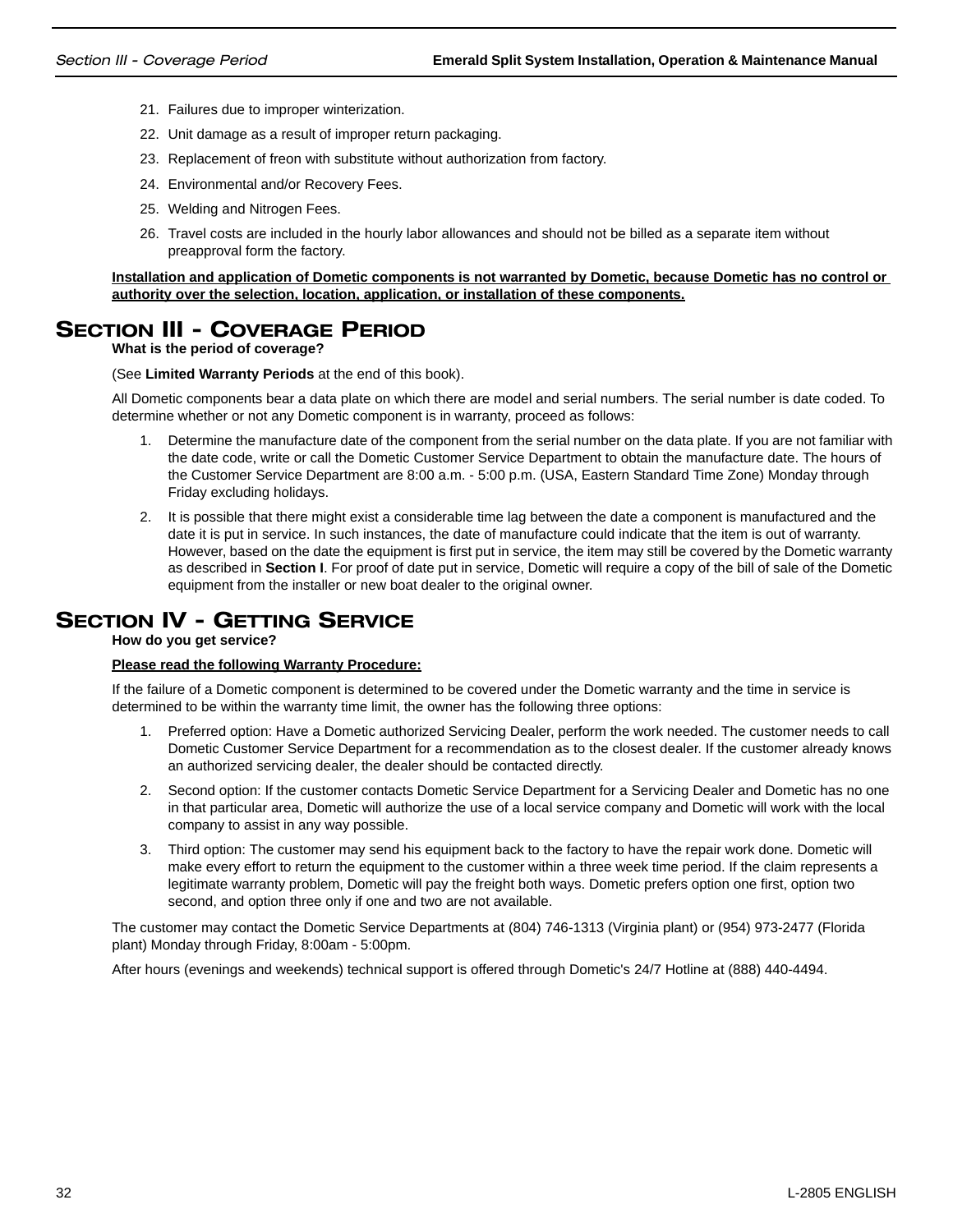## TABLE OF WARRANTY PERIODS

### AIR CONDITIONING

#### **Important Notes:**

- 1. Warranty periods begin from the date of possession of the boat by the first owner if OEM installed or date of installation if dealer installed, but not to exceed three (3) years from date of production. The warranty is transferable and will carry the remainder of the original owner's warranty based on the original date of purchase or date of installation.
- 2. Proof of purchase or installation may be required to verify warranty coverage.
- 3. Any unit or replacement part installed due to a warranty failure carries the remainder of the original warranty. Warranty coverage does not start over from the repair/replacement date.
- 4. Warranty coverage shall not exceed three (3) years from the date of production.
- 5. These warranty periods are effective March 1, 2010.

#### Direct Expansion, Self-Contained and Split-Systems

| <b>Product</b>                                                                                                             | <b>Sale Type</b>                                                | <b>Warranty Coverage</b>                                                                                                                                                                          |
|----------------------------------------------------------------------------------------------------------------------------|-----------------------------------------------------------------|---------------------------------------------------------------------------------------------------------------------------------------------------------------------------------------------------|
| <b>Emerald Series</b><br>Stowaway Turbo<br>Stowaway<br>Vector Turbo<br><b>Vector Compact</b><br>Condensers and Evaporators | OEM or Dealer Installed with digital or<br>mechanical controls. | 2-Year Warranty<br>1st Year parts and labor, 2nd Year parts only.<br>Not to exceed three (3) years from date of production.<br>Pump warranty, see Pump section.                                   |
| Cabin Mate<br>Cool Mate                                                                                                    | <b>Catalog Sales</b>                                            | Parts: 1 year from date of purchase of unit.<br>Labor: 6 months from date of purchase of unit.<br>Not to exceed three (3) years from the date of<br>manufacture. Pump warranty, see Pump section. |
|                                                                                                                            | <b>OEM or Dealer Installed</b>                                  | 1-Year Warranty, parts and labor.<br>Not to exceed three (3) years from date of<br>manufacture. Pump warranty, see Pump section.                                                                  |

### Pumps, Compressors, Replacement Parts

| <b>Product</b>                   | <b>Sale Type</b>                                 | <b>Warranty Coverage</b>                                                        |
|----------------------------------|--------------------------------------------------|---------------------------------------------------------------------------------|
| <b>Pumps</b>                     | OEM or Dealer Installed with complete<br>system. | 1-Year warranty, parts and labor.<br>Pump seals are not covered under warranty. |
|                                  | Dealer Installed and Aftermarket sales.          | 1-Year warranty, parts only.<br>Pump seals are not covered under warranty.      |
| Compressors                      | Aftermarket sales                                | 1-Year warranty, parts only                                                     |
| Replacement parts and components | Aftermarket sales                                | 90-Day warranty, parts only                                                     |

### AIR CONDITIONING ACCESSORIES

| <b>Product</b>                     | <b>Sale Type</b>  | <b>Warranty Coverage</b>                                              |
|------------------------------------|-------------------|-----------------------------------------------------------------------|
| In-Duct Breathe Easy Air Purifiers | Aftermarket sales | 1-Year warranty, parts only<br>UV bulb is not covered under warranty. |
| <b>SmartStart Control</b>          | Aftermarket sales | 1-Year warranty, parts only                                           |